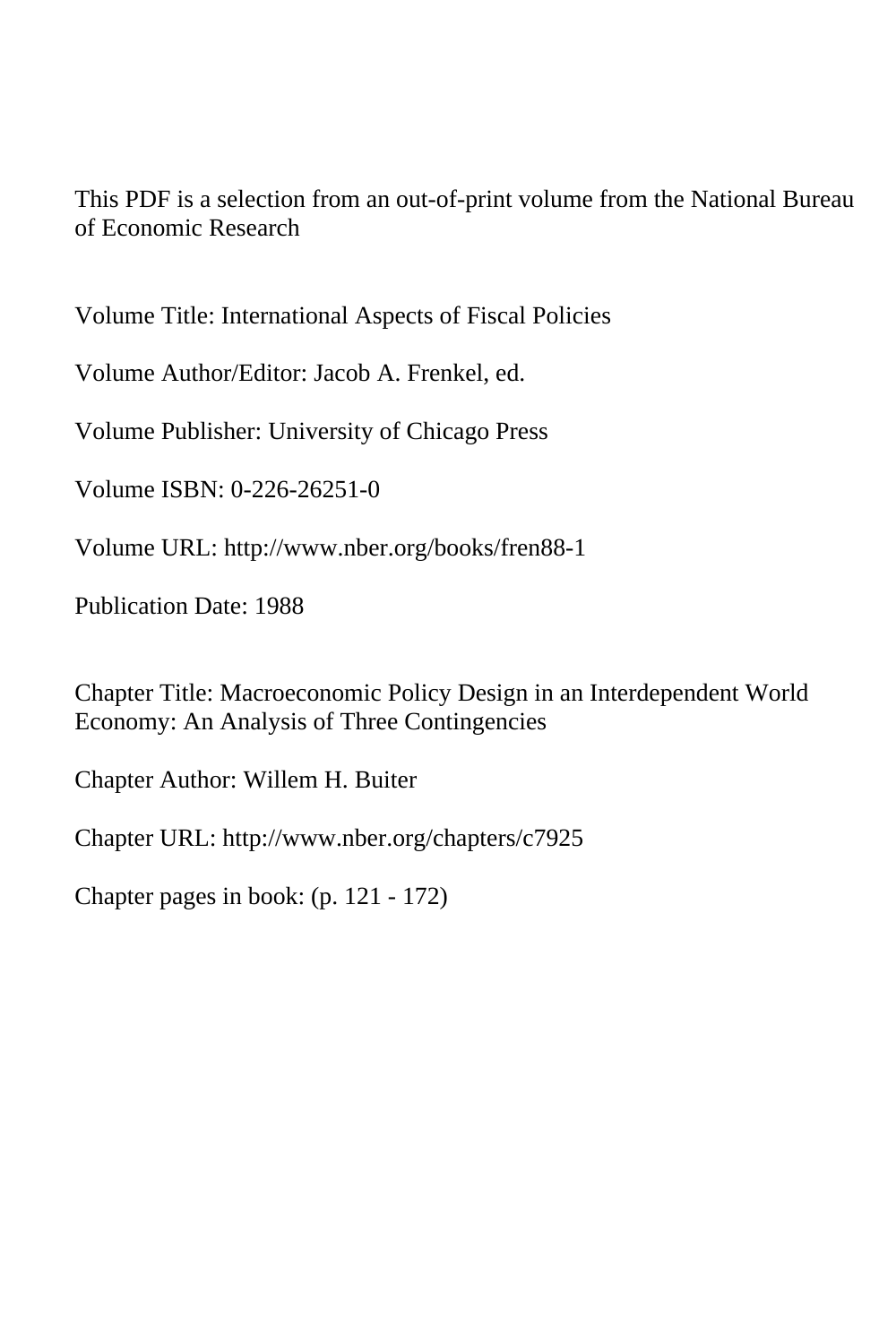4 Macroeconomic Policy Design in an Interdependent World Economy: An Analysis of Three Contingencies

Willem H. Buiter

#### **4.1 Introduction**

In this chapter I take up three policy issues that have been of central concern in recent academic and official discussions of international economic interdependence and macroeconomic policy coordination. They are:

**1.** What should be the monetary and/or fiscal response in the rest of the industrialized world to a unilateral tightening of U.S. fiscal policy, and what should be the U.S. monetary response to that?

2. What should be the monetary and fiscal response in the industrialized countries to a sudden, large change in an important exchange rate? For concreteness I shall refer to this event as a "collapse of the U.S. dollar."

3. What should be the policy response in the industrialized world to a disappointing real-growth performance?

All three issues are clearly of more than academic interest. In this chapter I attempt to give qualitative answers using a simple analytical model. However simple the individual-country models may be, the

Willem H. Buiter is professor of economics at Yale University and a research associate **of** the National Bureau of Economic Research.

'Macroeconomic Policy Design in an Interdependent World Economy: An Analysis of Three Contingencies," by Willem H. Buiter was published in IMF *Stufffupers* (September *1986)* and appears here by permission of the International Monetary Fund.

This paper was written while I was a consultant in the Research Department of the IMF during the summer of **1985.** The topic was suggested to me by Andrew D. Crockett. Malcolm Knight made a number of incisive comments on an earlier draft. The opinions expressed in the paper are my own.

The research reported here is part of the NBER's research program in international studies. Any opinions expressed are those of the author and not those of the National Bureau of Economic Research.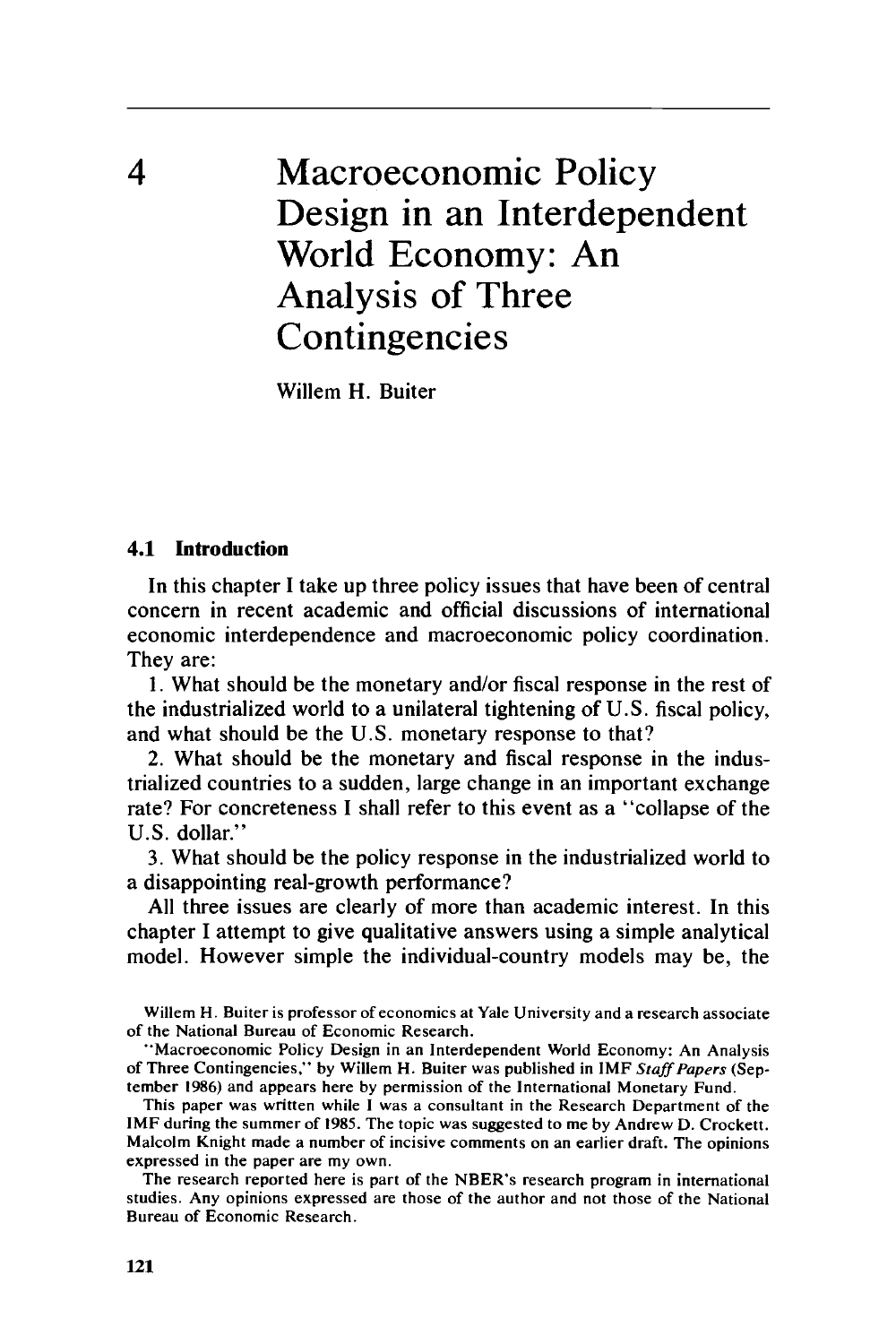interdependent global economic system very soon grows too large for analytical treatment; numerical simulation methods are called for. Recent work by Sachs (1985) and by Sachs and McKibbin (1985) has demonstrated the usefulness of such an approach. The advantages in terms of intuition and insight from keeping things sufficiently small and transparent to permit a simple algebraic and diagrammatic analysis are such, however, that a first pass at this problem "in two dimensions" is justified.

Section 4.2.1 outlines the simple two-country Dornbusch-style model that has a floating exchange rate, perfect capital mobility, rational exchange-rate expectations, and gradual price adjustment. The longrun or steady-state comparative statics are reviewed in section 4.2.2 while section 4.2.3 characterizes the nature of the dynamic adjustment process. Possible responses to a tightening of U.S. fiscal policy are reviewed in section 4.3. In section 4.4 possible responses to a collapse of the U.S. dollar are considered and section 4.5 deals with the policy implications of a slowdown in world economic activity. Qualifications and conclusions are found in section 4.6.

## **4.2 An Analytical Approach**

## 4.2.1 The Model

Consider the simple two-country or two-region version of the Dornbusch (1976) open macroeconomic model with a free-floating exchange rate and perfect capital mobility given in equations  $(1)$ – $(12)$  below. This model can be viewed as a sluggish-price-adjustment, rational-exchangerate-expectations version of Mundell's two-country model (Mundell [1968]). Except for some inconsequential differences, this model is the one used by Miller (1982). Turnovsky (1985) has used this model to analyze the effects of a number of anticipated and unanticipated monetary and fiscal shocks. (See also Buiter [1985a] for another application.) All variables other than interest rates are in natural logarithms.

All coefficients are non-negative. Country 1 will be referred to as the United States and country 2 as the rest of the world (ROW).

(1) 
$$
m_1 - p_1 = k_1 y_1 - \lambda_1 i_1 + \eta_1
$$

(2) 
$$
y_1 = -\gamma_1 r_1 + \delta_{12}(e + p_2 - p_1) + \epsilon_{12} y_2 + f_1
$$

(3) 
$$
\dot{p}_1 = \psi_1(y_1 - \bar{y}_1) + \dot{m}_1
$$

$$
(4) \hspace{1cm} r_1 = i_1 - \dot{p}_1
$$

(5) 
$$
i_1 = i_2 + \dot{e} + \tau_2 - \tau_1
$$

(6) 
$$
m_2 - p_2 = k_2 y_2 - \lambda_2 i_2 + \eta_2
$$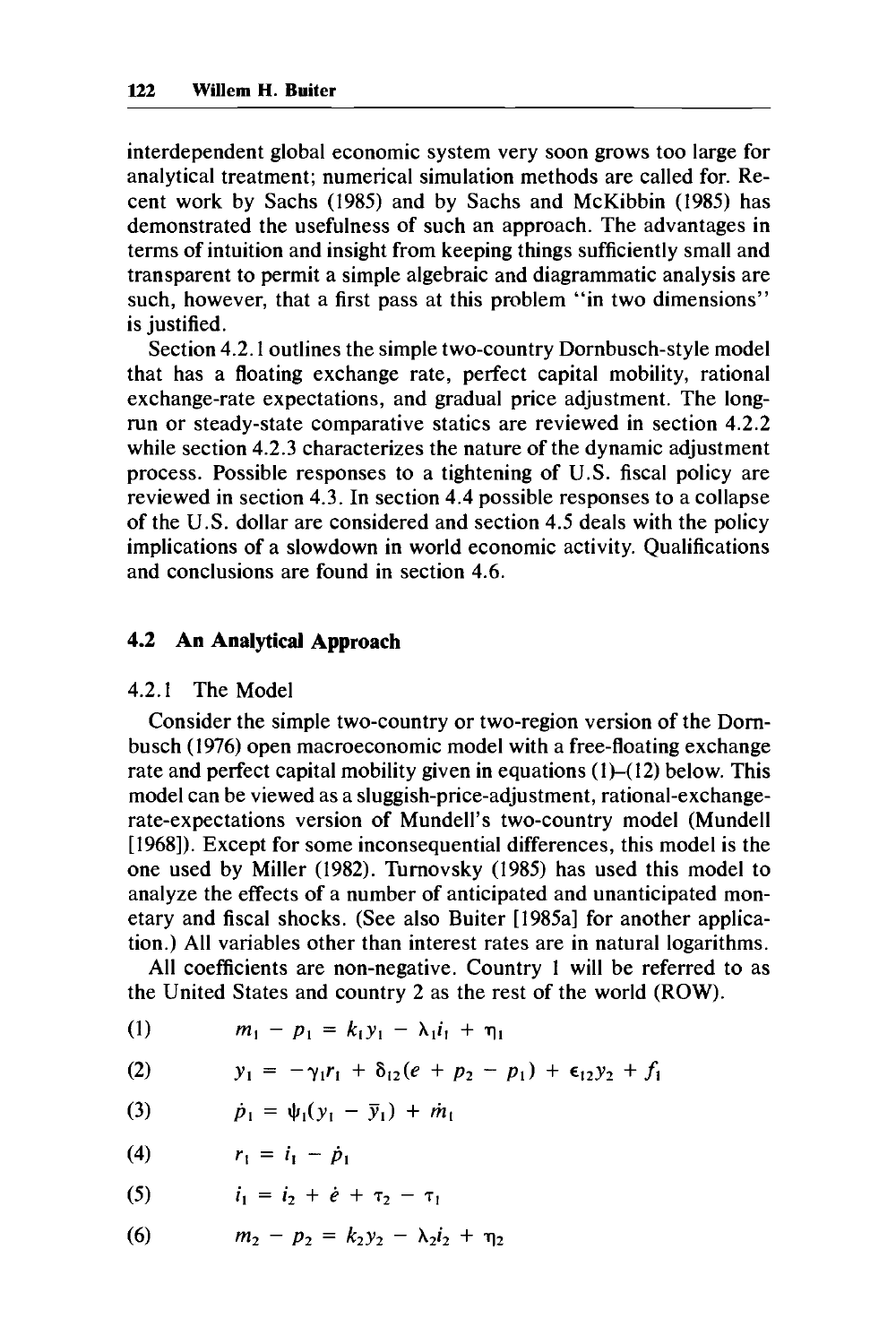**(7)**   $y_2 = -\gamma_2 r_2 - \delta_{21} (e + p_2 - p_1) + \epsilon_{21} y_1 + f_2$ 

(8) 
$$
\dot{p}_2 = \psi_2(y_2 - \bar{y}_2) + \dot{m}_2
$$

(9) 
$$
r_2 = i_2 - \dot{p}_2
$$

$$
(10) \qquad c \equiv e + p_2 - p_1
$$

$$
(11) \qquad l_1 \equiv m_1 - p_1
$$

$$
(12) \qquad l_2 \equiv m_2 - p_2
$$

In these equations  $m_j$  is the nominal money stock of country *j*,  $p_j$  its gross domestic product (GDP) deflator, *yj* its real output, *ij* its nominal interest rate, and  $r_i$  its real interest rate;  $e$  is the nominal exchange rate, expressed as the number of units of country **1's** currency per unit of country 2's currency;  $f_i$  is a measure of fiscal stance in country j,  $\tau_i$  is country *j's* tax rate on interest income accruing from abroad and its subsidy rate on the interest cost of borrowing from abroad. These taxes drive a wedge between the domestic nominal-interest rate and the interest rate on loans denominated in the same currency overseas. The real exchange rate or competitiveness is  $c$ , and  $l_i$  is country *j*'s stock of real-money balances.

The model has rational exchange-rate expectations and rational inflation expectations by investors. The exchange rate is set in an efficient, forward-looking asset market. It can make discrete "jumps" at a point in time in response to "news." Domestic costs  $p_i$  are predetermined (i.e., given at a point in time), but their rates of change respond to excess demand or supply and "core inflation."

The model will have short-run Keynesian but long-run classical or monetarist features. Each country's demand for real-money balances varies positively with its own national income *yj* and negatively with its own nominal interest rate  $i_j$ .<sup>1</sup> There is no endogenous direct currency substitution.<sup>2</sup> A shift parameter  $\eta_i$  is added to allow for portfolio shifts. The demand for each country's output depends on its real interest rate  $r_i$ , on competitiveness  $c$ , on the other country's level of real income, and on the domestic fiscal impulse  $f_i$ . Domestic costs are governed by an augmented Phillips curve. The (logarithm of the) level of capacity output  $\bar{y}_i$  (or the natural rate of unemployment) in each country is exogenous. The augmentation term in the Phillips curve is taken to be the current rate of growth of the money stock *mj.* This is done merely to permit a simple diagrammatic analysis of the model's properties. More satisfactory ways of modeling the augmentation term are discussed in Buiter and Miller **(1982, 1983, 1985).** 

The two countries are not only linked through competitiveness and activity effects but also directly through an integrated international financial market. Equation *(5)* represents the condition for (after-tax) uncovered interest parity. U.S. and ROW currency-denominated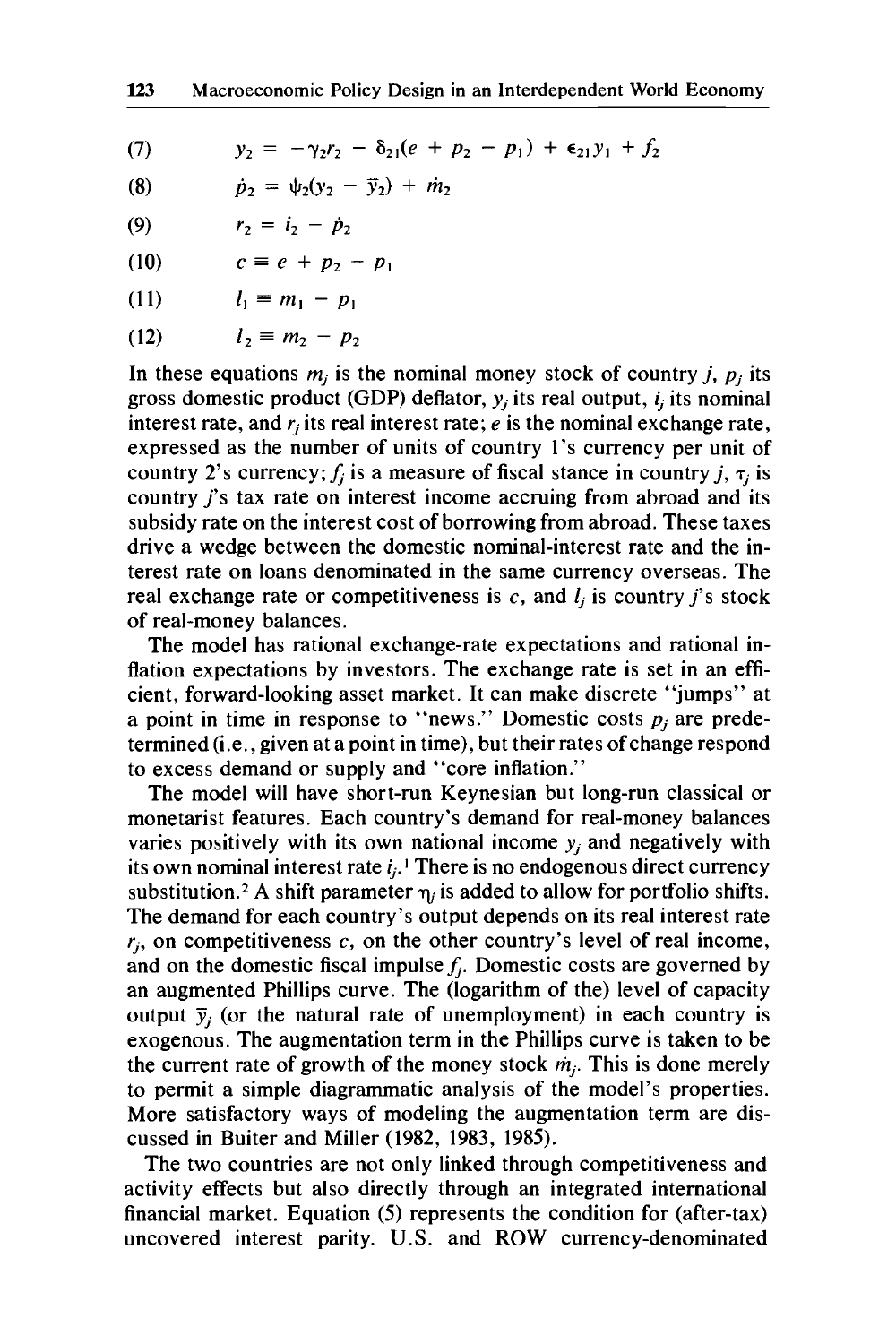interest-bearing assets are perfect substitutes in private portfolios. This will be the case if the international financial markets are efficient and if there are risk-neutral speculators.

It will be convenient to represent the essential dynamics of this economic miniworld through three state variables,  $l_i$ ,  $j = 1, 2$ ; real-money balances in each of the two countries; and **c,** U.S. competitiveness.

# 4.2.2. The Long-Run Equilibrium

The long-run comparative statics in this model are completely classical or monetarist. Output in each country is at its exogenously given full employment level, and changes in the levels and growth rates of nominal money stocks are translated into corresponding changes in the levels and proportional rates of change of costs and of the exchange rate. Equation (13a-i) summarizes the long-run equilibrium of this economy.

$$
(13a) \t y_i = \overline{y}_i \t i = 1, 2
$$

$$
(13b) \qquad \qquad \dot{p}_i = \dot{m}_i \qquad \qquad i = 1, 2
$$

$$
(13c) \qquad \qquad \dot{e} = \dot{m}_1 - \dot{m}_2
$$

(13d) 
$$
r_1 = r_2 + \tau_2 - \tau_1
$$

(13e) 
$$
c = \frac{1}{\Lambda} [\gamma_1 f_2 - \gamma_2 f_1] - \frac{\gamma_1 \gamma_2}{\Lambda} (\tau_1 - \tau_2) + \frac{(\gamma_2 + \gamma_1 \epsilon_{12})}{\Lambda} \bar{y}_1 - \frac{(\gamma_1 + \gamma_2 \epsilon_{12})}{\Lambda} \bar{y}_2
$$

(13f) 
$$
r_1 = \frac{1}{\Lambda} [\delta_{12} f_2 + \delta_{21} f_1] - \frac{\delta_{12} \gamma_2}{\Lambda} (\tau_1 - \tau_2) + \frac{(\delta_{12} \epsilon_{21} - \delta_{21})}{\Lambda} \bar{y}_1 + \frac{(\delta_{21} \epsilon_{12} - \delta_{12})}{\Lambda} \bar{y}_2]
$$

(13g) 
$$
r_2 = \frac{1}{\Lambda} [\delta_{12} f_2 + \delta_{21} f_1] + \frac{\delta_{21} \gamma_1}{\Lambda} (\tau_1 - \tau_2) + \frac{(\delta_{12} \epsilon_{21} - \delta_{21})}{\Lambda} \bar{y}_1 + \frac{(\delta_{21} \epsilon_{12} - \delta_{12})}{\Lambda} \bar{y}_2
$$

$$
(13h) \quad l_1 = \frac{-\lambda_1}{\Lambda} (\delta_{12} f_2 + \delta_{21} f_1) + \frac{\lambda_1 \delta_{12} \gamma_2}{\Lambda} (\tau_1 - \tau_2) - \lambda_1 m_1 + \eta_1
$$

$$
+ (k_1 - \frac{\lambda_1 (\delta_{12} \epsilon_{21} - \delta_{21})}{\Lambda}) \bar{y}_1 - \frac{\lambda_1 (\delta_{21} \delta_{21} - \delta_{12})}{\Lambda} \bar{y}_2
$$

$$
(13i) \quad l_2 = \frac{-\lambda_2}{\Lambda} (\delta_{12} f_2 + \delta_{23} f_1) - \frac{\lambda_2 \delta_{21} \gamma_1}{\Lambda} (\tau_1 - \tau_2) - \lambda_2 \dot{m} + \eta_2
$$

$$
+ (\kappa_2 - \frac{\lambda_2 (\delta_{21} \epsilon_{12} - \delta_{12})}{\Lambda}) \bar{y}_2 - \frac{\lambda_2 (\delta_{12} \epsilon_{21} - \delta_{21})}{\Lambda} \bar{y}_1,
$$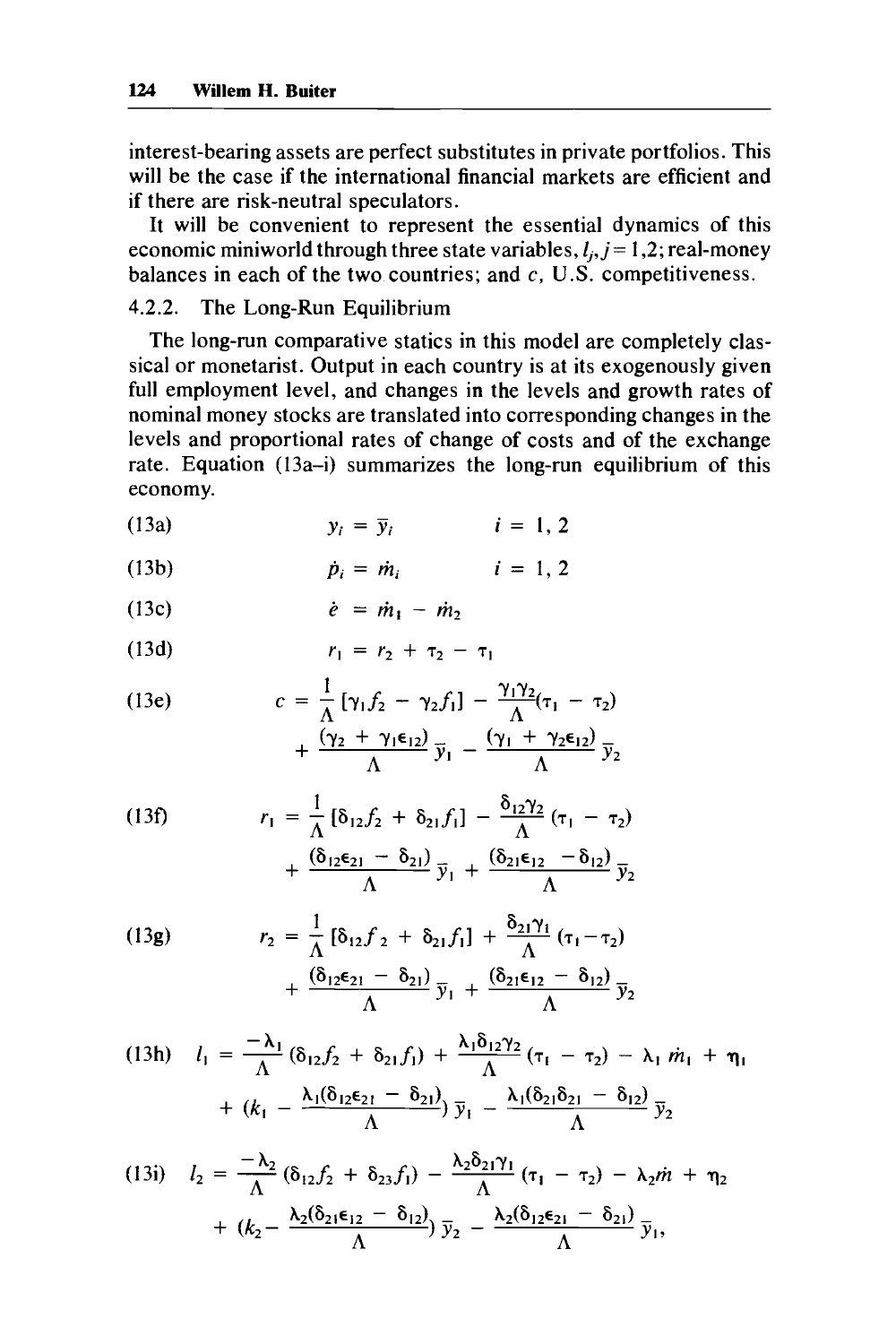where

(13j) 
$$
\Lambda = \delta_{21}\gamma_1 + \delta_{12}\gamma_2.
$$

In the long run (at full employment), fiscal expansion in the United States worsens U.S. competitiveness while fiscal expansion in the ROW causes U.S. competitiveness to improve.<sup>3</sup> Neither changes in the levels nor in the rates of growth of the nominal money stocks affect real competitiveness or real interest rates. Fiscal expansion in the United States or in the ROW raises the world real interest rate. (Note that the United States and the ROW real interest rates differ only to the extent that U.S. and ROW taxes [subsidies] on foreign interest income [payments] differ.) An increase in  $\tau_1 - \tau_2$  lowers the U.S. real interest rate and raises that in the ROW. Competitiveness therefore must move against the United States to restore equilibrium in the market for U.S. output. An increase in  $\dot{m}_i$  raises  $\dot{p}_i$  and the rate of depreciation of country *i's* currency by the same amount. A higher nominal interest rate reduces the stock of real-money balances demanded in the long run, if the interest-sensitivity of the demand for real-money balances is nonzero. Given the rate of money growth (and thus the rate of inflation), expansionary fiscal policy in either country, by raising the real interest rate, also raises the nominal interest rate and reduces the demand for real-money balances at home and abroad.

An increase in the level of capacity output  $(\bar{y}_i)$  of a country is associated with an improvement in its long-run competitiveness. This is required in order for the market to absorb the relatively greater supply of that country's output. If we assume that  $\delta_{12}\epsilon_{21} - \delta_{12}$  and  $\delta_{21}\epsilon_{12} - \delta_{12}$ are both negative, an increase in the level of capacity output in either country lowers the long-run real interest rate in both countries; the lower real interest rates stimulate demand and bring it back to equality with the larger level of full employment output. Both directly, via the income effect on money demand and indirectly, by lowering the nominal interest rate (since real interest rates decline and money growth is held constant), increased capacity output in either country raises the longrun stock of real-money balances in both countries.

## 4.2.3. The Dynamic Response to Policy Changes and Exogenous Shocks

The three simultaneous state equations of the unrestricted model are available from the author on request. When the restriction is imposed that the two countries or regions have identical structures, it becomes possible to provide an analytical and diagrammatic exposition of the main policy issues (see Aoki [1981] and Miller [1982]). The assumption of identical structures is of course quite restrictive. All differences in country performance must be attributed solely to different policies, different exogenous shocks, or different initial conditions. A full anal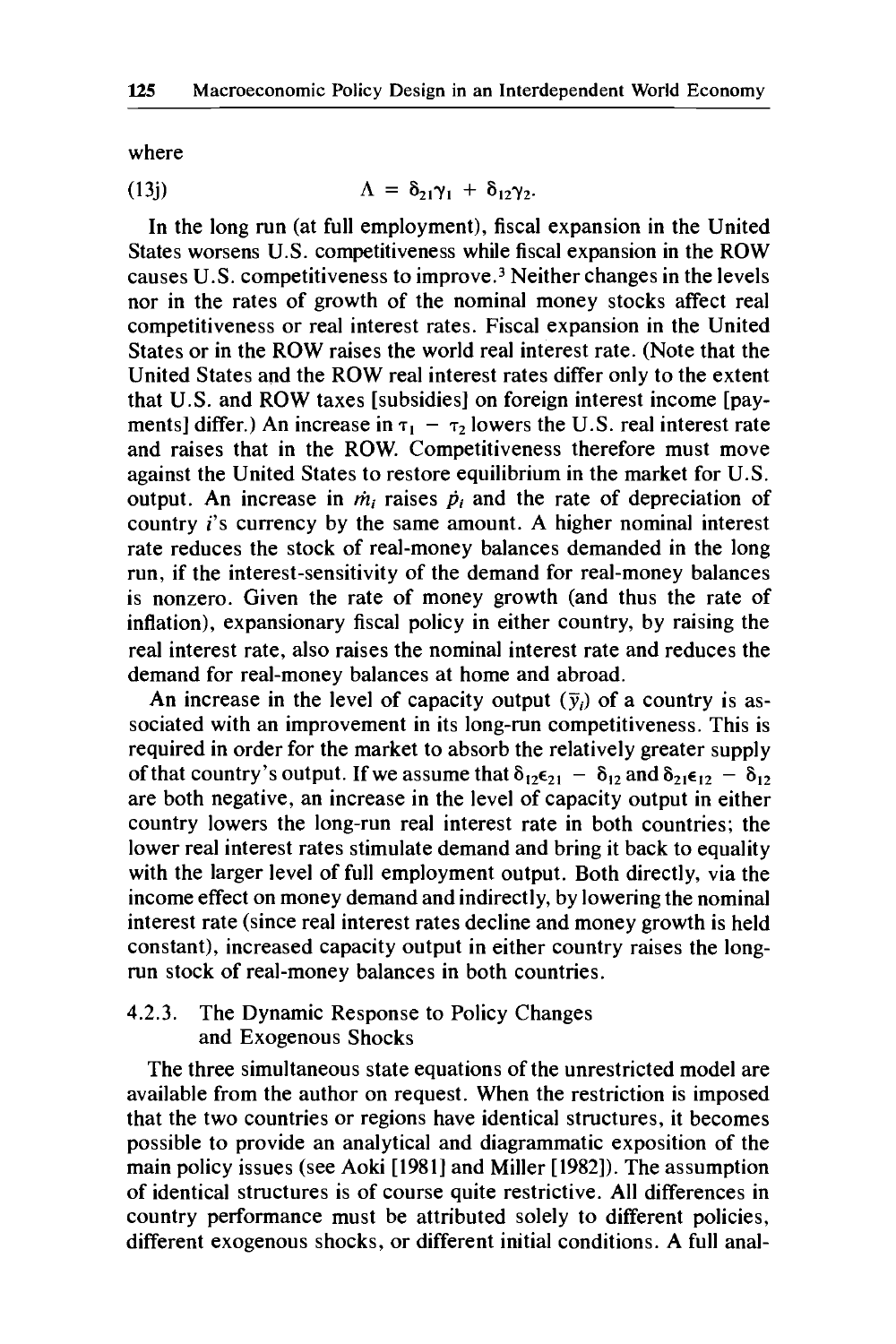ysis of two- or three-country models that allows for intercountry differences in the specification of major behavioral relationships will require numerical simulation methods. The simplified two-country model does, however, permit a very transparent first pass at the major policy issues. Symmetry in this model means that  $k_1 = k_2 = k$ ;  $\lambda_1 = \lambda_2 = \lambda$ ; **y**<sub>1</sub> = **y**<sub>2</sub> = **y**;  $\delta_{12} = \delta_{21} = \delta$ ;  $\epsilon_{12} = \epsilon_{21} = \epsilon$ ;  $\psi_1 = \psi_2 = \psi$ .

The three simultaneous state equations of the unrestricted model can be decomposed into two independent subsystems when the restriction of identical structures is imposed. A two-dimensional system involves the real exchange rate and the difference between the two countries'  $f^d \equiv f_1 - f_2$ ,  $\tau^d \equiv \tau_1 - \tau_2$ , and  $\bar{y}^d \equiv \bar{y}_1 - \bar{y}_2$ . real money stocks. Let  $1^d \equiv l_1 - l_2$ ,  $\dot{m}^d \equiv \dot{m}_1 - \dot{m}_1$ ;  $\eta^d \equiv \eta_1 - \eta_2$ ,

$$
(14a) \quad \begin{bmatrix} i^d \\ c \end{bmatrix} = \begin{bmatrix} a_{11} & a_{12} \\ a_{21} & a_{22} \end{bmatrix} \begin{bmatrix} l^d \\ c \end{bmatrix} + \begin{bmatrix} b_{11} & b_{12} & b_{13} & b_{14} & b_{15} \\ b_{21} & b_{22} & b_{23} & b_{24} & b_{25} \end{bmatrix} \begin{bmatrix} m^d \\ m^d \\ p^d \\ p^d \end{bmatrix},
$$

where

$$
a_{11} = -\psi \lambda^{-1} \gamma(\Omega + \epsilon)^{-1}; a_{12} = -2\psi \delta(\Omega + \epsilon)^{-1},
$$
  
\n
$$
a_{21} = -\lambda^{-1}(1 + \epsilon)(\Omega + \epsilon)^{-1}; a_{22} = 2\Gamma \delta(\Omega + \epsilon)^{-1},
$$
  
\n
$$
b_{11} = -\psi \gamma(\Omega + \epsilon)^{-1}; b_{12} = \psi \lambda^{-1} \gamma(\Omega + \epsilon)^{-1}; b_{13} = -\psi(\Omega + \epsilon)^{-1}
$$
  
\n
$$
b_{14} = 0; b_{15} = \psi(1 + \gamma \psi(\Omega + \epsilon)^{-1}),
$$
  
\n
$$
b_{21} = (1 + \epsilon) (\Omega + \epsilon)^{-1}; b_{22} = \lambda^{-1}(1 + \epsilon) (\Omega + \epsilon)^{-1};
$$
  
\n
$$
b_{23} = \Gamma(\Omega + \epsilon)^{-1}; b_{24} = 1;
$$
  
\n
$$
b_{25} = \psi(1 - \Gamma \gamma(1 - \Gamma \gamma(\Omega + \epsilon)^{-1}),
$$

and

$$
\Omega \equiv 1 + \gamma \Gamma, \n\Gamma \equiv \gamma^{-1}k - \psi.
$$

A one-dimensional system involves only averages or global magnitudes.

Let 
$$
l^a = \frac{l_1 + l_2}{2}
$$
;  $\dot{m}^a = \frac{\dot{m}_1 + \dot{m}_2}{2}$ ;  $f^a = \frac{f_1 + f_2}{2}$ ;  
\n $\eta^a = \frac{\eta_1 + \eta_2}{2}$ ;  $\tau^a = \frac{\tau_1 + \tau_2}{2}$   
\nand  $\bar{y}^a = \frac{\bar{y}_1 + \bar{y}_2}{2}$ .

We have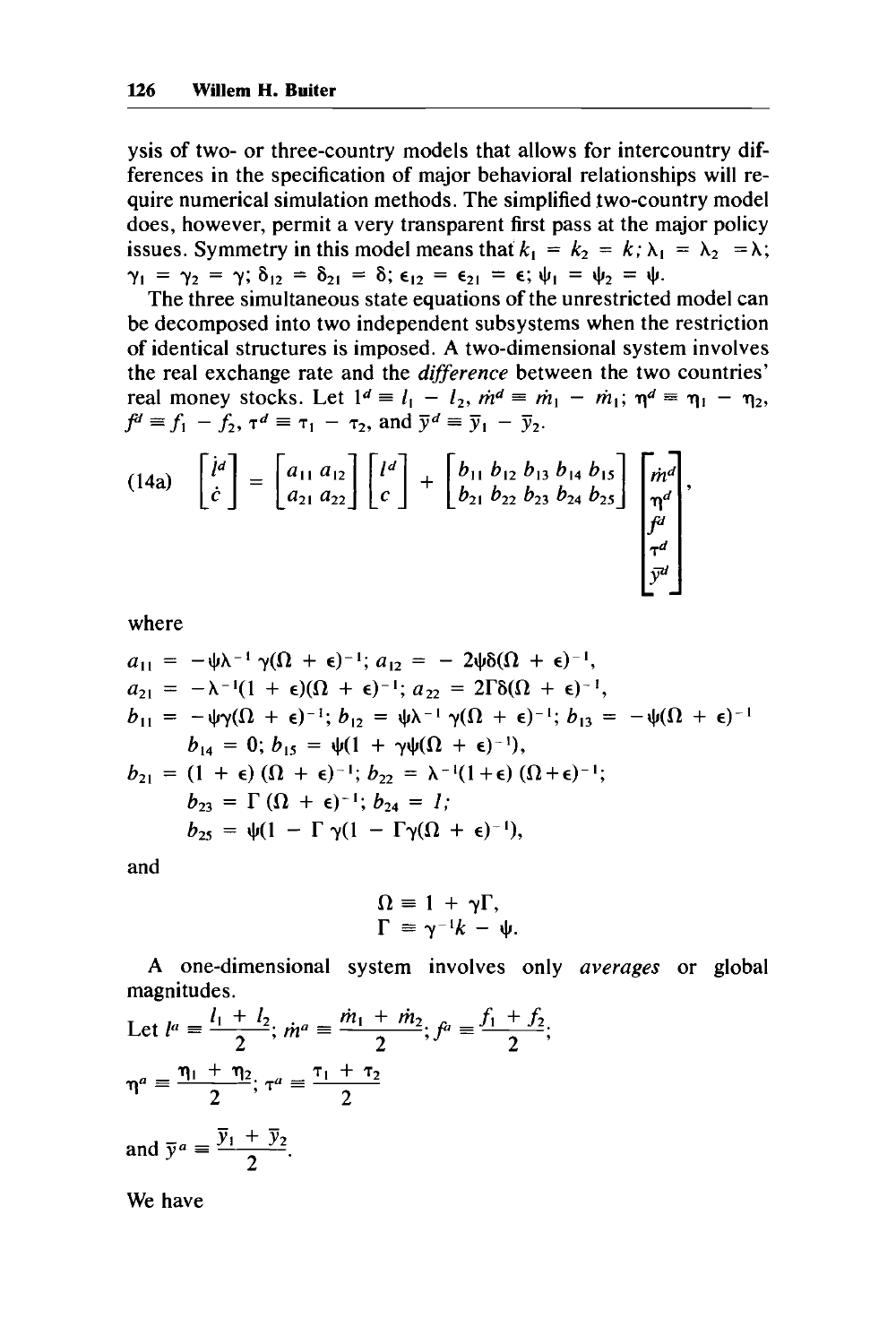(14b) 
$$
\dot{l}^{a} = -\psi \lambda^{-1} (\Omega - \epsilon)^{-1} \gamma l^{a} + [-\psi \gamma (\Omega - \epsilon)^{-1} \psi \lambda^{-1} \gamma (\Omega - \epsilon)^{-1} - \psi (\Omega - \epsilon)^{-1}
$$

$$
\phi \psi (1 + (\Omega - \epsilon)^{-1} \gamma \psi)] \begin{bmatrix} \dot{m}^{a} \\ \eta^{a} \\ \dot{r}^{a} \\ \bar{y}^{a} \end{bmatrix}
$$

**The "output equations," the equations giving the short-run endogenous variables as functions of the state variables and the exogenous variables are (using self-explanatory notation):** 

(15a)  
\n
$$
\begin{bmatrix}\ny^d \\
i^d\n\end{bmatrix} = \begin{bmatrix}\n(\Omega + \epsilon)^{-1}\gamma\lambda^{-1} \\
-\lambda^{-1}(1 - \gamma\psi + \epsilon)(\Omega + \epsilon)^{-1}\n\end{bmatrix}
$$
\n
$$
\begin{bmatrix}\n2(\Omega + \epsilon)^{-1}\delta \\
2\lambda^{-1}k(\Omega + \epsilon)^{-1}\delta\n\end{bmatrix} \begin{bmatrix}\nl^d \\
c\n\end{bmatrix}
$$
\n
$$
2\psi\delta(\Omega + \epsilon)^{-1}\n\begin{bmatrix}\n(\Omega + \epsilon)^{-1}\gamma & -(\Omega + \epsilon)^{-1}\gamma^{\lambda^{-1}} \\
(\Omega + \epsilon)^{-1}\lambda^{-1}k\n\end{bmatrix} + \begin{bmatrix}\n(\Omega + \epsilon)^{-1}\gamma & -(\Omega + \epsilon)^{-1}\gamma^{\lambda^{-1}} \\
(\Omega + \epsilon)^{-1}\lambda^{-1}k\n\end{bmatrix} + (\Omega + \epsilon)^{-1}\psi\gamma^{-(1 - \gamma\psi - \epsilon)^{-1}}\n\begin{bmatrix}\n(\Omega + \epsilon)^{-1} & 0 - (\Omega + \epsilon)^{-1}\gamma\psi \\
(\Omega + \epsilon)^{-1}\lambda^{-1}k & 0 - \lambda^{-1}k\gamma\psi(\Omega + \epsilon)^{-1}\n\end{bmatrix} \begin{bmatrix}\n\dot{m}^d \\
\eta^d \\
\eta^d \\
\tau^d \\
\hline\n\end{bmatrix}
$$

**and** 

(15b) 
$$
\begin{bmatrix} y^a \\ i^a \\ \dot{p}^a \end{bmatrix} = \begin{bmatrix} (\Omega - \epsilon)^{-1} \gamma \lambda^{-1} \\ -\lambda^{-1} (1 - \gamma \psi - \epsilon) (\Omega - \epsilon)^{-1} \\ (\Omega - \epsilon)^{-1} \psi \gamma \lambda^{-1} \end{bmatrix} \begin{bmatrix} l^a \end{bmatrix}
$$

$$
+ \begin{bmatrix} (\Omega - \epsilon)^{-1} \gamma & -(\Omega - \epsilon)^{-1} \gamma \lambda^{-1} \\ (\Omega - \epsilon)^{-1} \lambda^{-1} k \gamma & \lambda^{-1} (1 - \gamma \psi - \epsilon) (\Omega - \epsilon)^{-1} \\ 1 + (\Omega - \epsilon)^{-1} \psi \gamma & -(\Omega - \epsilon)^{-1} \psi \gamma \lambda^{-1} \end{bmatrix}
$$

$$
+ \begin{bmatrix} (\Omega - \epsilon)^{-1} \lambda^{-1} k \gamma & \lambda^{-1} (1 - \gamma \psi - \epsilon) (\Omega - \epsilon)^{-1} \\ 1 + (\Omega - \epsilon)^{-1} \psi \gamma & -(\Omega - \epsilon)^{-1} \psi \gamma \lambda^{-1} \end{bmatrix}
$$

$$
= (\Omega - \epsilon)^{-1} \qquad 0 - (\Omega - \epsilon) \gamma \psi
$$

$$
= (\Omega - \epsilon)^{-1} \gamma^{-1} k \qquad 0 - \lambda^{-1} k \gamma \psi (\Omega - \epsilon)^{-1}
$$

$$
= (\Omega - \epsilon)^{-1} \psi \qquad 0 - \psi (1 + (\Omega - \epsilon)^{-1} \gamma \psi) \qquad \text{and} \qquad \text{and} \qquad \text{and} \qquad \text{and} \qquad \text{and} \qquad \text{and} \qquad \text{and} \qquad \text{and} \qquad \text{and} \qquad \text{and} \qquad \text{and} \qquad \text{and} \qquad \text{and} \qquad \text{and} \qquad \text{and} \qquad \text{and} \qquad \text{and} \qquad \text{and} \qquad \text{and} \qquad \text{and} \qquad \text{and} \qquad \text{and} \qquad \text{and} \qquad \text{and} \qquad \text{and} \qquad \text{and} \qquad \text{and} \qquad \text{and} \qquad \text{and} \qquad \text{and} \qquad \text{and} \qquad \text{and} \qquad \text{and} \qquad \text{and} \qquad \text{and} \q
$$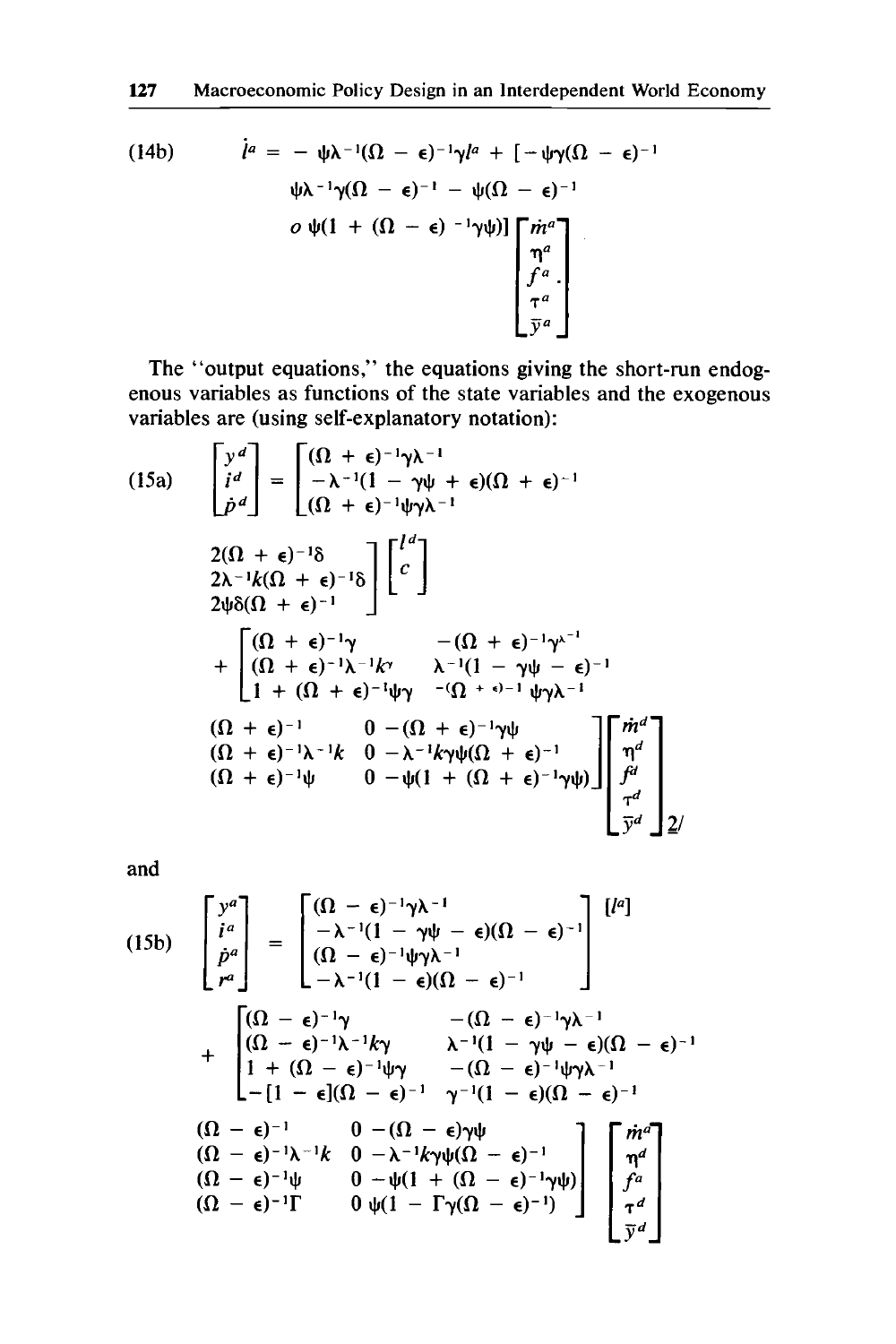The long-run comparative statics for the differences and averages can be obtained easily from equations  $(13a-i)$ :

(16a) 
$$
l^d = -\lambda \dot{m}^d + \eta^d + \lambda \tau^d + k \overline{y}^d
$$

- $c = -\frac{1}{2\delta}f^d \frac{\gamma}{2\delta}\tau^d + \frac{(1+\epsilon)}{2\delta}\bar{y}^d,$  $(16b)$
- $r^d = -\tau^d$ .  $(16c)$

(16d) 
$$
l^{a} = -\lambda \dot{m}^{a} + \eta^{a} - \frac{\lambda}{\gamma} f^{a} + \left(k + \frac{\lambda(1-\epsilon)}{\gamma}\right) \bar{y}^{a},
$$

(16e) 
$$
r^a = \frac{1}{\gamma} f^a + \frac{(\epsilon - 1)}{\gamma} \overline{y}^a.
$$

Global or average economic performance and the difference between the economic performances of the two countries are "decoupled": they can be studied independently of each other, with average outcomes a function only of current and past average policy instrument values and average exogenous shocks, while performance differences are a function only of differences in current, past, and expected future differences in policy instrument values and exogenous disturbances. The "averages" model—equations (14b) and  $(15b)$ —can indeed be viewed as a self-contained model of a single closed economy. Because the price deflators are predetermined and the real exchange rate "washes out" through the assumption of symmetrical structures, the "averages" model contains no nonpredetermined, forward-looking or jump variables. Note that after analyzing averages and differences, we can easily retrieve individual country performance, since  $I_1 = \frac{1}{2} I^d + I^a$ ,  $I_2 = -\frac{1}{2} I^d +$  $l^a$ , etc.

The "averages" economy (equation 14b) with its single predetermined state variable will be stable if and only if mined state variable will<br> $-\psi\lambda^{-1}(\Omega - \epsilon)^{-1}\gamma < 0$  that is i.f.f.

(17a) **fl>E** 

The "differences" system (equation 14a) with its predetermined variable *Id* and its nonpredetermined variable c, will have a unique convergent saddlepoint equilibrium if and only if  $a_{11} a_{22} - a_{21} a_{12} < 0$ that is i.f.f.

(17b) **f**  $\Omega > -\epsilon$ 

Since  $\epsilon > 0$ , (17a) implies (17b).

Equation (17b) is equivalent to the condition that an improvement in U.S. competitiveness will (given  $l^d$ ,  $\dot{m}^d$ ,  $\eta^d$ ,  $f^d$ , and  $r^d$ ) raise the effective demand for U.S. output relative to output in the rest of the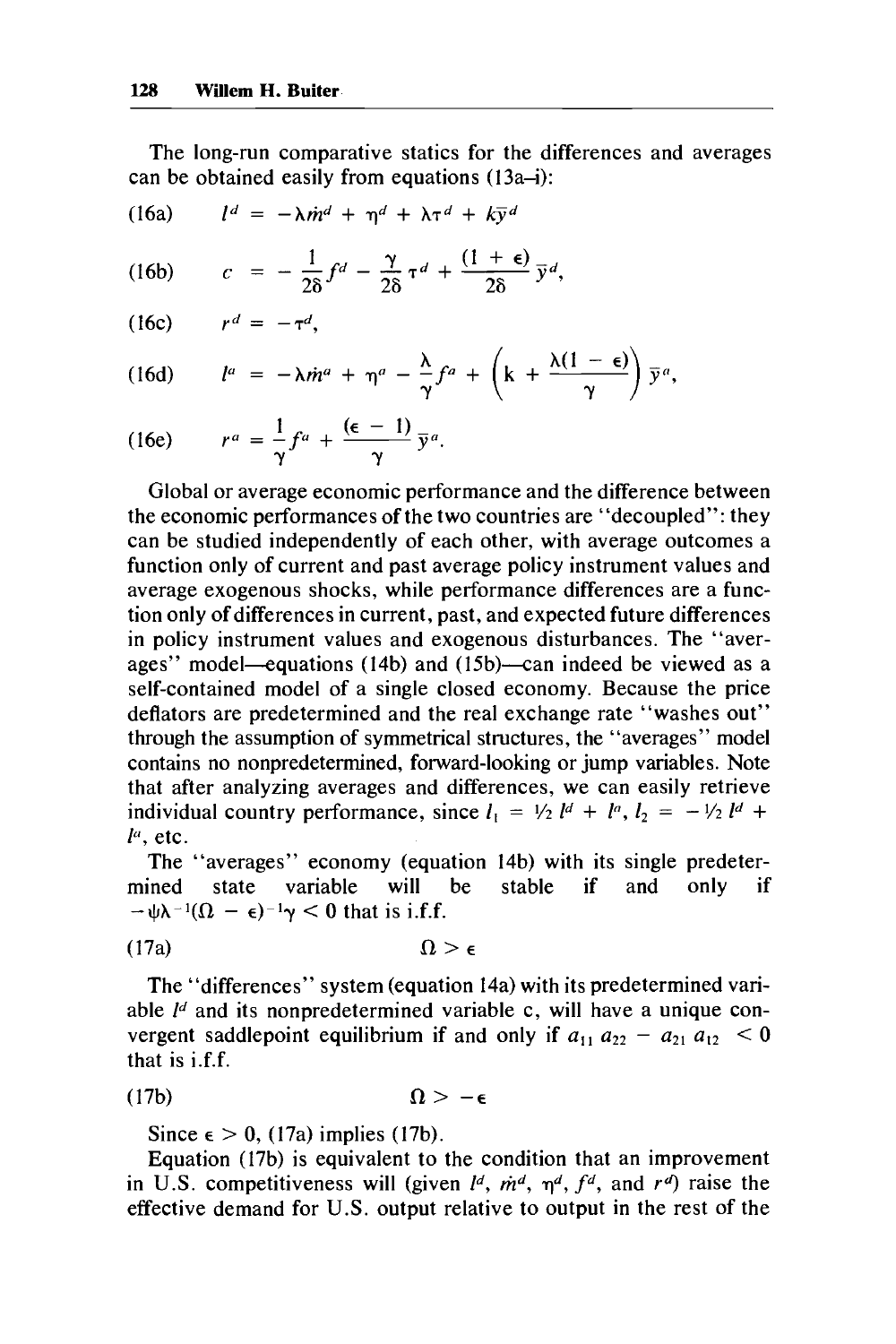world. It is a weak condition, which amounts to assuming that in a diagram with the nominal interest rate on the vertical axis and output on the horizontal axis, the IS curve (after using the Phillips curve to substitute out the [expected] rate of inflation) is either downward-sloping or upward-sloping and steeper than the LM curve. I assume that (17a) is satisfied. Given (17a) (and thereby [17bJ), the saddlepoint equilibrium and the "differences" system either look like figure 4.1a (when the IS curve is downward sloping,  $a_{22} > 0.3/$  and the  $c = 0$  locus is upward-sloping) or like figure **4.** I b (when the **IS** curve is upward-sloping and steeper than the LM curve,  $a_{22} < 0$  and the  $\dot{c} = 0$  locus is downward-sloping and cuts the  $l^d=0$  locus from above). Since the phase diagram is qualitatively similar in the two cases, I shall restrict the analysis to the case depicted in figure 4.la. Figure 4.lc depicts the



**Fig. 4.1 Equilibrium and dynamic adjustment in the symmetric twocountry model.**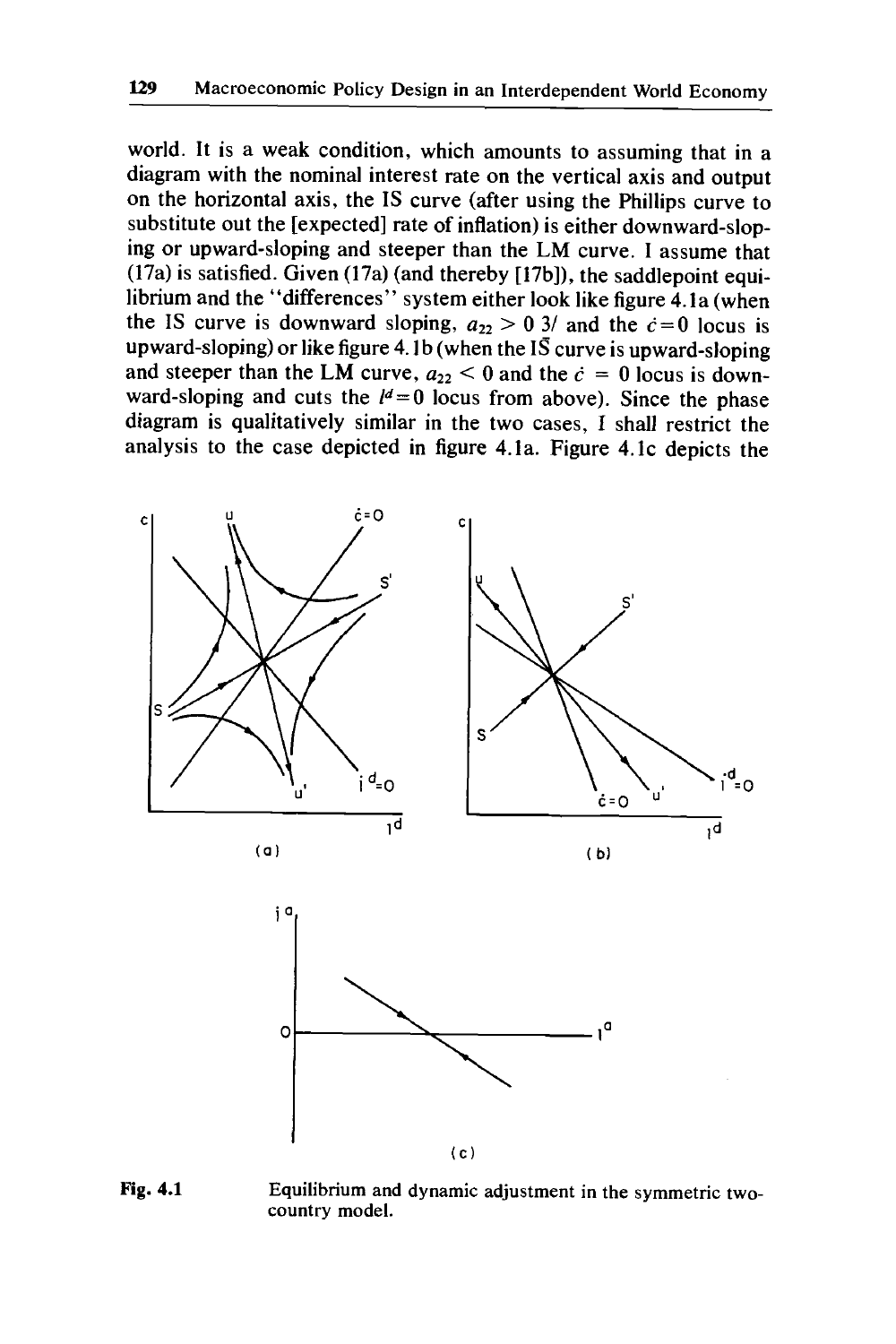adjustment process of the single predetermined state variable for the "averages" system.

First among the policy issues to be considered now is the proper response in the ROW to a unilateral U.S. fiscal contraction.

## **4.3 Responses to a Tightening of U.S. Fiscal Policy**

**4.3.1** U.S. Fiscal Tightening without Fiscal or Monetary Response in the ROW and without Monetary Response in the U.S.A.

A fiscal tightening in the United States without any fiscal response in the ROW is, in the notation of this paper, a reduction in the average fiscal impulse  $(f<sup>a</sup>)$  and a reduction in the difference between the two countries' fiscal impulses  $f<sup>d</sup>$  which is twice as large as the reduction in  $f<sup>a</sup>$ . From equations 16(a-e) it is clear that the long-run consequences of this unilateral fiscal contraction will be the following: **(1)** an improvement in U.S. competitiveness (c increases); (2) a lowering of the real interest rate in the United States and in the rest of the world; (3) an increase in the world real-money stock because nominal as well as real interest rates are lower in the United States and in the R.O.W.

In figure 4.2a we see that for c and **Id,** the full long-run adjustment from  $E_1$  to  $E_2$  occurs instantaneously. Relative U.S.-ROW real-money balances are unaffected by the U.S. fiscal tightening. The required longrun depreciation in the *real* exchange rate can therefore be brought about immediately by a "jump" or step depreciation in the nominal exchange rate of the United States.

In the new long-run equilibrium, the global stock of real-money balances will be larger since lower nominal interest rates raise velocity. Given nominal money growth rates in the United States and the ROW and without any discrete changes in the levels of the nominal money stocks, the process of increasing real balances requires that the rate of inflation be held below the given rates of growth of the nominal money stocks. There will therefore be a temporary global recession: *ya* declines. The global recession affects the United States and the R.O.W. equally: *yd* is zero throughout the adjustment process. U.S. output declines because of the fiscal tightening but the decline is mitigated as competitiveness improves. The ROW suffers from its loss of competitiveness, which mirrors the improvement in the U.S. competitiveness. The recession is therefore concentrated in the nontraded goods sector of the United States and the traded goods sector of the ROW. Nominal and real interest rates and inflation rates in the United States and the ROW are affected equally by U.S. fiscal contraction:  $i^d$ ,  $r^d$ , and  $\dot{p}^d$  are zero throughout. Both nominal and real interest rates decline globally (and in each country). As in the familiar closed econ-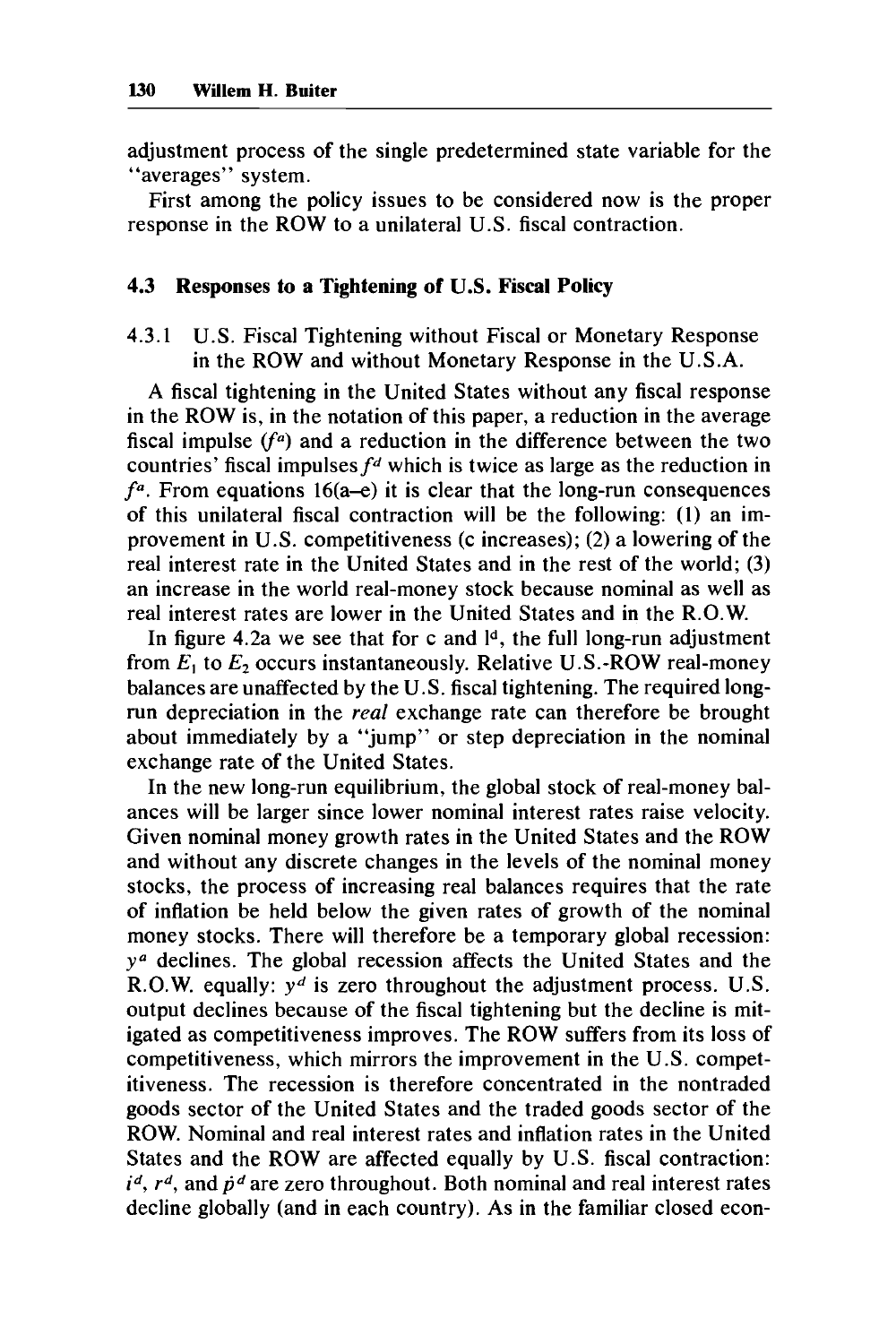

**Fig. 4.2** 

omy IS-LM, augmented Phillips curve model, the decline in nominal and real interest rates mitigates the contraction of aggregate demand but does not undo it completely. There is "crowding out" (in our policy experiment a reversal of crowding out) but less than 100%. Note that because inflation declines during the recession, real interest rates come down by less than nominal interest rates. Figure 4.3 summarizes the response to the unexpected announcement at time  $t_0$  of an immediately implemented permanent tightening of U.S. fiscal policy. $4$ 

## 4.3.2 Monetary Policy Stabilizes the Nominal Exchange Rate

One alternative scenario often considered consists of a tightening of U.S. fiscal policy, unaccommodating U.S. monetary policy, unchanged fiscal policy in the **ROW,** and monetary policy in the ROW geared to interest rate coupling. Given perfect international capital mobility, in-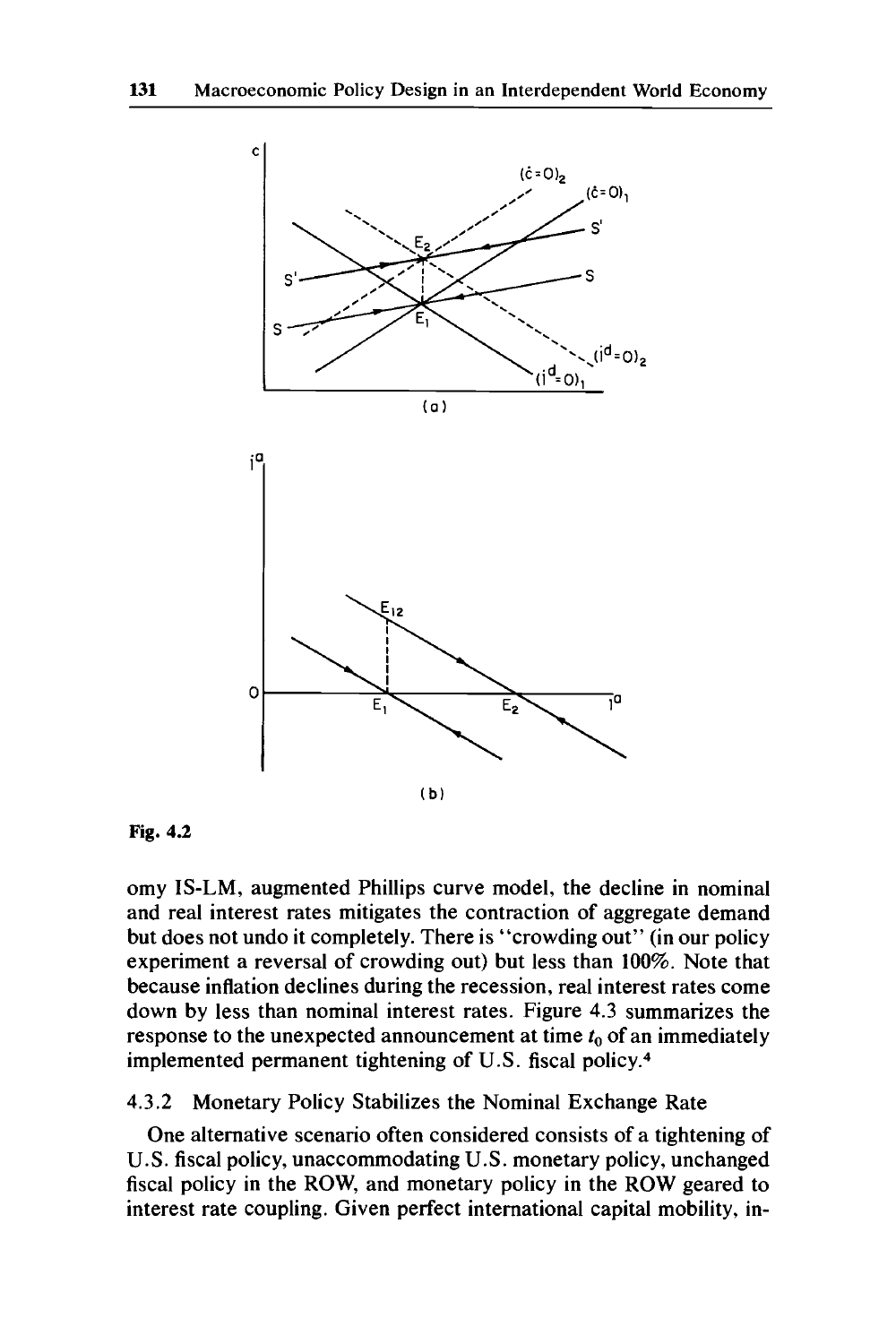

**Fig. 4.3 GIobal and regional response to a unilateral tightening of U.S. fiscal policy.** 

terest rate coupling amounts to having a fixed nominal exchange rate. Under a fixed exchange rate regime, a fiscal contraction in the United States will, with perfect capital mobility, lead to a stock-shift outflow of capital from the United States, a stock-shift loss of U.S. foreign exchange reserves, and a corresponding contraction in the U.S. money stock. The **ROW** experiences the counterpart stock-shift inflow of capital, stock-shift gain in foreign exchange reserves, and expansion of its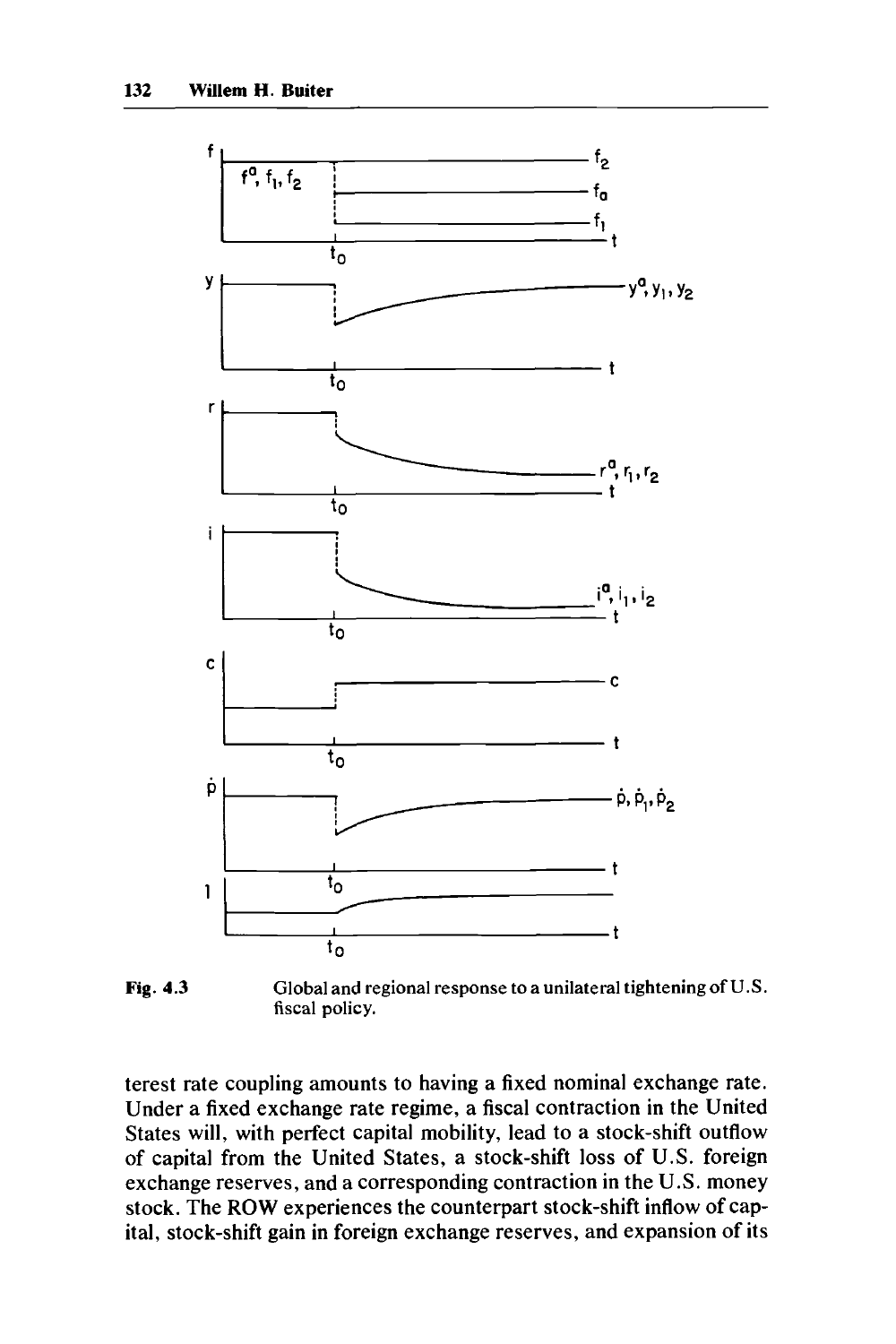money stock. It is therefore arbitrary whether one assigns the stabilization of the exchange rate to the monetary policy of the ROW or to the United States. Under a fixed exchange rate regime (which is expected to be permanent), there is effectively a single global world money market or world LM schedule. Individual countries can choose their own rates of domestic credit expansion and thus collectively determine the growth of the world money stock. The distribution of this world money stock across countries is determined by the individual countries' money demand functions, with reserve flows making up the difference between changes in domestic money demand and domestic credit expansion.

The formal analysis of the fixed exchange rate regime is very simple. Let the global stock of gold and foreign exchange reserves be constant and, for notational simplicity, equal to zero. The global money stock is therefore the sum of the two countries' stocks of domestic credit. Let *m* be the logarithm of the global nominal money stock, *D<sub>i</sub>* the logarithm of country *i's* stock of domestic credit, and *u* the share of U.S. domestic credit in total domestic credit.

(18a) 
$$
m \equiv \nu D_1 + (1 - \nu) D_2 \qquad 0 < \nu < 1.
$$

Setting the logarithm of the fixed nominal exchange rate equal to zero, we define the global price level, p, as follows:

(18b) 
$$
p \equiv v p_1 + (1 - v) p_2.
$$

The global money demand shock **q** is similarly defined as:

(18c) 
$$
\eta = \nu \eta_1 + (1 - \nu) \eta_2.
$$

and global income as

(19) 
$$
y = vy_1 + (1 - v) y_2.
$$

The proportional rate of growth of country i's domestic credit is  $\mu_1 = D_i$ . (Under a free-floating exchange rate regime,  $\mu_i \equiv \dot{m}_{i}$ .) The augmentation term in the Phillips curve is taken to be the policy-determined  $\mu_i$  rather than the endogenously determined  $\dot{m}_i$ . No fixed exchange rate regime is viable unless inflation rates converge. I therefore impose  $\mu_1 = \mu_2 = \mu$ . This still permits short-term divergence of inflation rates. I also define  $i \equiv i_1 = i_2 + \tau_2 - \tau_1$ . The model consists of equations **(20)-(23)** and **(2), (4),** (7) and **(9).** Identical structures are again assumed.

(20) 
$$
l = ky - \lambda i + \eta - (1 - \nu)\lambda(\tau_1 - \tau_2)
$$

(21) 
$$
\dot{p}_1 = \psi(y_1 - \overline{y}_1) + \mu
$$

(22) 
$$
\dot{p}_2 = \psi(y_2 - \bar{y}_2) + \mu
$$

$$
(23) \quad l \equiv m - p
$$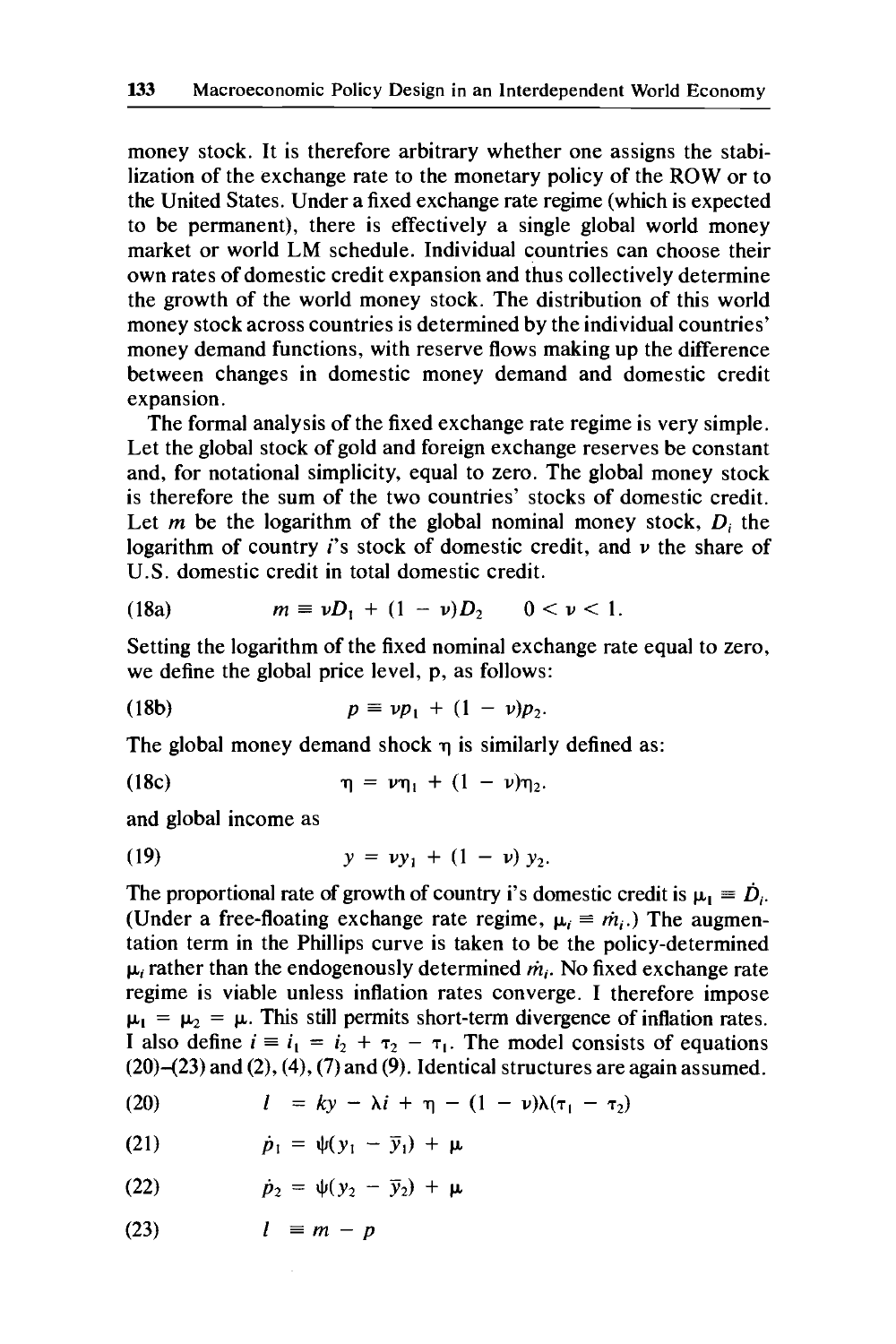For algebraic simplicity and in order to retain comparability with the floating exchange rate case, both countries are assumed to be of equal size, so  $v = \frac{1}{2}$ .

The fixed exchange rate version has two state variables, I and c, which are both predetermined. The equations of motion and the determination of output in the two countries are given in equations **(24)**  and **(25)** respectively.

$$
(24) \begin{bmatrix} i \\ i \\ \dot{c} \end{bmatrix} = \begin{bmatrix} -\psi(K_1 + K_2)^{-1}\gamma\lambda^{-1} & 0 \\ 0 & -2\psi(K_1 - K_2)^{-1}\delta \end{bmatrix} \begin{bmatrix} i \\ i \\ \dot{c} \end{bmatrix}
$$
  
+ 
$$
\begin{bmatrix} -\psi(K_1 + K_2)^{-1}\gamma & \psi(K_1 + K_2)^{-1}\gamma\lambda^{-1} & -\psi\frac{(K_1 + K_2)^{-1}}{2} \\ 0 & 0 & -\psi(K_1 - K_2)^{-1} \\ \frac{\psi(K_1 + K_2)^{-1}}{2} & 0 & \psi\frac{[1 + \psi\gamma(K_1 + K_2)^{-1}]}{2} \\ \frac{\psi(K_1 - K_2)^{-1}}{2} & -\psi(K_1 - K_2)^{-1} & \frac{\psi[1 + \psi\gamma(K_1 + K_2)^{-1}]}{2} \\ -\psi[1 + \psi\gamma(K_1 + K_2)^{-1}] \end{bmatrix} \begin{bmatrix} \mu \\ \mu \\ \eta \\ \frac{1}{2} \\ \frac{1}{2} \\ \frac{1}{2} \\ \frac{1}{2} \\ \frac{1}{2} \\ \frac{1}{2} \\ \frac{1}{2} \end{bmatrix}
$$
  

$$
(25) \begin{bmatrix} y_1 \\ y_2 \end{bmatrix} = \begin{bmatrix} (K_1 + K_2)^{-1}\gamma\lambda^{-1} & (K_1 - K_2)^{-1}\delta \\ (K_1 + K_2)^{-1}\gamma\lambda^{-1} & -K_1 - K_2\gamma^{-1}\delta \\ (K_1 + K_2)^{-1}\gamma & -K_1 + K_2\gamma^{-1}\gamma\lambda^{-1} & -K_2\Delta^{-1} \\ (K_1 + K_2)^{-1}\gamma & -K_1 + K_2\gamma^{-1}\gamma\lambda^{-1} & -K_2\Delta^{-1} \\ -K_1\Delta^{-1}\gamma - (K_1 + K_2)^{-1}\gamma\lambda^{-1} & -K_2\Delta^{-1}\gamma\mu \end{bmatrix} \begin{bmatrix} \mu \\ \mu \\ \frac{1}{2} \\ \frac{1}{2} \\ \frac{1}{2} \\ \frac{1}{2} \\ \frac{1}{2} \end{bmatrix}
$$
  
- 
$$
[K_2\Delta^{-1}\gamma + (K_1 + K_2)^{-1}\gamma\frac{1}{2} - K_1\Delta^{-1}\gamma\psi
$$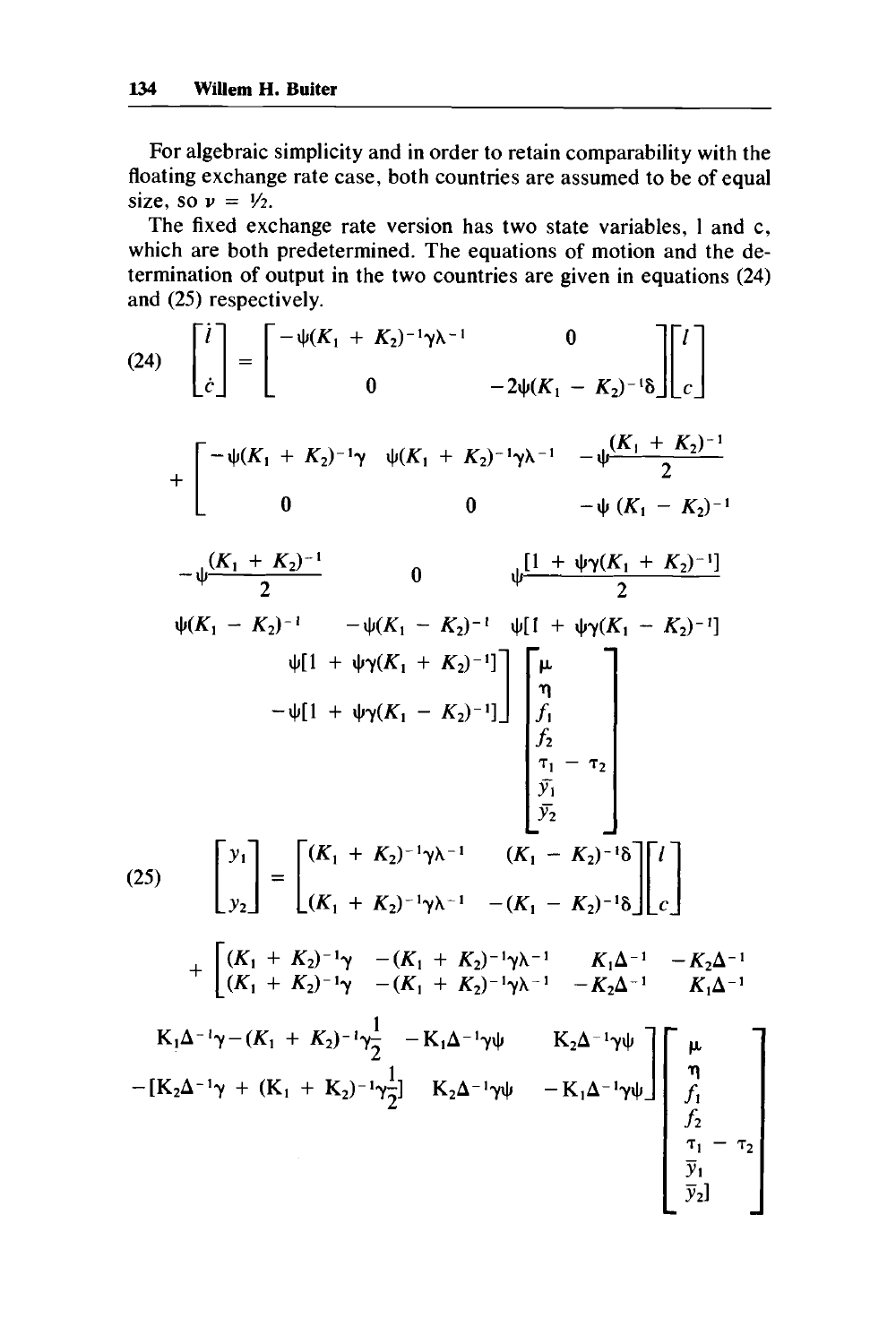$$
(26a) \hspace{1cm} K_1 = 1 + \gamma \bigg( \frac{1}{2} k \lambda^{-1} - \psi \bigg)
$$

$$
(26b) \hspace{1cm} K_2 = \frac{1}{2} \gamma k \lambda^{-1} - \epsilon
$$

(26c) 
$$
\Delta = K_1^2 - K_2^2 = (K_1 + K_2)(K_1 - K_2)
$$

Several points can be made about the fixed exchange rate system. First, stability requires that  $K_1 + K_2 > 0$  and that  $K_1 - K_2 > 0$ . This is equivalent to requiring that  $K_1 > 0$  and  $\Delta > 0$ . Hoever,  $K_2$  could be either positive or negative. With a fixed exchange rate, fiscal contraction in the United States will therefore definitely lower U.S. real outputfrom  $(25)\frac{dy_1}{dx^2} = K_1\Delta^{-1} > 0$ —but it may either raise or lower real output in the ROW $-\frac{dy_2}{dx} = -K_2\Delta^{-1}$ . If  $K_2 < 0$ , the depressing effect on the ROW'S export sector of a decline in U.S. demand outweighs the beneficial effect of lower worldwide interest rates- $\epsilon > \frac{1}{2} \gamma k \lambda^{-1}$  in (26b)and the ROW experiences a slump. If the "crowding in" effect is stronger than the direct demand effect,  $K_2 > 0$ , then the ROW expands while the United States contracts. Even if output in both countries declines, the decline will be steeper in the United States.  $\frac{\partial y_1}{\partial x_2}$  $\partial f_1$  $\frac{\partial y_2}{\partial x_1}$  $\partial f_{1}$ 

It is easily checked that, if the United States and the ROW are of similar size, total world output always contracts, even in the case where output in the ROW is stimulated by lower interest rates:

(27) 
$$
y^{a} = (K_{1} + K_{2})^{-1} \gamma \lambda^{-1} \frac{l}{2} + (K_{1} + K_{2})^{-1} \gamma \mu - (K_{1} + K_{2})^{-1} \gamma \lambda^{-1} \eta + (K_{1} + K_{2})^{-1} f^{a} - (K_{1} + K_{2})^{-1} \gamma \psi \overline{y}^{a}.
$$

Note that average global real liquidity under the fixed exchange rate regime $-\frac{1}{2}$  *l* given in equation (24)—behaves identically to average global real liquidity under the freely floating exchange rate regime- $I<sup>a</sup>$ given in equation (14b).<sup>5</sup> The same holds for average world output compare equation (27) with  $y^{\alpha}$  from equation (15b). That the long-run, steady-state effects of fiscal policy (or other real shocks) are the same under fixed and floating rates is also easy to check.

When therefore we compare the consequences of a tightening of U.S. fiscal policy under a floating exchange rate with that under a fixed exchange rate, holding global monetary policy constant in the sense that the growth rates of domestic credit (and therefore the growth rate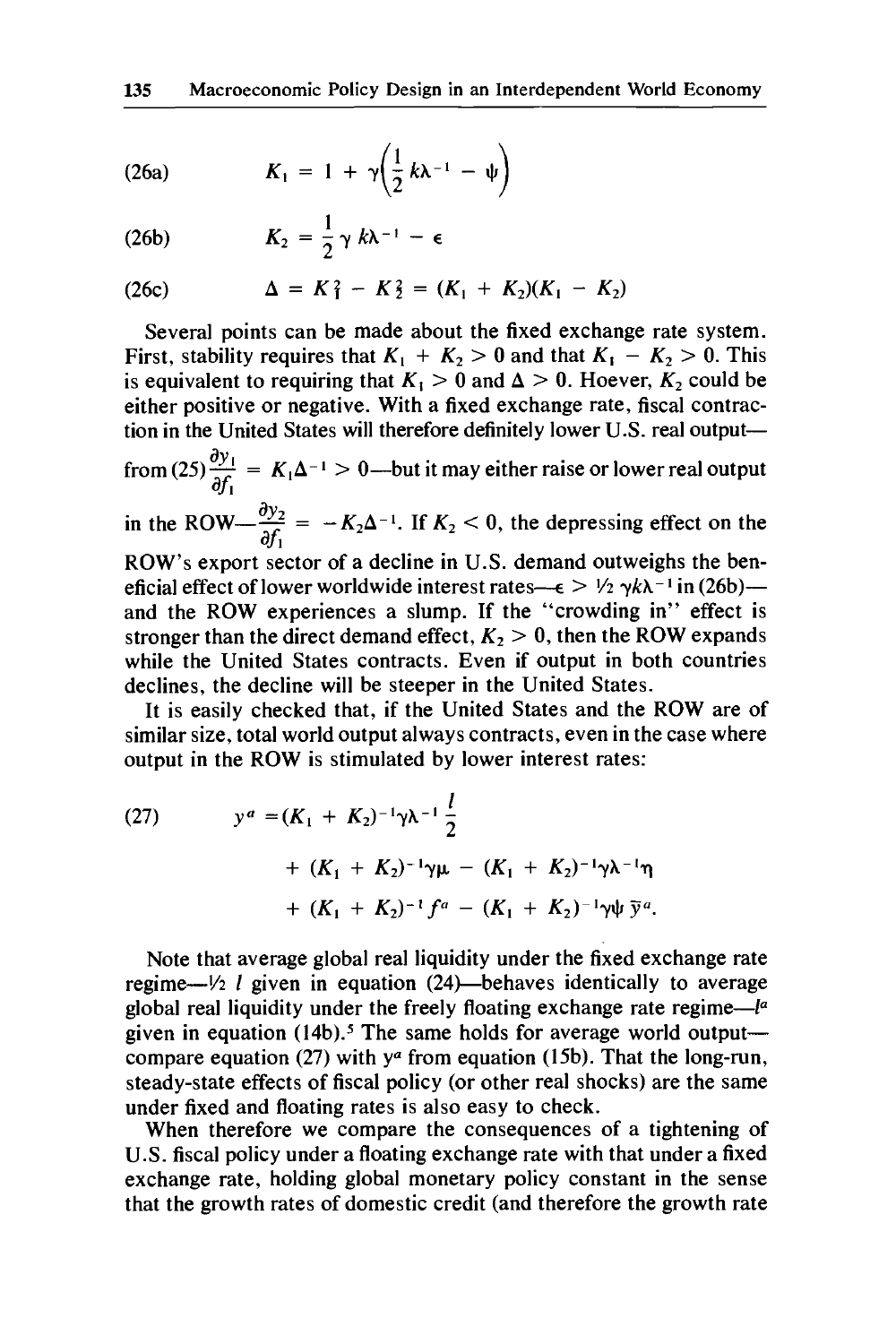of the global stock of nominal money) are the same in the two regimes, the *recession* in the United States following the fiscal contraction will be smaller under a floating exchange rate while in the ROW the recession will be deeper with a floating rate.

The global **loss** of output is the same under the two exchange rate regimes, but while under a floating rate the recessions in the **U.S.** and the ROW are identical in magnitude (although in the United States the nontraded goods sector will be hit while in the ROW it will be the traded goods sector), under a fixed rate the United States will always experience a deeper recession. It is even possible that under a fixed rate the ROW would experience a net boost to output.

The short-run behavior of the real exchange rate is quite different under the two regimes, As shown in figure **4.3,** under a floating exchange rate U.S. competitiveness, which is a nonpredetermined variable in this case, sharply improves on impact to its new equilibrium level. This jump-depreciation of c reflects a jump-depreciation of e, the nominal exchange rate. While this clearly represents a hard landing for the U.S. dollar, it represents a much softer landing for the U.S. real economy than the alternative scenario in which the nominal exchange rate is kept constant throughout. In the latter case U.S. competitiveness improves gradually after the U.S. fiscal contraction and converges asymptotically to the same level achieved immediately with a freely floating exchange rate. The improvement in competitiveness is due to the U.S. rate **of** cost inflation falling below that in the ROW because of the relatively deeper recession in the U.S.

An alternative fixed nominal exchange rate scenario that is sometimes considered more likely is the following, which can be called the "non-McKinnon variant." The United States, instead of accepting the stock-shift contraction in its domestic money stock associated with the stock-shift outflow of capital and **loss** of reserves, engages in domestic open market purchases to maintain the initial level of the money stock, i.e., it sterilizes the stock-shift **loss** of reserves by a stock-shift expansion of domestic credit. The ROW does not sterilize. This means that the global money stock expands (through a stock-shift **U.S.** domestic credit expansion) until the now endogenously determined **U.S.** money stock again assumes its pre-fiscal contraction value.

In contrast with the first analysis of the fixed exchange rate case, there now is a once-off increase in the level of the global nominal money stock path (relative to what happens under a floating rate) accompanying the U.S. fiscal contraction. Global nominal and real interest rates will decline by more than they do both in the fixed exchange rate case without U.S. sterilization and in the floating exchange rate case. It is clear that the recession in the United States will be less deep with sterilization than without and that for the **ROW** the recession will be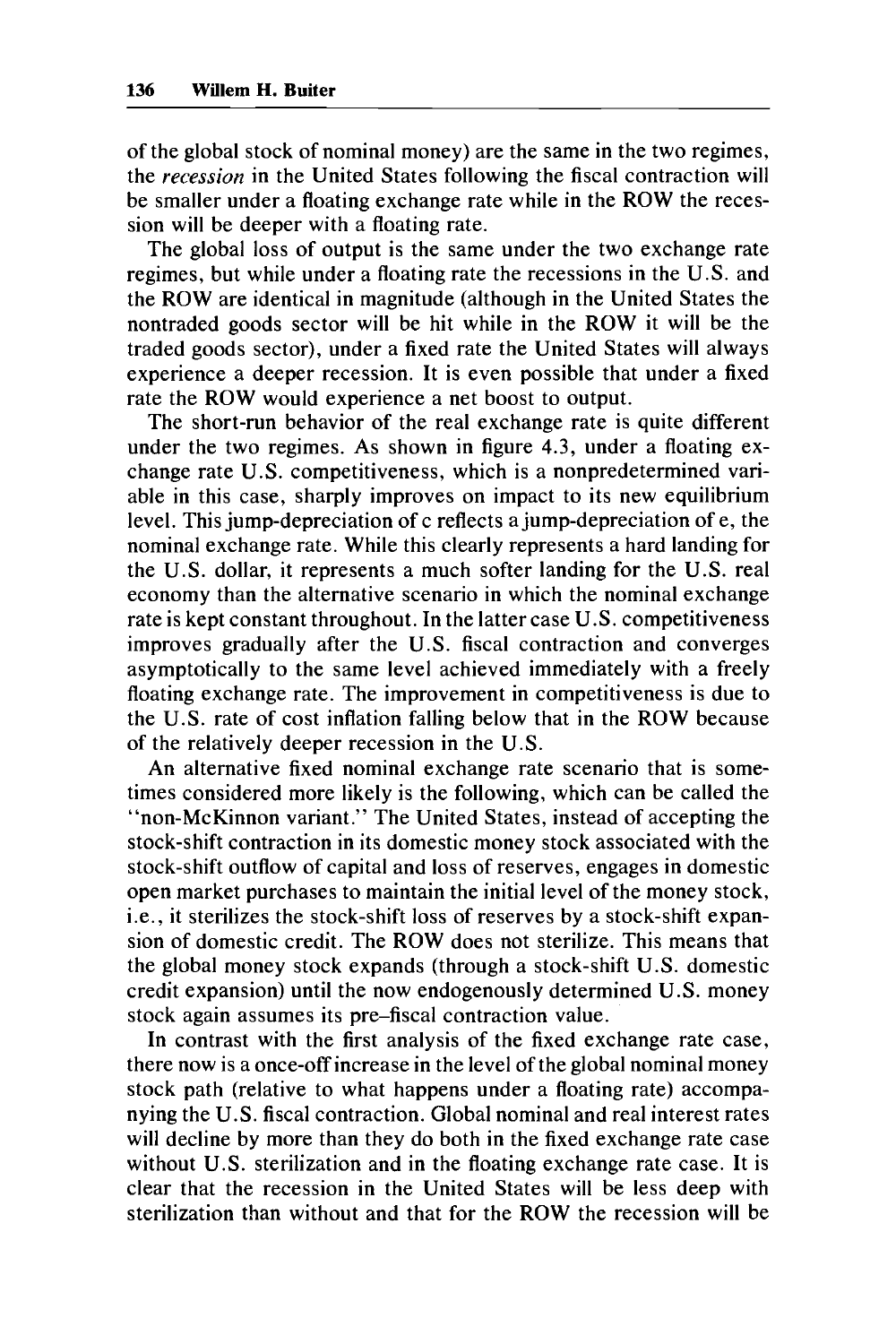less deep or the expansion larger. It is easily checked that with a fixed exchange rate and sterilization in the United States, the impact effects of a fiscal change in the United States on output in the United States

(28a) 
$$
\frac{\partial y_1}{\partial f_1} = \frac{1 - \gamma \psi}{(1 - \gamma \psi + \gamma k \lambda^{-1})(1 - \gamma \psi) + \epsilon (\gamma k \lambda^{-1} - \epsilon)},
$$

and

and  
\n(28b) 
$$
\frac{\partial y_2}{\partial f_1} = \frac{\epsilon - \gamma k \lambda^{-1}}{(1 - \gamma \psi + \gamma k \lambda^{-1})(1 - \gamma \psi) + \epsilon (\gamma k \lambda^{-1} - \epsilon)}.
$$

Assuming that the IS curve is downward-sloping  $(1 - \gamma \psi > 0)$  and that the denominators of (28a, b) are positive, U.S. output declines on impact, while the ROW has a recession if the direct activity spillover effects dominate the "crowding in" effects of lower interest rates  $(e \gamma k \lambda^{-1} > 0$ , a boom if the reverse holds true.

Global economic activity (assuming the United States and the ROW to be of equal size) can either contract (if  $1 - \gamma \psi - \gamma k \lambda^{-1} + \epsilon > 0$ ) or expand (if  $1 - \gamma \psi - \gamma k \lambda^{-1} + \epsilon < 0$ ). This ambiguity is to be expected since, globally, monetary and fiscal policy move in opposite directions. Strong crowding out (high  $\gamma$  and low  $\lambda$ ) increases the likelihood of a net expansionary effect.

## 4.3.3 Policies That Achieve an Improvement in U.S. Competitiveness without a Contraction of World Demand

In this subsection I take as given the fiscal tightening in the United States as well as the achievement of a lasting improvement in U.S. external competitiveness. A floating exchange rate is again assumed.

# *A ROW Fiscal Expansion to Match the US. Fiscal Contraction*

In the formal setting of our little model, the transition to improved U.S. competitiveness can be achieved instantaneously and without any contraction of effective demand at home or abroad by having the U.S. fiscal contraction matched by a corresponding ROW fiscal expansion. In terms of the dynamics of equations (14a,b) and (15a,b) and the steady-state conditions of equations (16a-e), this "package" consists of a reduction in  $f<sup>d</sup>$  with  $f<sup>a</sup>$  unchanged. Figure 4.4 shows the instantaneous adjustment process.

There is no change in real or nominal interest rates as the effects on the global capital market of the two opposing fiscal impulses cancel each other out. For a given U.S. fiscal contraction, the improvement in U.S. competitiveness is now doubled (in our linear model) because of the fiscal expansion in the RQW. World aggregate demand is unchanged and so is aggregate demand for each country's output.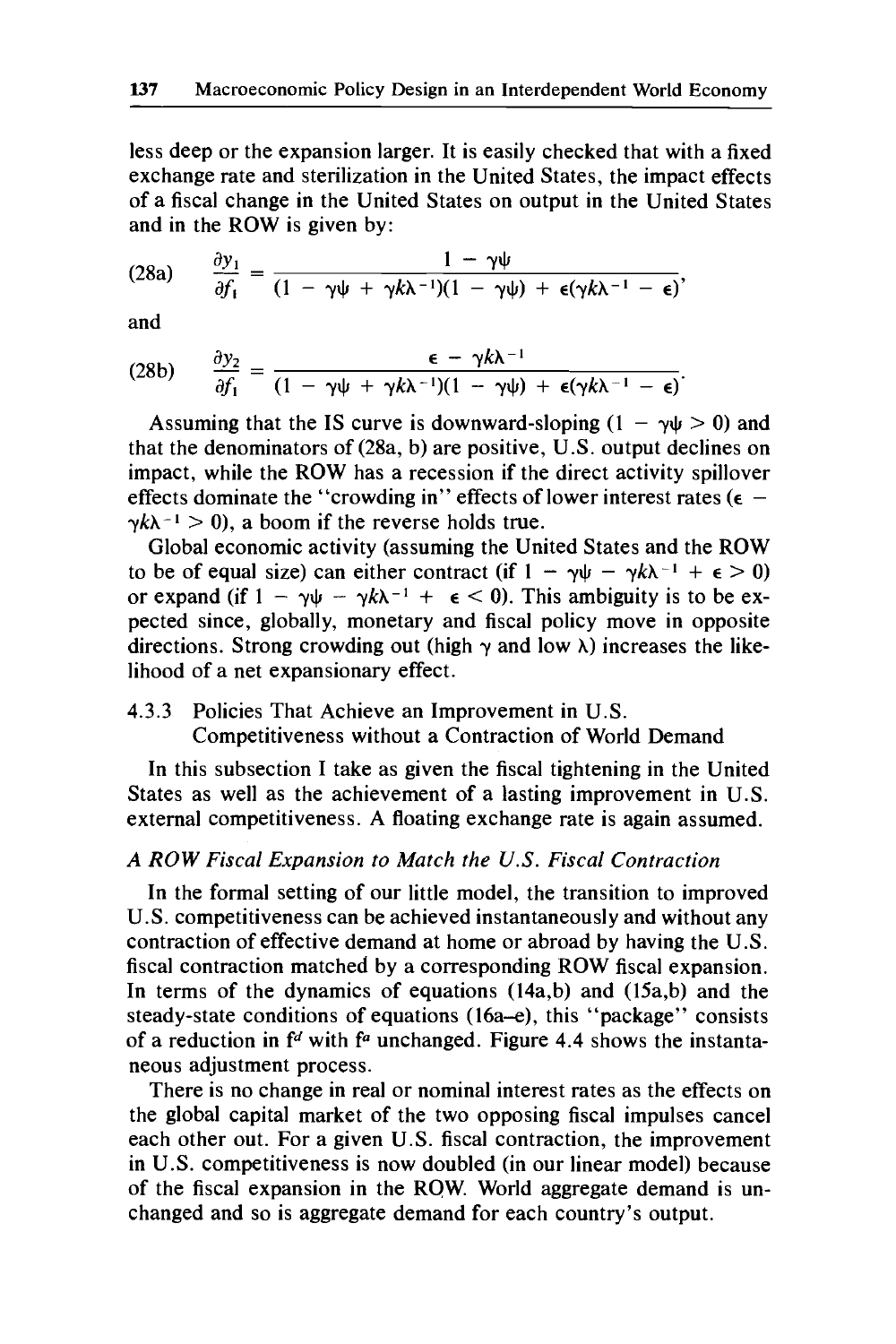

**Fig. 4.4 Response to a U.S. fiscal contraction and a matching ROW fiscal expansion.** 

There are several qualifications to be made before this painless adjustment package is recommended for use in the real world. First, while total output stays constant in each country, there is a shift toward the production of tradeables in the United States and toward the production of nontradeables in the ROW. Steelworkers make poor hairdressers and conversely. The problems associated with changing the sectoral composition of production, employment, and investment are ignored in our simple model.

Second, the selection of dosage and timing for the ROW fiscal expansion is made to look simpler than it is in practice because of the assumption of known, identical structures. While this in no way weakens the case for a flexible policy response *in principle,* it makes the practical task of selecting the right mix, dose, and timing a much more complicated matter than our simple model may suggest.

Third, a fiscal expansion in the ROW may be opposed for *structural*  or *allocative* reasons. Increased public spending may be undesirable because of its political irreversibility and because, at full employment, the benefits from the spending are judged to be less than its cost. Lower taxes or higher transfer payments may be undesirable because of possible efficiency losses, undesirable incentive effects, or for distributional reasons.

Fourth, fiscal expansions (other than balanced-budget fiscal expansions) entail larger deficits and, in time, a larger public debt. If the real interest rate exceeds the growth rate of the real tax base, explosive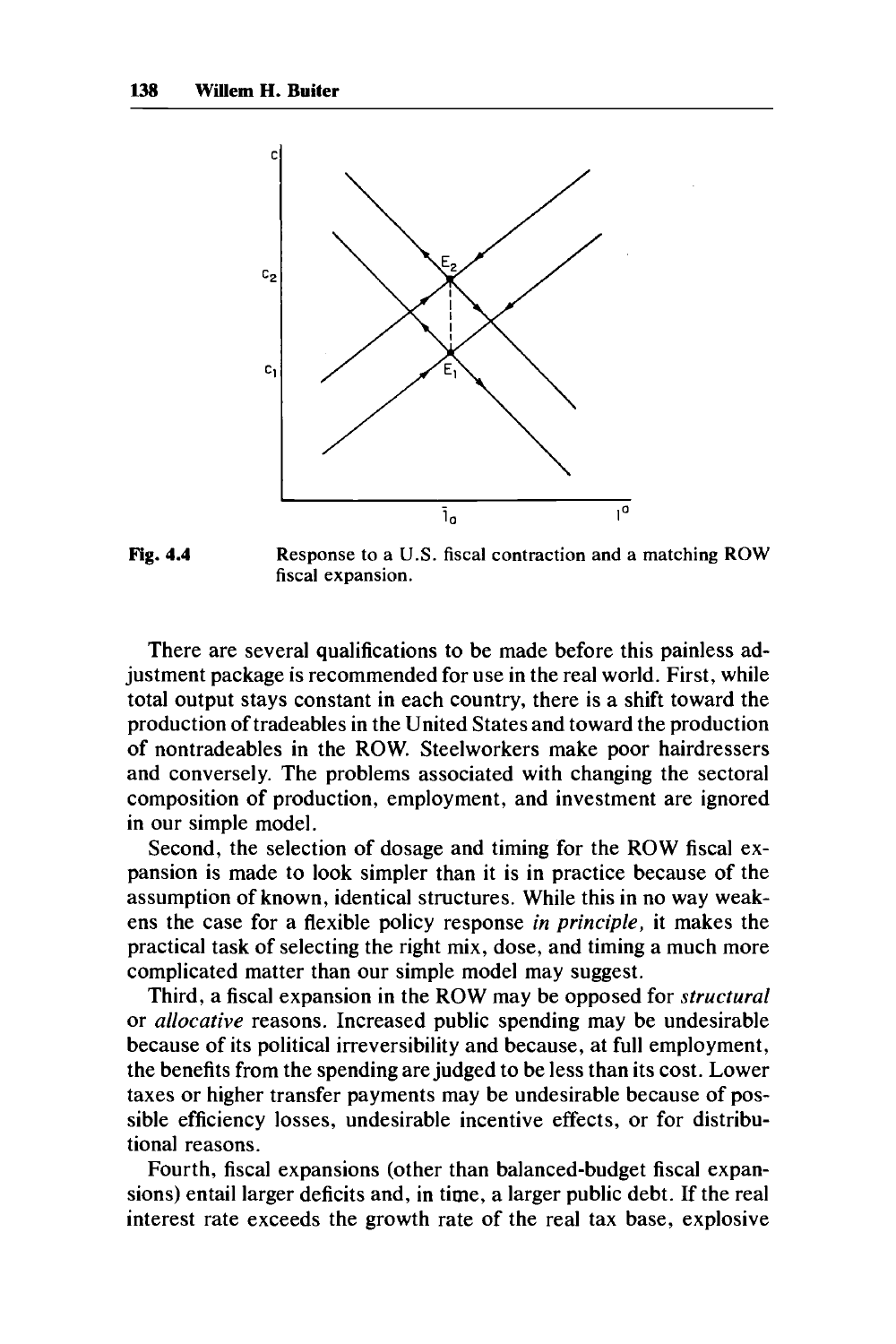debt-deficit spirals are possible unless the primary (noninterest) deficit is planned (and believed) to become a surplus in due course. If there is no reputation for fiscal rectitude, temporary (increases in) deficits will be extrapolated into the future. Fear of possible future monetization of deficits will raise long nominal interest rates. Increased uncertainty about the future course of inflation may add a further risk premium to the required rate of return on nominal government debt. In extreme circumstances, fear of partial or complete debt repudiation or of special capital levies and surcharges may build a risk premium into the rate of return on all public debt (see Blanchard and Layard eds., Dornbusch [1986] and Buiter [1985b]). A good reputation for underlying fiscal rectitude would, however, avoid the potential crowding-out resulting from such *conjidence* effects. It might therefore help if such a program were supervised by or at least coordinated through an international organization or institution that has a reputation for fiscal restraint.

Finally, it may be judged that the global level of effective demand is currently excessive, and that a net deduction in global demand is in order, as well as a realignment of U.S. competitiveness. A unilateral U.S. fiscal contraction might in that case be the right policy. The point would seem to be mainly of academic interest if, as many observers argue, there remains a margin of Keynesian slack in the world economy.

# *A US. Fiscal Contraction Matched by Effective Demand-Maintaining Expansionary Monetary Policy Changes*

Calls for a change in the U.S. macroeconomic policy mix, from tight money and loose fiscal policy to looser money and tighter fiscal policy, have been heard from all corners of the profession in recent years. There are two kinds of monetary policy changes that could be used in the present model: changes in level of the nominal money stock and changes in the proportional growth rate of the nominal money stock.

*Money-jumps.* It is clear from inspection of the steady-state conditions (16a,e) and the equations of motion (14a,b) and (15a,b) that there is only one set of discrete (discontinuous) changes in the levels of the nominal money stocks in both countries that will permit an instantaneous transition at full employment (in both countries) to the new real long-run equilibrium associated with the unilateral reduction in the U.S. fiscal impulse discussed in section 4.3.1. If  $df_1 < 0$  is the size of the U.S. fiscal contraction, these nominal money-jumps in both countries are given by

are given by  
(28) 
$$
dm_1 = dm_2 = - \frac{\lambda}{2\gamma} df_1
$$

At the predetermined price level, this nominal money-jump provides just the right increase in real-money balances demanded as a result of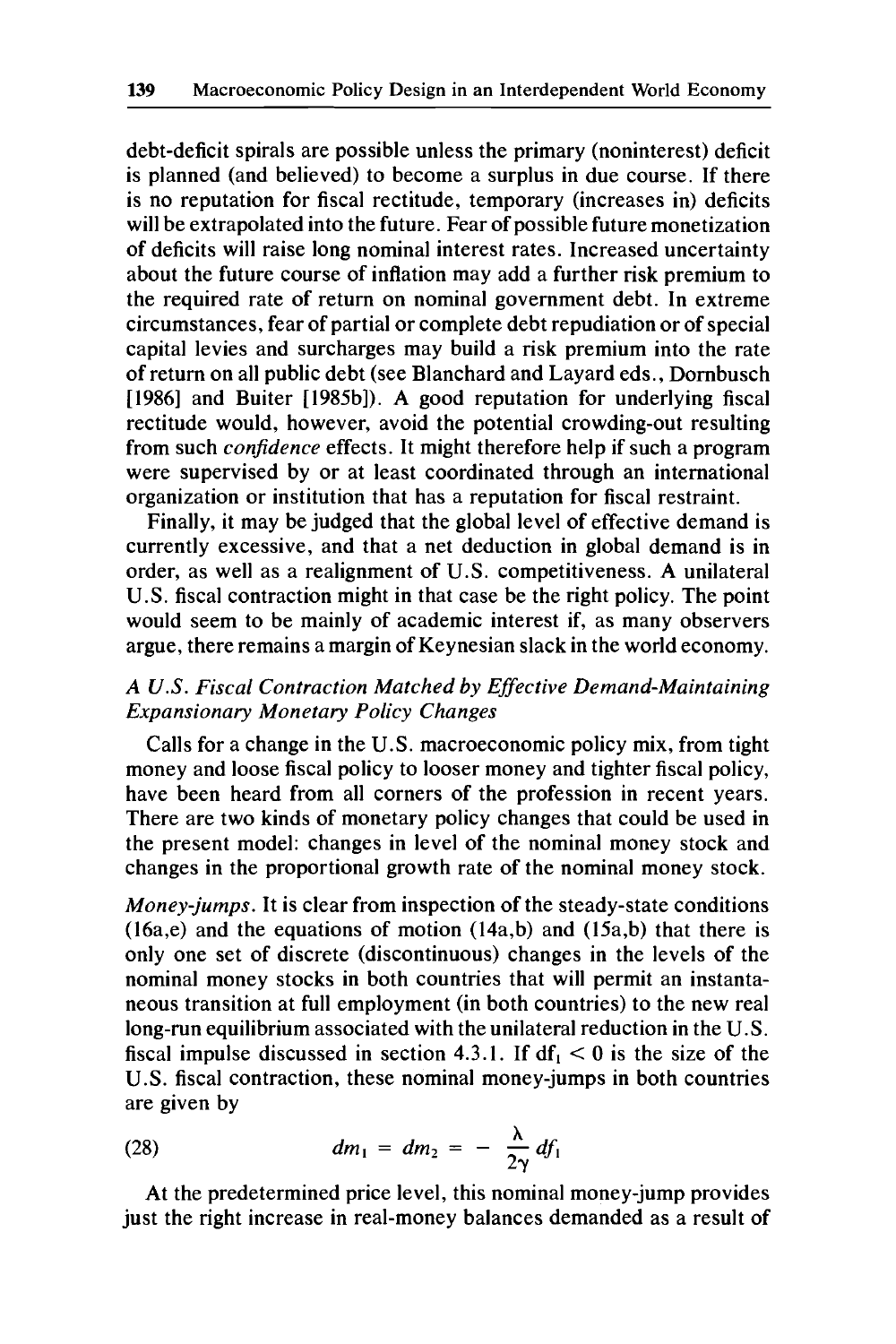the lower nominal (and real) world interest rate associated with the lower global fiscal impulse. There is no need to force the price level path below the nominal money stock path through a policy of demand deflation and unemployment. The steady-state increase in real-money balances, which in a new-classical model with a nonpredetermined, flexible price level would be brought about by a discrete downward jump in the price level path, is achieved in the Keynesian, predetermined price-level model by a stock-shift open market purchase in each country that increases the nominal money stocks by the required amounts. It is the stickiness of real money balances which makes a recession inevitable when there is any exogenous shock or policy change that raises the long-run demand for money balances. This stickiness of the real money stock reflects both the stickiness of domestic costs (assumed to be a policy and exogenous shock-invariant structural property of private market behavior) and the stickiness of monetary policy. If the level of the nominal money stock is a choice variable at any given instant, policy flexibility can make up for and compensate for domestic cost inflexibility.

The great advantage of the kind of once-and-for-all nominal moneystock jumps considered here is that they don't result in any change in the rate of inflation in the short run or in the long run. They do cause the long-run level of the path of prices to be higher than it would otherwise have been, but since welfare costs are associated with the rate of inflation rather than with the level of prices,<sup>6</sup> this is no cause for concern. The major problem with money-jump policies is their effect on inflationary expectations. The obvious analytical distinction between a discontinuous discrete change in the level of the money stock path and a (finite) change in the instantaneous rate of change of that path may not be as obvious in practice, especially when the money stock is sampled at discrete time intervals: a once-and-for-all upward level change at a point in time in the middle of an observation interval *to* may look much like an increase in the rate of growth between *to* and  $t_0$  + 1. If such an apparent increase in the growth rate is extrapolated into the future, serious instability may result. Governments or central banks with a reputation for monetary rectitude will be able to engineer once-off money-jumps without adverse effects on inflationary expectations. Governments or central banks with a reputation for monetary laxness will be prisoners of the markets' lack of confidence and may have to live with the adverse effects on inflation expectations of any observed increase in the money stock.

Note that if the monetary authorities had nominal income targets rather than monetary targets, there should be no credibility problems associated with a once-off increase in the nominal money stock. Nominal income targets are velocity-corrected monetary targets. They have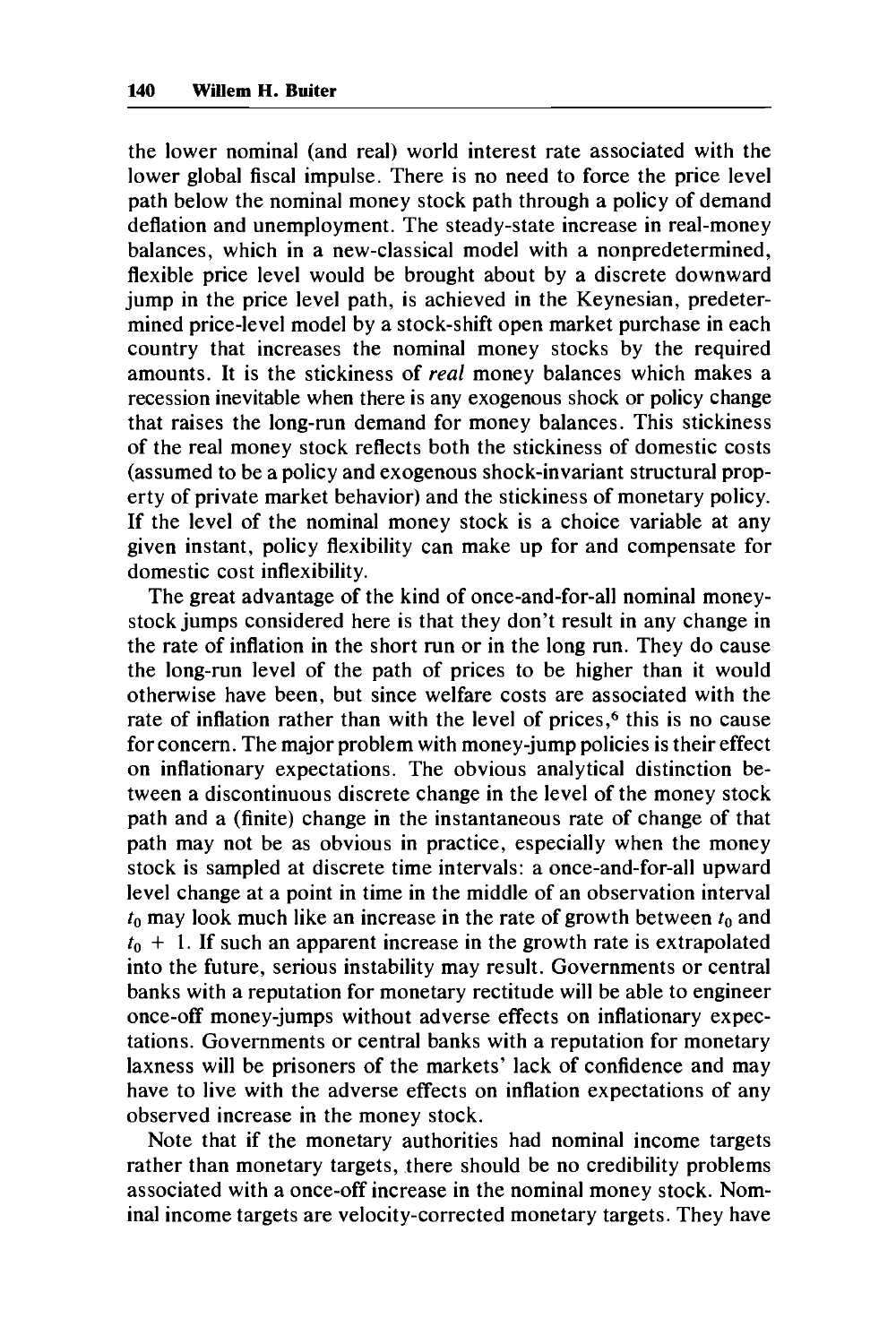desirable operating characteristics whenever exogenous shocks or policy changes necessitate a change in velocity.

*Changes in money growth rates.* The other monetary policy action (in both countries) that can achieve the transition to an improved level of U.S. competitiveness without any output or employment cost is an equal permanent increase in the rate of growth of the nominal money stock in each country. It can again be checked from the steady-state conditions (16a-e) and from the equations of motion (14a,b) and (15a,b) that the following permanent increase in  $\dot{m}_1$  and  $\dot{m}_2$  will achieve an instantaneous transition at full employment (in both countries) to the new real long-run equilibrium associated with the unilateral reduction in the U.S. fiscal impulse discussed in section **4.3.1.** 

(29) 
$$
dm_1 = dm_2 = -\frac{1}{2\gamma} df^1
$$

This monetary policy response would, by raising the rate of inflation in both countries, prevent the global *real* interest rate decline resulting from the U.S. fiscal contraction from being translated into a decline in *nominal* interest rates. With nominal interest rates unchanged, there is no increase in the demand for real-money balances and consequently no need for a recession to depress the general price level path below the nominal money stock path. The policy has one obvious undesirable feature: a recession is prevented at the cost of having a permanently higher rate of inflation in the world economy.

## **4.4 Responses to a Collapse of the U.S. Dollar**

A second question addressed by economic policymakers and analysts is the proper response (in the U.S. and in the ROW) to a sudden large fall in the value of a key currency, taken here, for concreteness, to be the U.S. dollar. To determine the nature of the appropriate policy responses, we first must determine what the causes of the sudden depreciation of the currency are. There are two broad classes of possible causes: (a) the bursting of a speculative bubble that caused the dollar to be overvalued in relation to the "fundamentals"; (b) an actual or perceived change in the fundamentals driving the exchange rate. The latter category can be subdivided into a number of cases: (1) A portfolio shift against the dollar that reflects, say, greater uncertainty about the future prospects for U.S. inflation. In the simple model used here, this can be represented by a reduction in U.S. liquidity preference-a fall in **q,.** (2) An increase in the *real* risk premium on foreignowned U.S. assets. This could reflect fear of future increases in taxation of U.S. interest income and, conceivably, a greater perceived risk of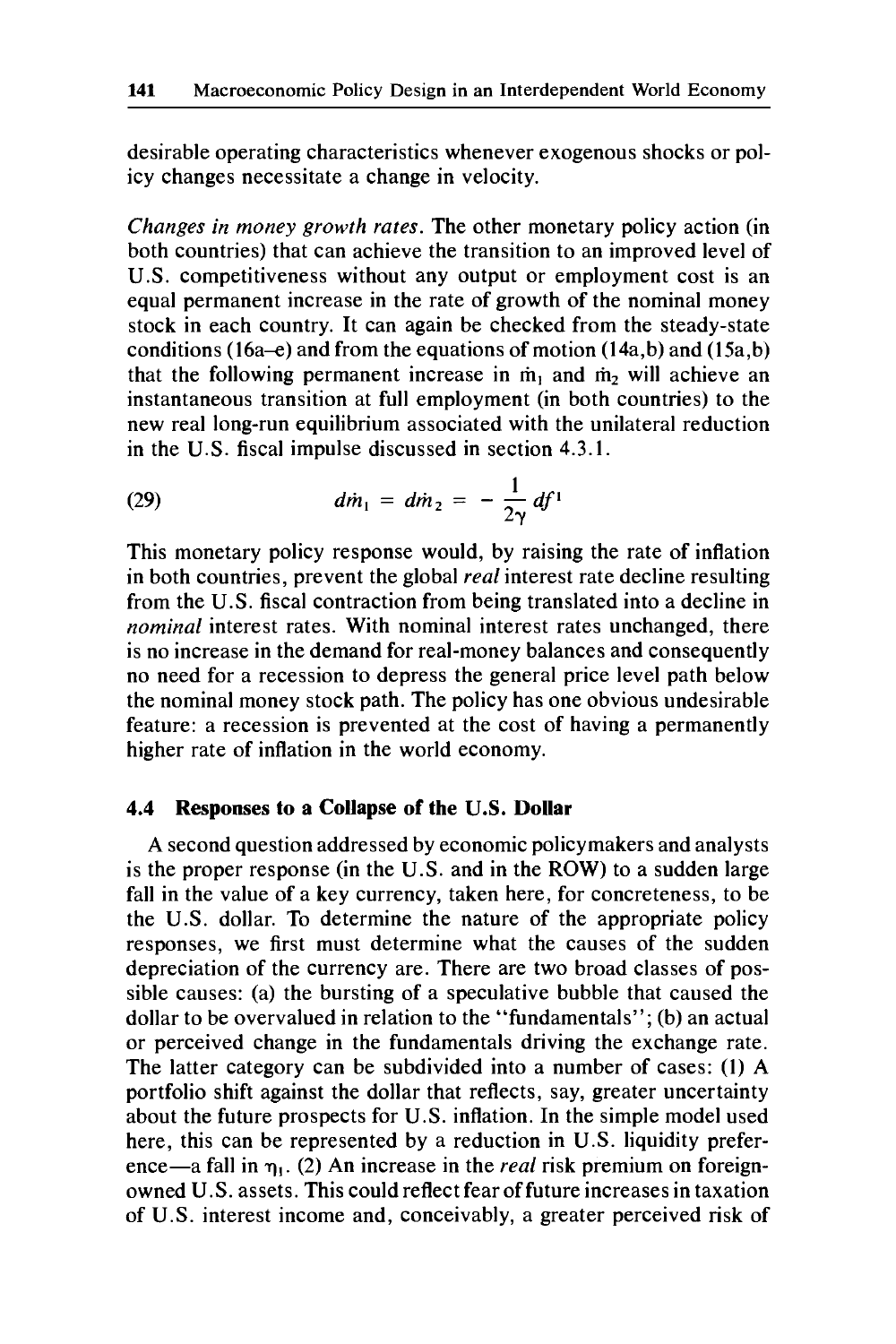repudiation or default. In the model this can be represented by an increase in  $\tau_2 - \tau_1$ ---the real risk premium is like a net tax on U.S. interest income. **(3)** An unexpected increase in the level of the **U.S.**  money stock or in the rate of U.S. monetary growth. **(4)** An unexpected tightening of the **U.S.** fiscal stance.

All four events should be thought of in relative terms, e.g., the portfolio shift against the dollar reflects an increase in uncertainty about U.S. inflation relative to uncertainty about inflation in the rest of the world. Similarly, it is looser **U.S.** monetary policy relative to monetary policy elsewhere or tighter **U.S.** fiscal policy relative to fiscal policy elsewhere that puts downward pressure on the dollar.

An important issue in determining the appropriate policy response to a sudden drop of the dollar in response to a change in private sector perceptions concerning the likely future course of the fundamentals, is whether the national authorities and the international coordinating agency share these new perceptions. A different approach will in general be called for if the authorities believe they have information superior to that used by private agents in forming expectations, but there is no way of sharing this information with private market participants or of convincing them of its relevance. In what follows, no superior public sector information is assumed.

### **4.4.1** A Bursting Bubble

It is well known that the solution of rational expectations models with forward-looking, nonpredetermined state variables (such as the nominal and the real exchange rate in our model) may be characterized by a *bubble;* that is, the behavior of the endogenous variables may be influenced by variables that matter only because, somehow, private agents believe that they matter. These bubble processes, which affect expectations in a self-validating manner, may be functions of the fundamental variables (i.e., those variables that enter into the structure of the model other than by merely being part of the information set used to form expectations) or of completely extraneous or spurious variables of the "sunspot" variety (Blanchard **[1979];** Azariadis **[1981],**  Obstfeld and Rogoff **[1983]).** In figure **4.5,** it is assumed that all "fundamentals" have constant values, now and in the future, that the steadystate equilibrium corresponding to these constant values for the fundamentals is  $E_0$  and that the associated convergent saddle path is  $S_0S_0$ . Suppose, without loss of generality, that the predetermined variable is at its steady-state value  $l \notin$ . The nonpredetermined variable  $c$ , however, is on a bubble path *EE* which overvalues it relative to the path warranted by the fundamentals  $(S_0S_0)$ . Its value at  $t_0$ , the time when the bubble bursts, is  $c_0$ . The bursting of the bubble moves  $c$  instantaneously to its fundamental value **c\*.** In a rational world, there must be uncertainty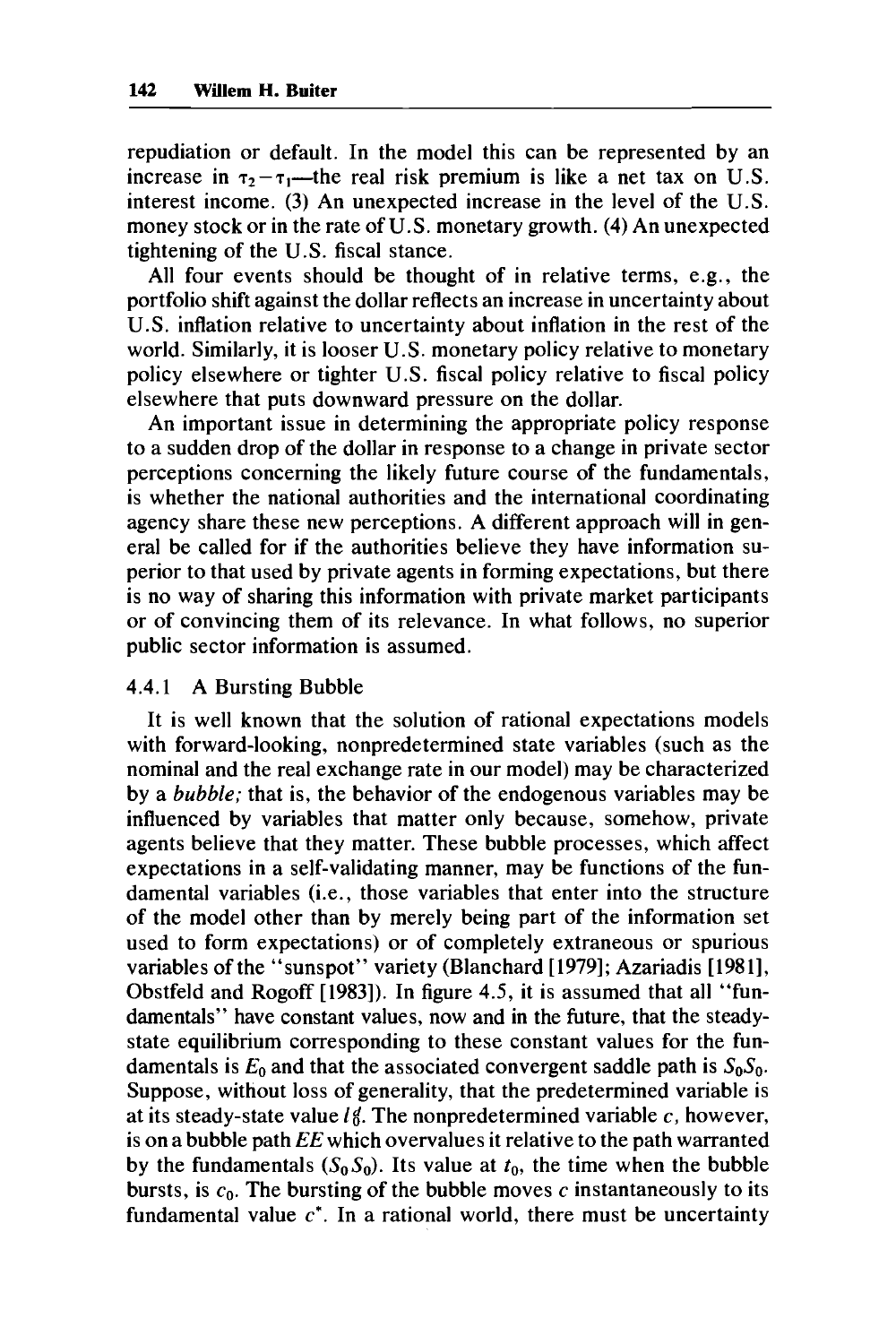

**Fig. 4.5 The end of an exchange rate bubble.** 

about the direction of the discrete jump in the exchange rate at *to.* The instantaneous discrete upward jump in **c** and *e* would, if it were anticipated with certainty, promise an infinite rate of return to shorting the dollar the instant before  $t_0$ . There could, however, be a set of beliefs that at  $t_0$  attaches some probability  $\Pi_0$  to a return to the fundamental value ( $\Delta c = c^* - c_0$ ) and some probability  $1 - \Pi_0$  to a further discrete downward jump in c to  $c_1$ , which puts the exchange rate on a bubble path even further removed from its fundamental value. Provided  $\Pi_0(c^* - c_0) + (1 - \Pi_0)(c_1 - c_0) = 0$ , there are no expected excess returns from taking an open currency position.' It seems self-evident that the right thing to do for policymakers when a bubble bursts is to sit back and enjoy the sight. While we do not have a well-developed theory of the welfare economics of speculative bubbles in a world with uncertain, limited, asymmetrically distributed (insider/outsider) information, there is a strong presumption that they are costly and harmful as well as unsustainable. It may be that the fundamental valuation to which the exchange rate returns when the bubble bursts itself represents an unattractive equilibrium because the fundamentals (especially current and anticipated future policy) are in a mess. That, however, is an argument for doing something about the fundamentals, when the exchange rate once again reflects those fundamentals, a course that would have been desirable even if there had been no bubble and no sudden drop in the exchange value of the dollar.

In reality, the ending of a speculative bubble is likely to be associated both with major redistributions of wealth and with short-term disruption of financial markets, commerce, and production because of bankruptcies and insolvencies. None of these adjustment costs are included in our formal model. I would be surprised, nevertheless, if it could be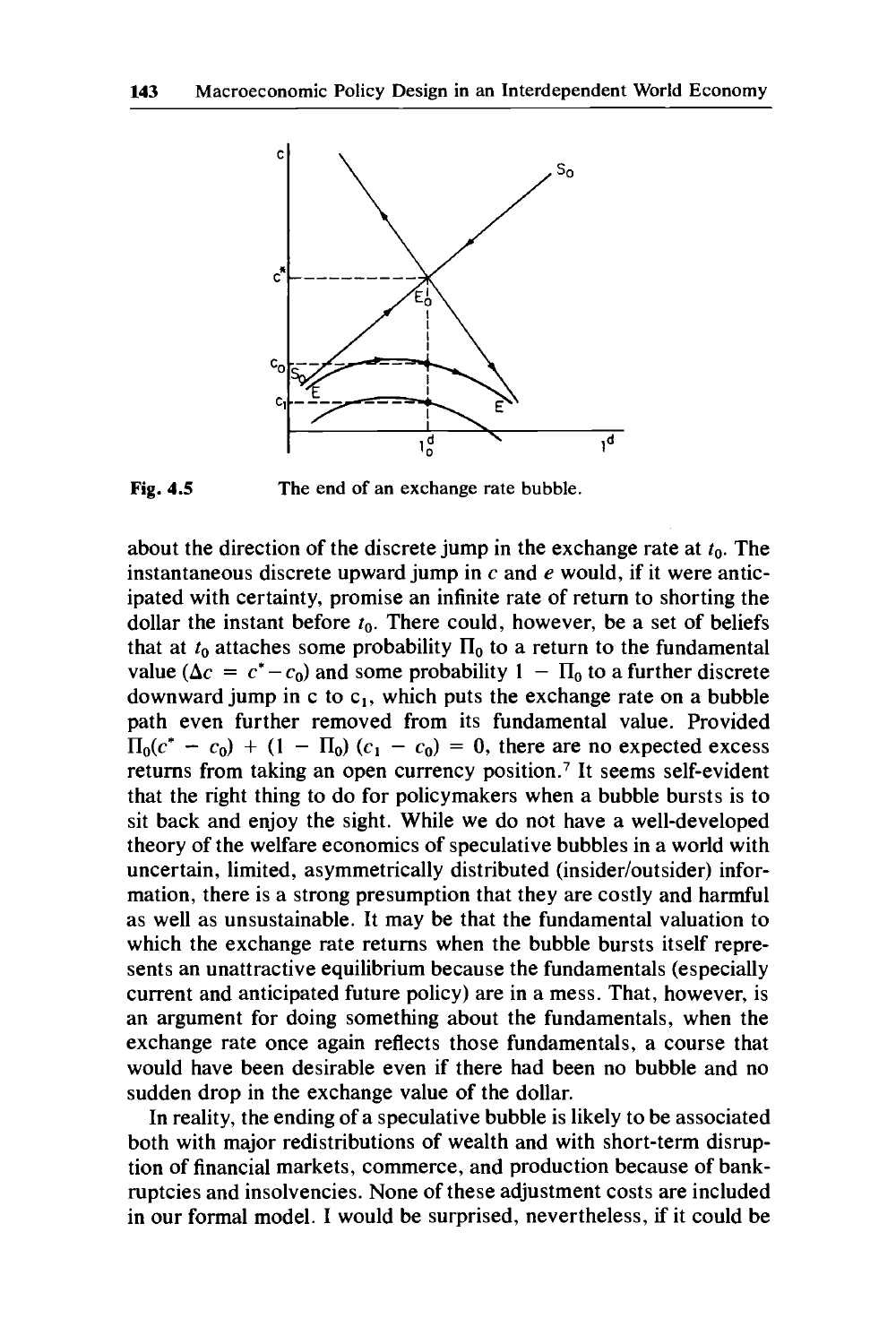shown that it is better to end a bubble with a slow puncture than with a quick burst. A hard landing of the dollar under these circumstances does not preclude a soft landing for the world economy. No policy response in the U.S. or in the ROW seems necessary.

## 4.4.2 A Reduction in U.S. Liquidity Preference

A downward shift in the U.S. liquidity preference schedule (a fall in  $\eta_1$ ) has no long-run effects on competitiveness or on real or nominal interest rates, In the short run, the effects are as depicted in figure 4.6. An unexpected, immediate, permanent reduction in  $\eta_1$  works just like a once-off increase in the level of the U.S. money stock. The nominal and real exchange rate jump-depreciates to  $E_{01}$  from  $E_0$ . After that the real exchange rate gradually moves back to its initial level and the system converges to  $E_1$ . In the U.S. real economic activity booms because of short-run lower nominal and real interest rates and because of the improvement in competitiveness. Average world economic activity also rises ( $y<sup>a</sup>$  increases) because of the short-run downward pressure on nominal and real interest rates. Activity levels in the ROW are, however, depressed, as the loss of competitiveness outweighs the effect of lower interest rates. If the initial equilibrium was deemed satisfactory, the obvious policy response to the fall in liquidity preference is a matching once-off reduction in the level of the U.S. nominal money stock. This would leave all real and nominal variables (other than  $l_1$ ) unchanged.

If the shift out of U.S. money represents a stock-shift currency substitution and has as its counterpart a matching stock-shift increase in foreign money demand  $\eta_2$ , the change in competitiveness will be twice as large. Average real-world activity  $(y^a, i^a, p^a$  and  $r^a$ ) is unchanged in the short run and in the long run. The behavior of **c** and *Id*  is like that illustrated in the top diagram of figure 4.6, but with a shift up and to the left of the saddle path that is twice as large. The United States experiences a transitional boom that is matched by a transitional slump in the ROW. The obvious way to neutralize this once-off currency substitution and stabilize the exchange rate is to contract the U.S. money stock by  $-\Delta\eta_1$  and expand the ROW money stock by  $\Delta\eta_2$ . Such monetary policy changes in addition may well have favorable effects (not formally modeled here) on the relative changes in inflation uncertainty that may have prompted the money demand shifts in the first place.

## *An Increase in the Real U.S. Risk Premium*

An increase in the relative perceived real risk of foreign investment in the United States will in the long run raise the U.S. real and nominal interest rates and lower the ROW real and nominal interest rates, leav-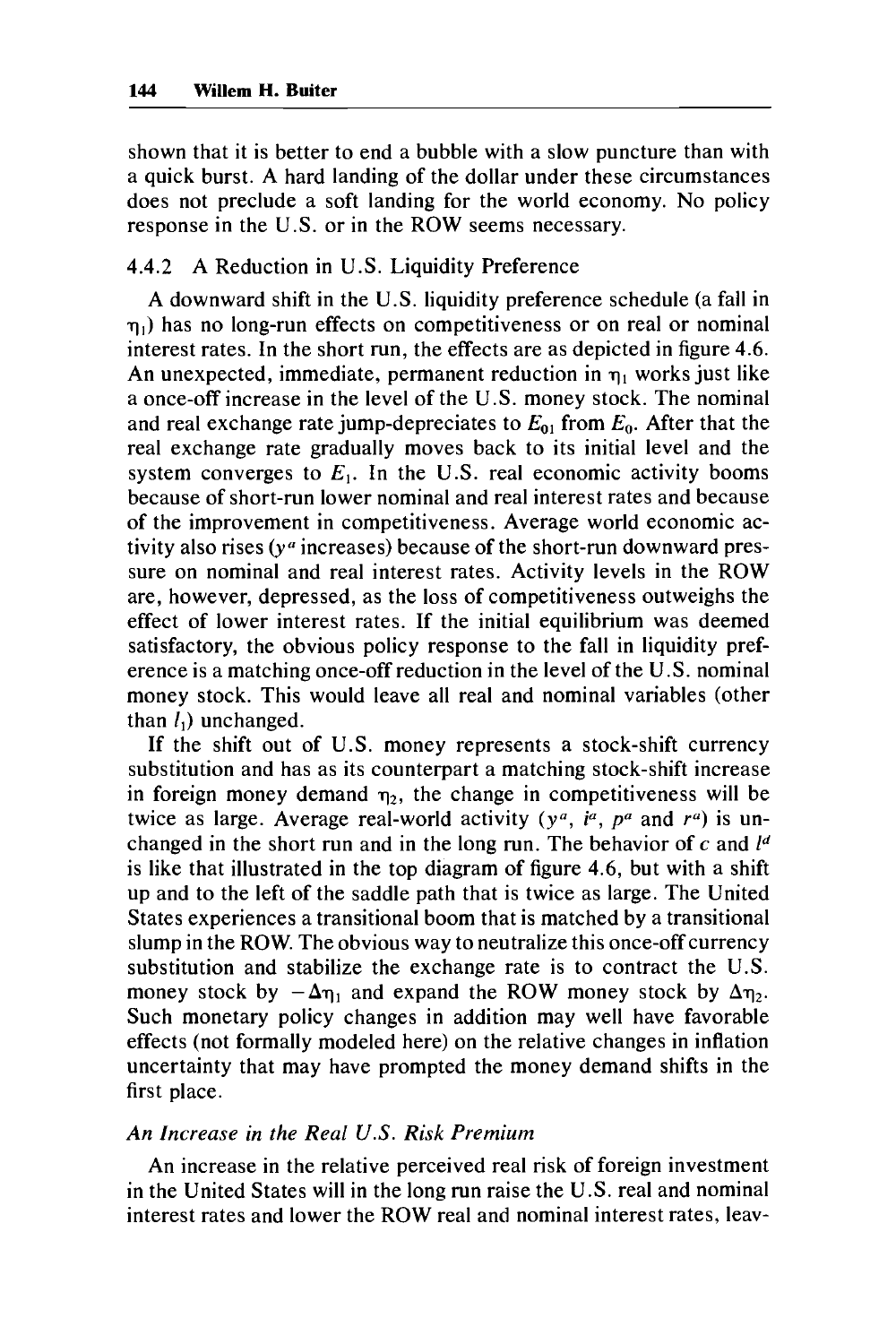

**Fig. 4.6 Dollar depreciation as a result of a fall in U.S. liquidity preference.** 

ing the average world rates unchanged. The increase in U.S. risk and reduction in **ROW risk** is assumed to apply only to foreign investors, not to domestic capital formation in either country. Figure 4.7 illustrates the dynamic response pattern to this shock. Global *(la, ya, in, pa* and  $r<sup>a</sup>$ ) are not affected. The U.S. economy experiences an immediate jumpdepreciation of the nominal and real exchange rate from  $E_0$  to  $E_{01}$ .

Note that the real exchange rate overshoots its long-run equilibrium value. After the initial jump there is a gradual depreciation of the U.S. real exchange rate. The new long-run equilibrium at  $E_1$  represents a net real depreciation relative to the initial one. The U.S. economy experiences a transitory boom which lowers its real stock of money balances. The **ROW** goes through a transitory slump which raises its real money balances.

One possible policy response that exactly neutralizes this increase in the U.S. foreign investment risk premium is an equal increase in  $\tau_1$  –  $\tau_2$ , the excess of the U.S. tax rate on interest income accruing from abroad over the **ROW's** tax rate on interest income accruing from the United States. This would restore the initial equilibrium immediately. Alternatively, a once-off increase in the **ROW's** nominal money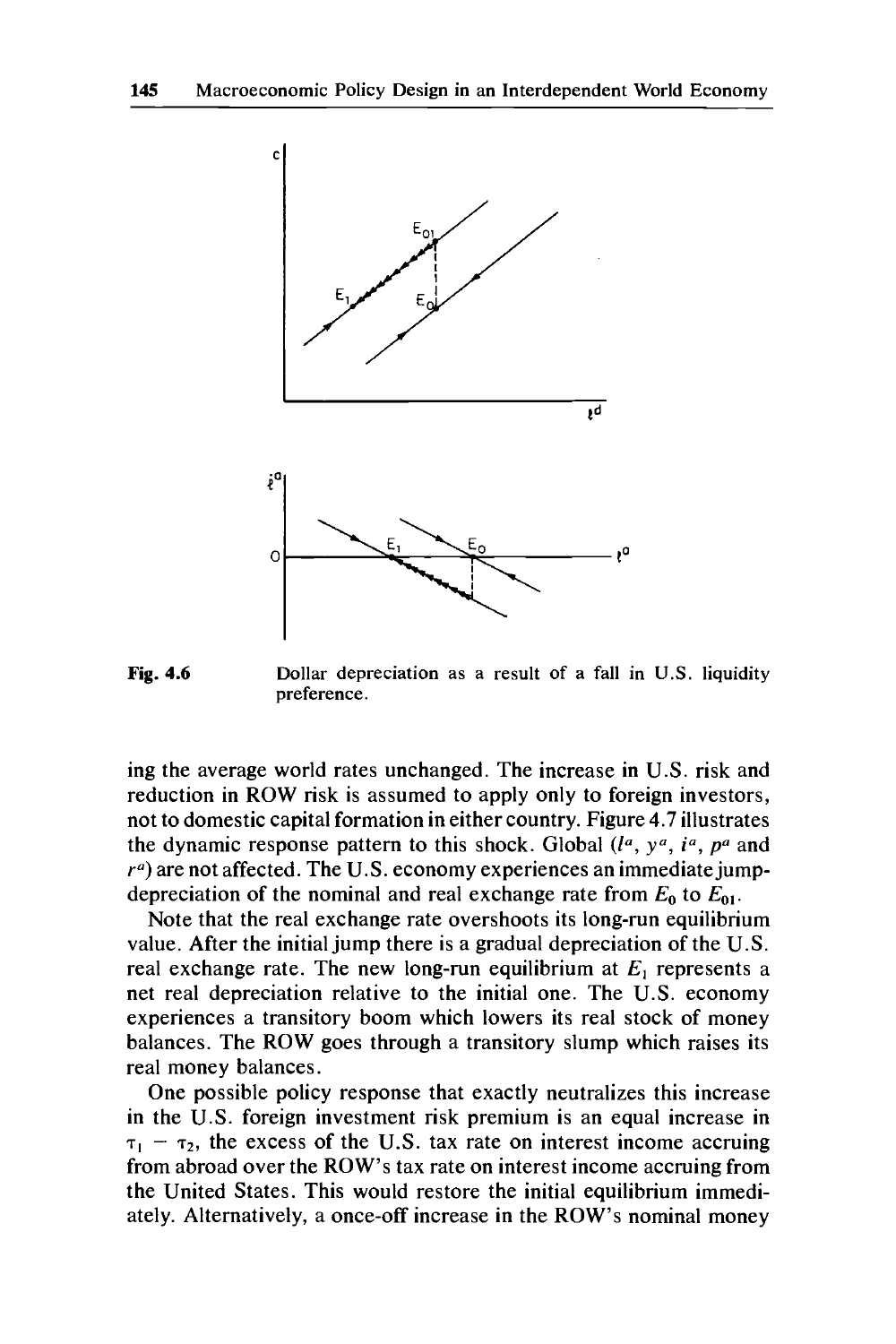



stock by **A** times the change in the risk premium and a reduction in the U.S. nominal money stock by the same magnitude, would instantaneously achieve the same long-run change in the real equilibrium shown in figure **4.7,** without any transitonal **U.S.** inflation and ROW contraction. **A** permanent increase in the **U.S.** rate of monetary growth and an equal reduction in the ROW rate of monetary growth with  $d\dot{m}_1 - d\dot{m}_2 \equiv d\dot{m}^d = -d(\text{risk premium})$  would, in figure 4.7, move the economy immediately from  $E_0$  to  $E_{01}$ , which would now be the new long-run equilibrium.

### *Policy-induced Exchange Rate Collapses*

The response of the exchange rate to changes in fiscal and monetary policy in the United States and the ROW has already been discussed in section **4.3.** The only point worth repeating here is that a hard landing for the U.S. dollar need not represent a hard landing for the U.S. economy or for the ROW. If the initial situation is one characterized by current and anticipated future lax U.S. fiscal policy and tight U.S. monetary policy, these fundamentals are likely to be reflected in a strong (an "overvalued") U.S. real exchange rate. The first-best cooperative, coordinated global policy package to change this unfavorable equilibrium (fiscal contraction in the United States and a once-off money stock increase in the United States and in the ROW to meet the resulting decrease in velocity) is accompanied by a dollar "collapse." It may seem paradoxical that the restoration of confidence in the ability of the U.S. to get and keep its budget under control would be accompanied by a fall in the U.S. dollar, but such a view reflects the mistaken identification of the exchange rate as an index of national economic machismo.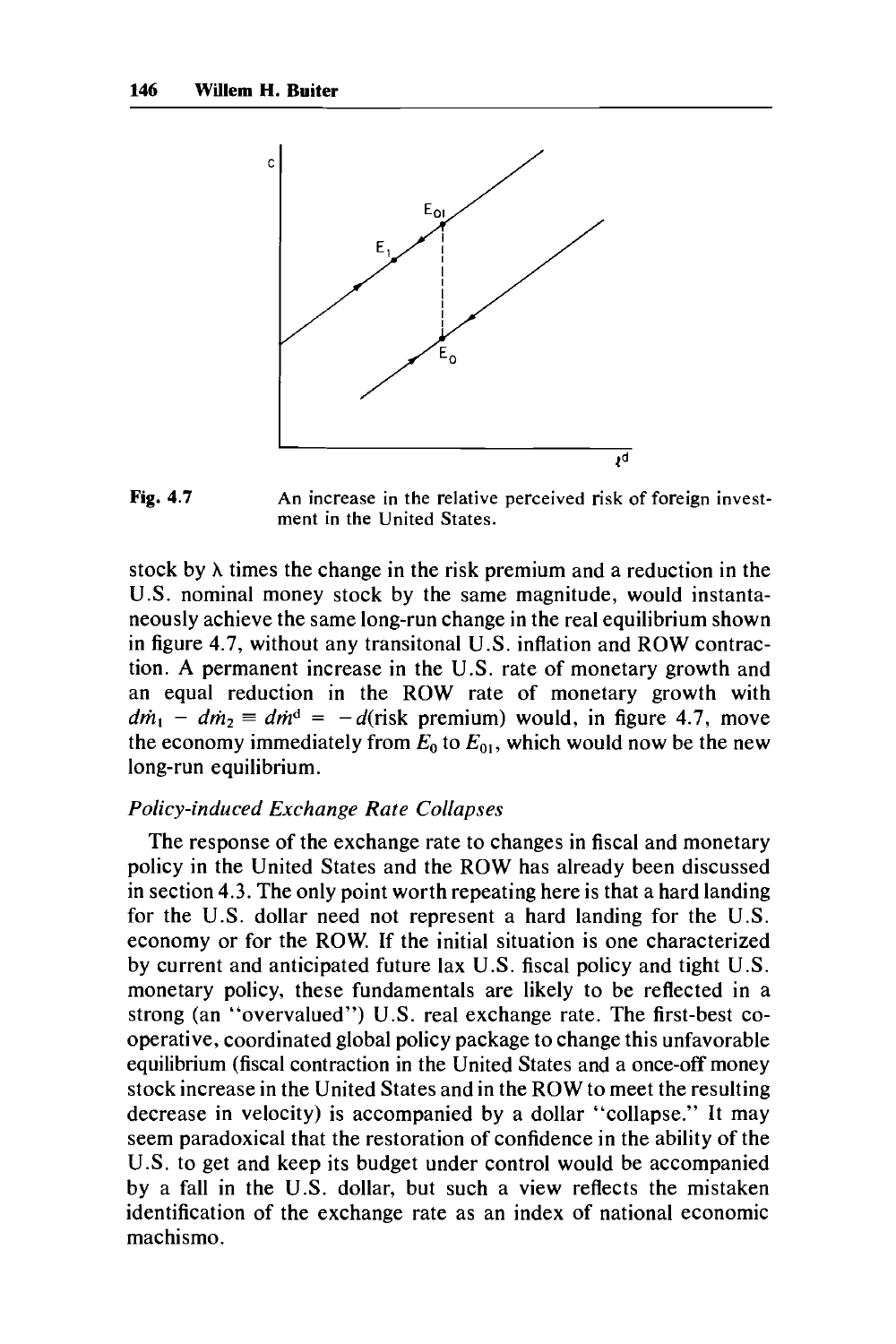## **4.5 Policy Responses to a Slowdown in Global Economic Activity**

The first question that needs to be answered before one can determine the appropriate U.S. and ROW policy responses to a global economic slowdown concerns the cause(s) of this slowdown. A distinction must be made between a slowdown resulting from an adverse supply-side shock (modeled in our simple model by a temporary or permanent fall in  $\bar{y}_1$  or  $\bar{y}_2$ ) and a demand-induced slowdown. In the case of the latter we can again distinguish adverse money-demand shocks (increases in  $\eta_1$  and  $\eta_2$ ) and reductions in private U.S. or ROW demand for goods and services (which can be represented as reductions in  $f_1$  or  $f_2$ ).

## **4.5.1** Adverse Supply-side Developments

Permanent reductions in productive capacity in the U.S. and the ROW raise the long-run real interest rate everywhere and thus bring down demand in line with supply. Nominal interest rates will also rise if money growth rates are unaffected and, both through real-income and interest-rate effects, the demand for real-money balances in both regions will decline in the long run. If productive capacity is affected equally in both countries  $(\Delta \bar{y}_1 = \Delta \bar{y}_2 = \Delta \bar{y})$  there is no long-run change in  $l^d$  or in  $c$ . In this case, as shown in figure 4.8, the world economy



**Fig. 4.8** Effects of a common permanent decline in productive capacity in both countries.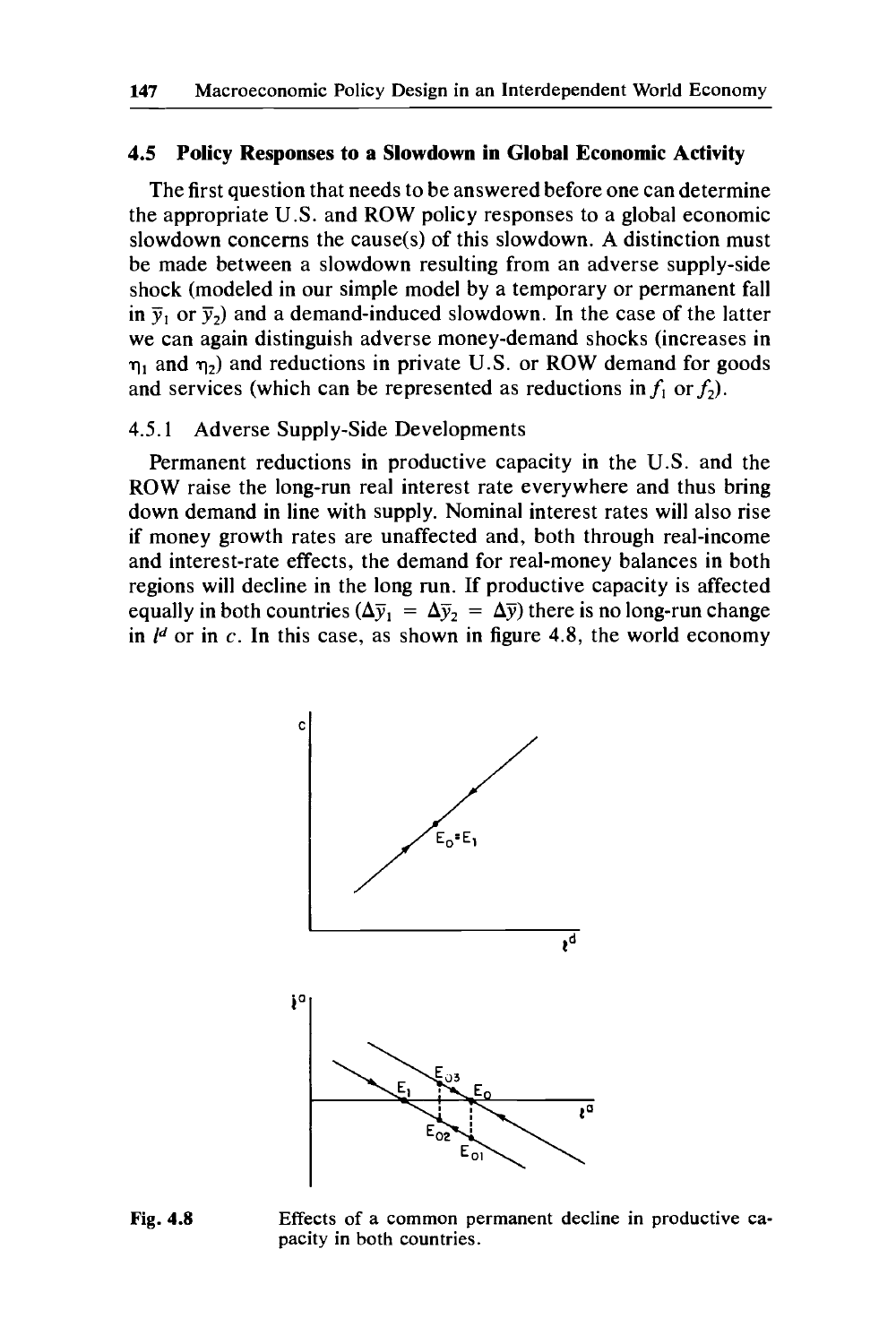undergoes a bout of excess demand and of inflation in excess of the rate of monetary growth (affecting both regions equally) which lowers the long-run stock of money balances. In the very short run, output (which is demand-determined) actually rises because higher inflation reduces the real interest rate (nominal interest rates rise less than onefor-one with the rate of inflation because the LM curve is not vertical).

The policy response that prevents the emergence of excess demand and inflationary pressures during the transition to the lower levels of capacity output involves a contraction of demand which can be achieved either by fiscal or monetary means (or by a combination of the two). If no long-run change in competitiveness is desired, any fiscal contraction should be equal in the two countries. Probably the simplest coordinated policy action that immediately achieves the new long-run equilibrium at  $E_1$  in figure 4.8 is a reduction in  $m_1$  and in  $m_2$  equal to

$$
[k + \frac{\lambda(1-\epsilon)}{\gamma}] \Delta \overline{y}.
$$

If the common capacity decline at  $t_0$  is expected to be temporary and to be reversed at  $t_1$ , there is still no action in  $c - l^d$  space (the top diagram in figure 4.8). The world economy experiences a bout of excess demand between  $t_0$  and  $t_1$  (moving from  $E_{01}$  to  $E_{02}$ ) and a bout of excess supply after  $t_1$  (between  $E_{03}$  and  $E_0$ ). The same reduction in  $m_1$  and in  $m_2$  at  $t_0$  will take the world economy (without excess demand) from  $E_0$ to  $E_1$  where it will stay until  $t_1$ . At  $t_1$  both nominal money stocks should be increased again by the same percentage by which they were reduced at *to* in order to achieve a painless and instantaneous restoration of full equilibrium at *El.* 

An adverse permanent supply shock in the United States alone, say, would cause a long-run worsening of U.S. competitiveness (required to choke off global demand for U.S. output), some increase in global real and nominal interest rates (but less than with a common decline in capacity output), a decline in U.S. real-money balances, and a smaller decline in the ROW real-money balances. On impact, there is likely to be a step-appreciation of the dollar. After that the real exchange rate continues to appreciate gradually towards its new long-run equilibrium. Real interest rates in the United States will be below those in the ROW during the transition. A reduction in the U.S. nominal money stock by during the transition. A reduction in the U.S. nominal money stock by<br>an amount  $[k + \frac{\lambda(1 - \epsilon)}{\lambda^2}] \Delta \bar{y}_1$ , and an increase in the ROW nominal money stock by  $-\frac{\lambda(1-\epsilon)}{\lambda} \Delta \bar{y}_1$ , will permit an instantaneous transition to the new, real long-run equilibrium with lower values of  $c$ ,  $l<sup>d</sup>$ , and *P,* avoiding the transitory inflation in the United States and the transitory contraction in the ROW that would otherwise occur. Y **Y**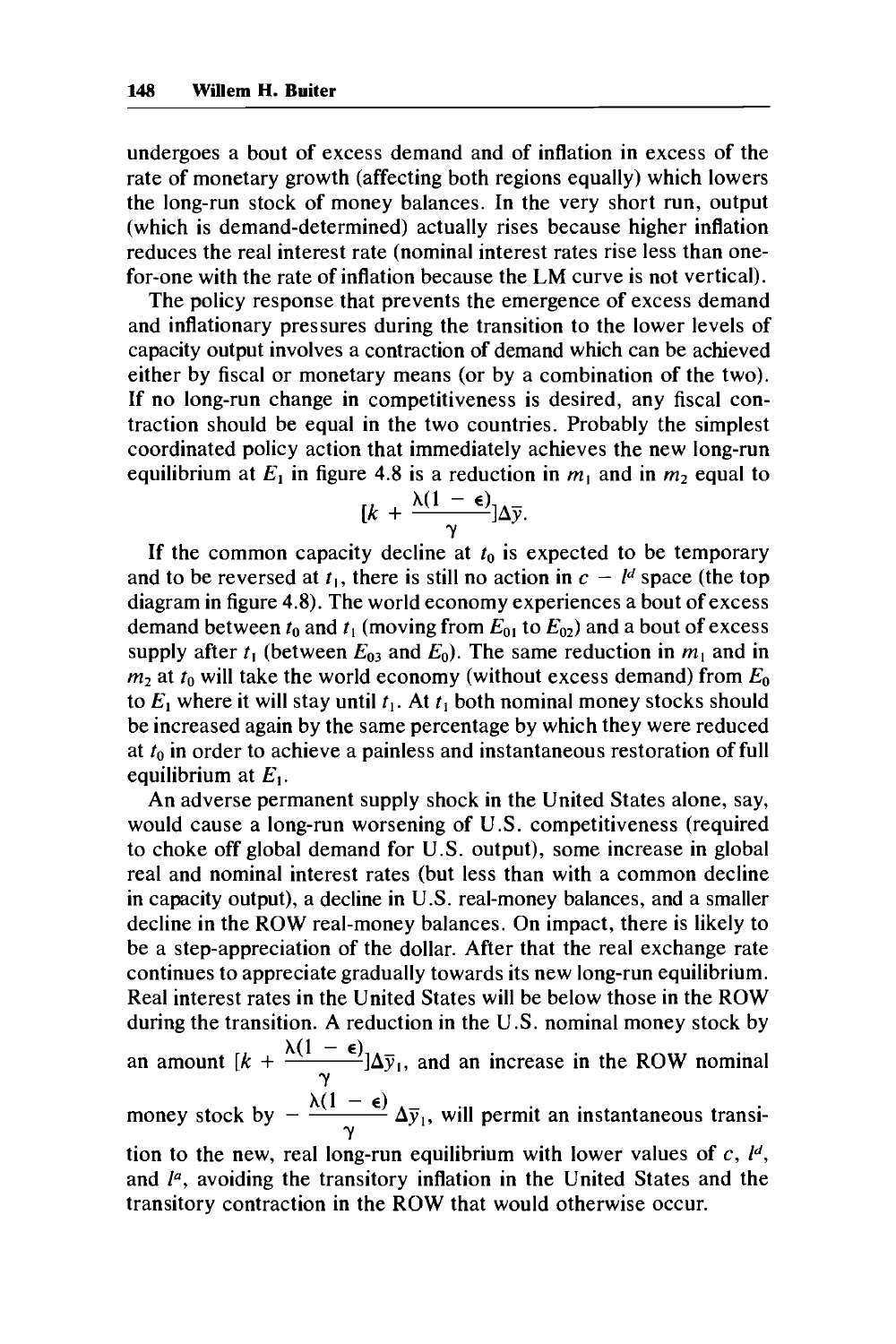## **4.5.2** A Demand-induced Slowdown in Economic Activity

When the cause of a disappointing level of economic activity is a decline in some component of private demand, appropriately designed demand management can minimize the damage and, in the present model, can be used to avoid it altogether. Increases in private liquidity preference  $(\eta_1$  and  $\eta_2)$  can be met with corresponding once-off increases in the levels of the nominal money stocks- $m_1$  and  $m_2$ . A downward shift in the private consumption functions or a collapse of animal spirits can be offset directly by corresponding fiscal stimuli  $f_1$  and  $f_2$ . If the balanced-budget multiplier theorem retains some validity, these fiscal stimuli can be provided without increasing the deficit. Supply-side consequences from the tax increase or transfer-payments cuts involved in a balanced-budget expansion should of course be taken into account (the behavioral links, ignored here, between  $f_i$  and  $\bar{y}_i$ ).

Note that it is never necessary, in response to any shock, to engineer a permanent change in monetary growth rates. Once-off changes in the levels of the nominal money stocks (or temporary changes in money growth rates) are sufficient.

#### **4.6 Conclusion**

This chapter presents a rather old-fashioned study of demand management in an open, interdependent economic system. Three contingencies discussed widely during **1984** and **1985** were analyzed using an eclectic, short-run Keynesian, long-run classical, two-country model. The main conclusion is that an active monetary and/or fiscal response in both countries or regions is in general required to minimize the costs associated with the adjustment process resulting from a variety of demand-side or supply-side shocks. Only in the case of a currency collapse resulting from the bursting of an exchange market speculative bubble did a no-response policy appear desirable. A unilateral **U.S.**  fiscal contraction will cause a temporary slowdown of world economic activity as well as a sudden drop in the nominal and real value of the dollar. Merely preventing the nominal exchange rate from changing does not reduce the magnitude of the global recession or alter the longrun real adjustment that takes place, but it would redistribute the unchanged global unemployment and excess capacity burden towards the United States and away from the ROW. A no-response policy would be appropriate if the initial situation were characterized not only by an undesirable **U.S.** fiscal-monetary policy mix resulting in a poor **U.S.**  international competitive position but also by global excess demand. An expansionary fiscal move in the ROW or a combined expansionary monetary policy move in both the United States and the ROW could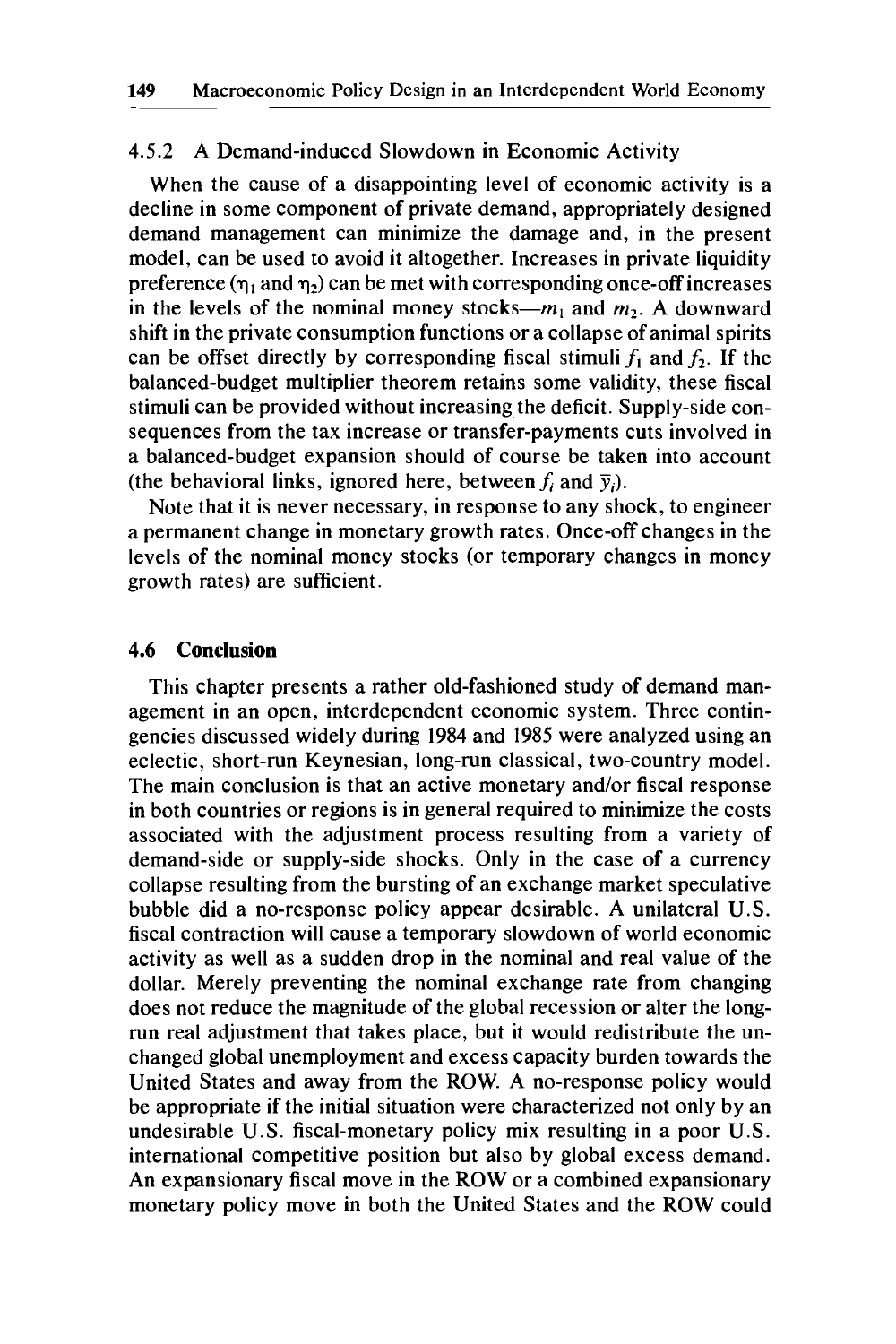achieve the desired traverse to a better level of U.S. competitiveness without a global slump. These monetary stimuli need not be permanent increases in the rate of money growth. Once-off credible open market purchases raising the levels of the nominal money stocks suffice.

The proper response to a sudden drop in the value of the dollar depends crucially on the reason(s) for this drop. The bursting of a speculative bubble has no obvious monetary or fiscal policy implication. Downward pressure on the value of the dollar resulting from a once-off fall in U.S. liquidity preference calls for a matching once-off reduction in the U.S. nominal money stock. Direct currency substitution away from the dollar calls for open market sales in the United States and open market purchases in the **ROW.** The consequences of the emergence of a real risk premium on the return from foreign investment in the United States can be neutralized by a matching increase in the difference between the U.S. tax rate on interest income from the **ROW** and the **ROW'S** tax rate on interest income from the United States. Alternatively, one might accept the depreciation of the nominal and real U.S. exchange rates but avoid the transitional U.S. inflation and **ROW** contraction by expanding the money stock in the **ROW** and reducing it in the United States.

The appropriate policy response to a slowdown in global economic activity depends on whether this slowdown reflects a deterioration of the supply side or deficient aggregate demand. To avoid the stagflation that would otherwise result from a global adverse supply shock, demandreducing measures are called for in both countries. If the supply shock is temporary, the restrictive measures should be reversed when capacity output recovers. The appropriate response to a fall in private demand for goods and services is a fiscal stimulus. The contractionary effects of an increase in liquidity preference can be avoided by an accommodating (noninflationary) increase in the level of the money stock.

The fiscal stimuli discussed in this paper are to be interpreted as "discretionary" changes over and above the automatic changes in tax receipts and transfer payments that reflect the workings of existing tax and benefit laws, rules, and regulations as the level of economic activity varies, and that may dampen but never eliminate such fluctuations.

To provide truly satisfactory answers to the questions raised here the model would have to be extended in a number of directions. Even an analysis that focuses on the industrial world alone, would benefit from a three-region setting: the United States (plus Canada), Europe, and Japan. The complexity entailed in going to three regions virtually obliges one to use numerical rather than analytical methods. The model here ignores all stock-flow asset dynamics, those coming from the government budget identities, those coming from the current account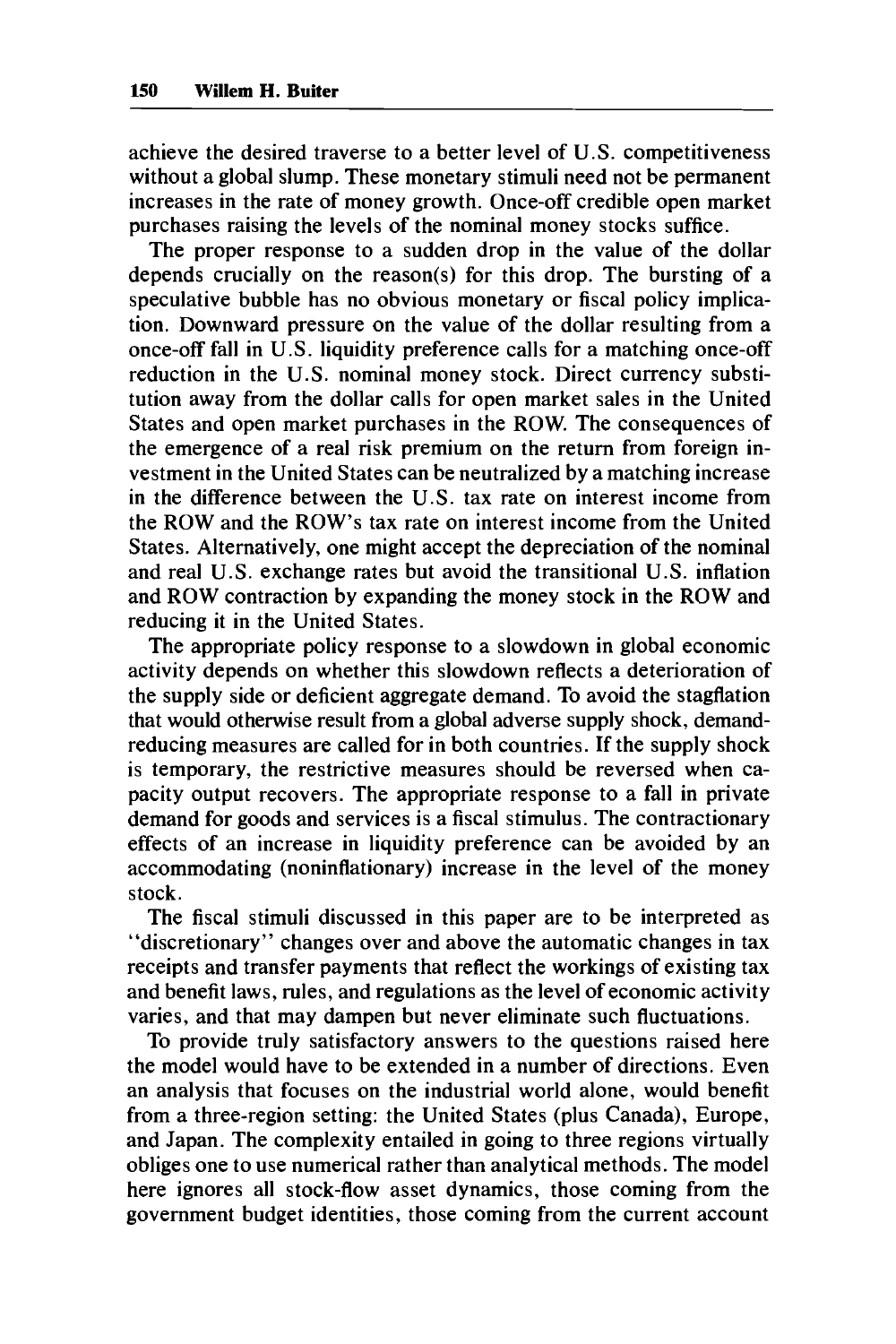of the balance of payments, and those resulting from real capital accumulation.8 Again, their incorporation requires the use of numerical methods. Finally, it would be extremely desirable to allow explicitly for uncertainty. Adding some linear stochastic processes with known coefficients to the deterministic model is feasible but does not constitute much of an advance. Anything more complicated, even linear models with stochastic coefficients, let alone nonlinear stochastic models, means that we enter the mathematical or computational stratosphere. The modeling language we would like to use just does not exist yet.

The logic of the model used here, and indeed of any model that permits persistent disequilibrium or non-Walrasian equilibrium, implies that monetary and fiscal policy instruments can be used actively to stabilize output, employment, and the price level in response to a whole range of demand or supply shocks. To argue against such active policy responses, or against the adoption of explicit policy rules that would, for example, make monetary growth (or the deviation of actual monetary growth from its expected value) a function of observable contingencies, one would have to make a case for the technical, political, or institutional impossibility of an active stabilization policy.

The technical impossibility of stabilization policy has been argued on two grounds. There is the Lucas-Sargent-Wallace-Barro argument that in properly specified macroeconomic models only unperceived or unanticipated monetary policy can affect the deviations of actual real variables from their "natural" or full information values. Fiscal policy obviously has allocative effects both in the short run and in the long run, but it too cannot systematically affect the deviation of real output and employment from their capacity, full employment, or natural levels. If debt neutrality prevails, the substitution of lump-sum taxes for current borrowing has no real effects in the short run or in the long run. These policy ineffectiveness propositions for a while engaged the interest of a significant part of the macroeconomics profession but are now generally viewed as theoretical curiosa without empirical relevance.

The second technical argument against the active use of stabilization policy is much older (it goes back at least to Milton Friedman's work in the fifties and sixties) but more relevant. It is a generalization of the "long and variable lags" argument used by Friedman to make the case against active countercyclical use of monetary policy. Clearly, the length of the lag between the policy response and its impact on the variable(s) of interest (the "outside" lag) is irrelevant per se. It is uncertainty about the coefficients in the model, about the order of the lags, and indeed about the total specification of the appropriate model of the economy that forces one to qualify the confident policy prescriptives that emerge from the manipulation of models such as the one advanced here. The length of the "inside lag," the lag between the identification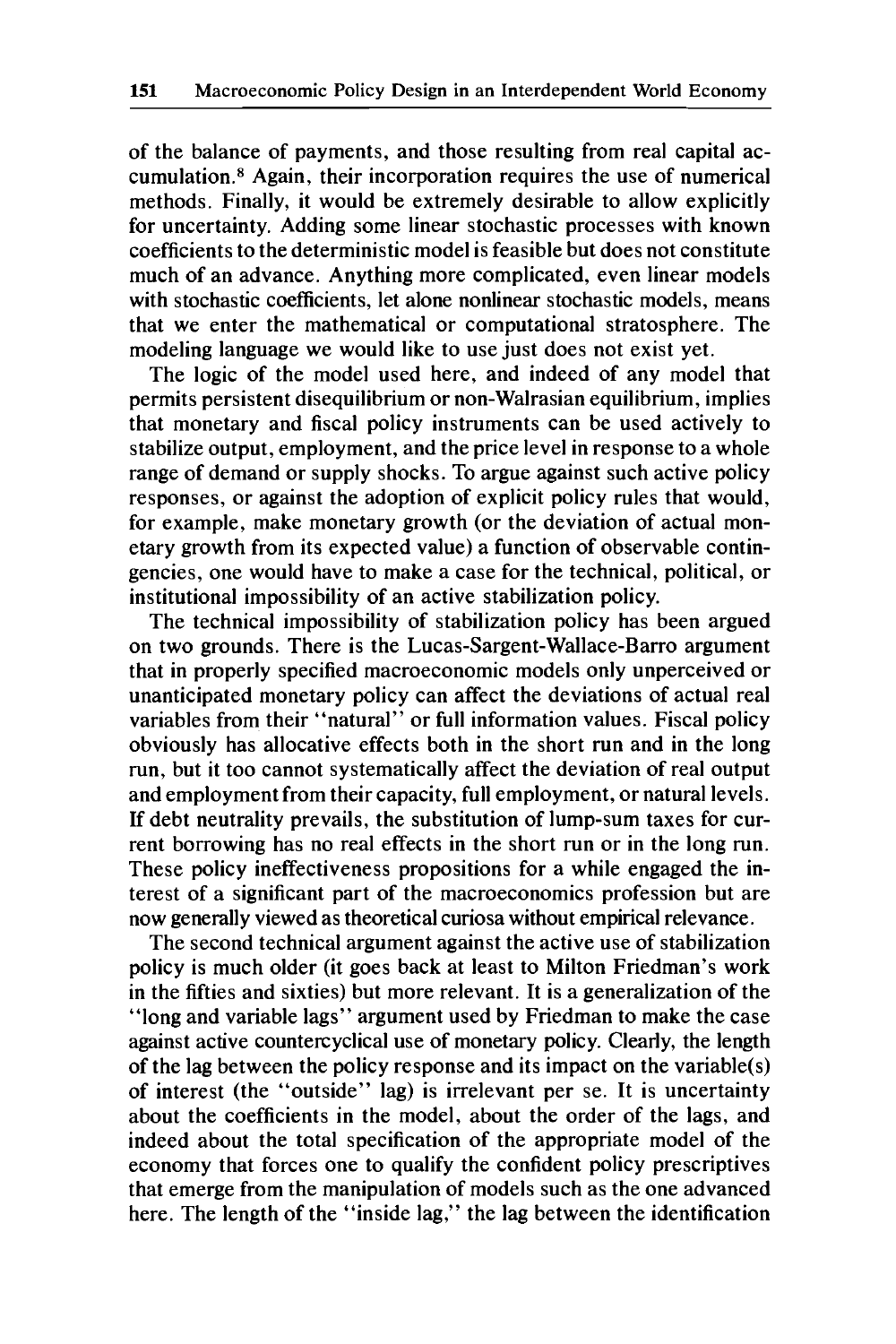of the need to respond and the moment the policy handle can finally be cranked, puts further constraints on our ability to stabilize the economy through active demand management. Estimates of the "inside lag" for U.S. fiscal policy range from a few years to infinity.

It should be recognized that uncertainty about the way in which the economy works not only renders the consequences of policy activism harder to predict. It also increases uncertainty about the consequences of refraining from policy activism and sticking to preannounced, unconditional (noncontingent or open-loop) rules. It seems highly unlikely that a cautious, safety-first policy of hedging one's bets in the face of great uncertainty would ever involve the economic equivalent of locking the steering wheel and closing one's eyes.

The political or institutional case against active demand management relies in part on alleged observed asymmetries or irreversibilities in monetary and fiscal policy design. Policymakers, according to this view, are happy to cut taxes and raise spending for cyclical reasons during a slump but are reluctant to raise taxes and cut spending when the economy is overheating and a countercyclical quid pro quo is needed. While there is some informal evidence supporting this view, there are counterexamples too (e.g., the increase in the overall British tax burden by **4%** of GDP during Prime Minister Thatcher's first term). It would be very valuable to have more systematic evidence on this important issue of political economy.

The conditions under which optimal, conditional stabilization policy rules would be credible (or time-consistent) also are only just beginning to be studied. The study of post-World War **I1** economic history suggests that "stabilizing" monetary and fiscal policy actions have their desired effects only if the monetary or fiscal authorities have "conservative" reputations for underlying monetary soundness and fiscal responsibility and rectitude. Without such reputations, temporary and reversible changes in money growth, tax rates, or spending schedules are likely to be perceived as permanent. Such adverse expectations or confidence-effects may lead to inflation premiums in nominal interest rates, and even to "super-crowding out" or negative multipliers as a result of increased long real rates (see Buiter [1985b]). The coordination of international stabilization policies through international agencies with reputations for monetary and fiscal conservatism could therefore be especially effective.

One set of "cautious" global macroeconomic policy recommendations popular among international officials (see, e.g., International Monetary Fund **[1985])** can be summarized as: (1) adherence to unconditional medium-term monetary growth targets; (2) continued downward pressure on structural fiscal deficits; and (3) limited countercyclical responsiveness of actual deficits reflecting the (partial) operation of the automatic fiscal stabilizers. According to the analysis of this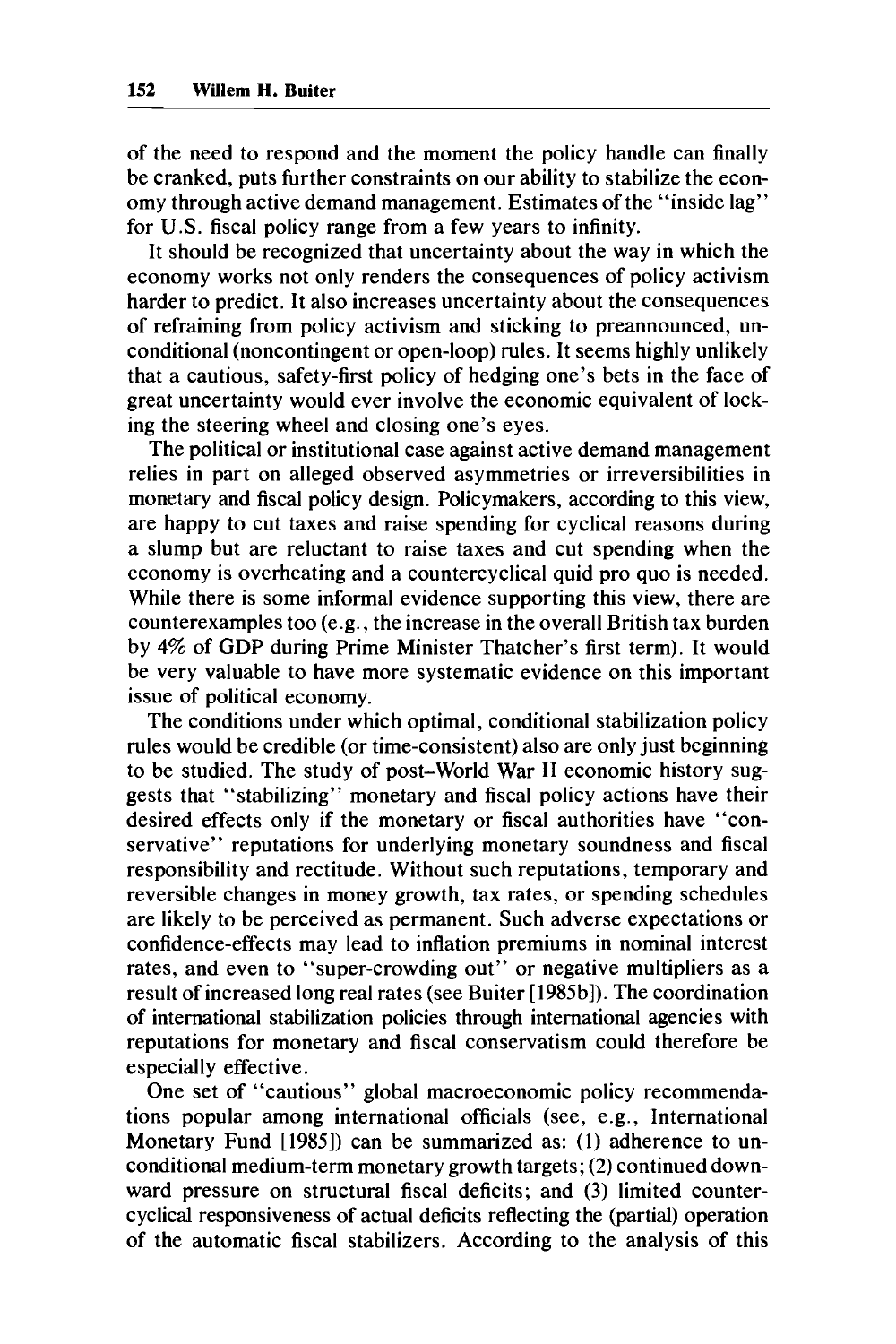chapter, such a policy package will not prevent a global recession if and when the United States tightens its budgetary stance. It is not even sufficient to prevent the slowdown that appears to be underway already. The risks associated with this strategy are very high. Even in the current state of the art it is not impossible to design a more flexible and a superior set of policy recommendations. Not for the first (or the last) time, caution demands, if not action now, then certainly preparation for action should the need arise.

# **Notes**

**1.** We could specify the demand for real-money balances as a demand for money balances in terms of the country's consumption bundle. Let country 1's consumer price index  $\tilde{p}_1$  be a weighted average of the domestic value-added deflator and the domestic currency value of the foreign value-added deflator, i.e.  $\bar{p}_1 = \alpha_1 p_1 + (1 - \alpha_1)(e + p_2)$   $0 < \alpha_1 < 1$ . Money demand is a function of real income  $y_1 + p_1 - \tilde{p}_1 = y_1 + (\alpha_1 - 1)c$  and the nominal interest rate, i.e.,

$$
m_1 - \tilde{p}_1 = k_1 (y_1 + p_1 - \tilde{p}_1) - \lambda_1 \tilde{i}_1
$$
, or  
\n $l_1 = k_1 \gamma_1 - \lambda_1 \tilde{i}_1 + (k_1 - 1)(\alpha_1 - 1)c$ .

This equals our equation (1) when  $k_1 = 1$  or when  $\alpha_1 = 1$ . The superior alterative specification results in slightly greater algebraic complexity.

**2.** Adding this would not alter the results qualitatively. Let the money demand functions including direct currency substitution be given by  $m_1$  mand functions including direct currency substitution be given by  $m_1 - p_1 = \beta_1 \dot{e} - \lambda_1 \dot{i}_1 + k_1 y_1 + \eta_1$  and  $m_2 - p_2 = \beta_2 \dot{e} - \lambda_2 \dot{i}_2 + k_2 y_2 + \eta_2$ . In the "symmetric" case considered below,  $\beta_1 = \beta_2 = \beta$ ;  $\lambda_1 = \lambda$ This equals our equation (1) when  $k_1 = 1$  or when  $\alpha_1 = 1$ . The superior alterative specification results in slightly greater algebraic complexity.<br>2. Adding this would not alter the results qualitatively. Let the money  $k_1 = k_2 = k$ . For any variable x let  $x^d = x_1 - x_2$  and  $x^a = \frac{x_1 + x_2}{2}$ . It follows that  $l^d = -(\lambda + 2\beta)i^d + ky^d - 2\beta(\tau_1 - \tau_2)$  and  $l^a = -\lambda i^a + ky^a$ . The behavior of "global averages" is completely unaffected by direct currency substitution. "Country differences" are affected through an increased "interestsensitivity" of  $l^d$ , i.e., the coefficient of  $i^d$  now is  $-(\lambda + 2\beta)$  instead of  $-\lambda$ . In addition, the last term on the r.h.s. of the  $l<sup>d</sup>$  equation is absent without direct currency substitution. If we ignore this second (minor) difference, the analysis that follows can be applied to the case of direct currency substitution by replacing  $\lambda$  (in the "differences" model only) by  $\lambda + 2\beta$ . In the limiting case where the currencies are perfect substitutes  $(\beta = +\infty)$  only an ex-ante fixed exchange rate regime is viable.

3. This result is quite robust and does not depend on the assumption of a fixed level of capacity output. **In** Buiter (1984b) I consider the case where capacity output is given by a neoclassical production function with exogenous labor supply and a long-run endogenous capital stock. In the perfectly integrated financial markets, an increase in public spending raises the global real interest rate and thus lowers the steady-state capital stocks at home and abroad and with them domestic and foreign capacity output. If the contraction in capacity output is not biased toward the foreign country and if the increase in public spending is biased toward home goods, then higher public spending still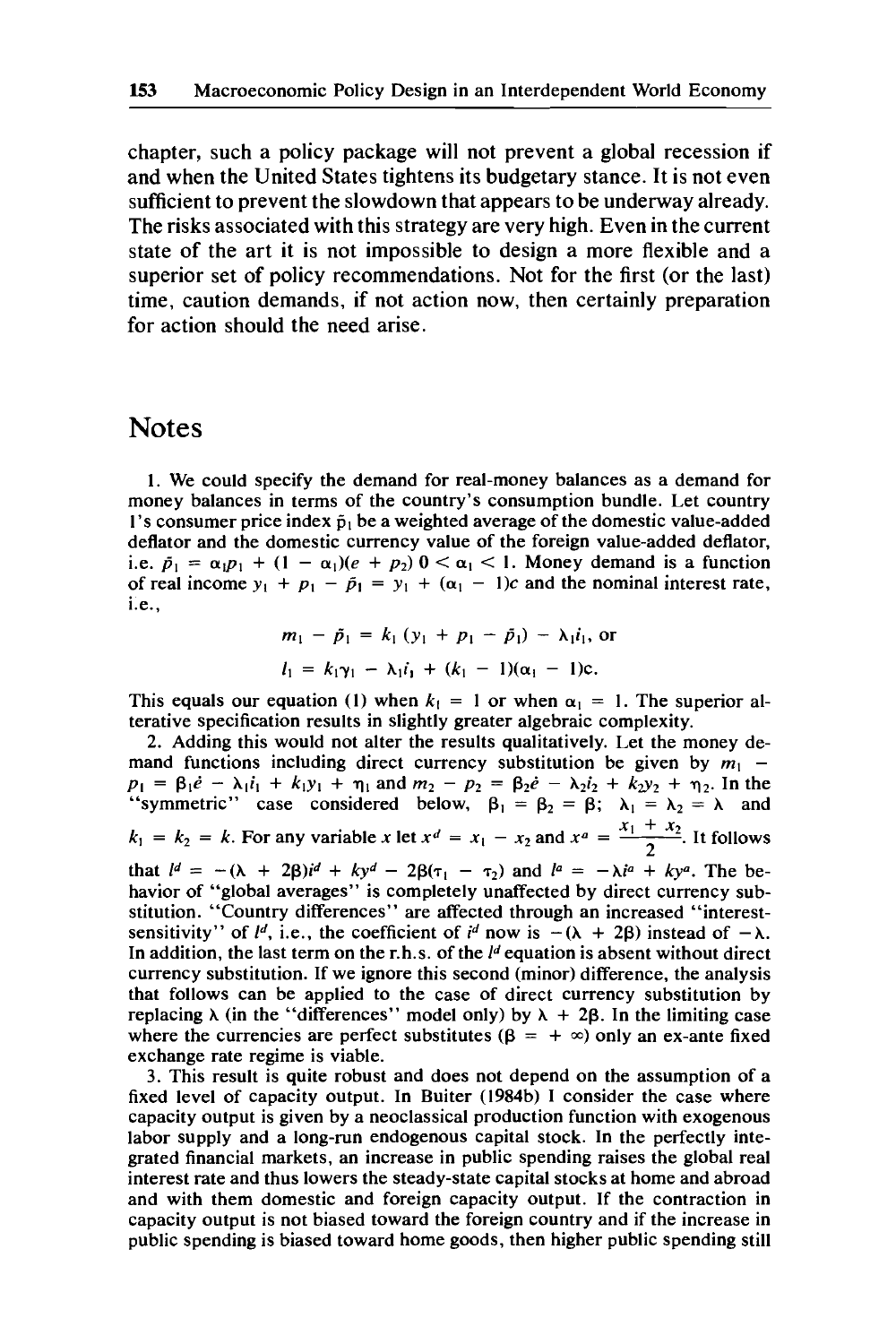raises the long-run relative price of home goods. If public debt is not neutral, a lower level of domestic taxes will also (if domestic private spending is, at the margin, biased toward home goods) be associated with an increase in the relative price of home goods.

4. For  $i<sup>a</sup>$  to decline less on impact than in the long run, we must assume that  $1 - \gamma \psi - \epsilon > 0$ . For  $r^a$  to decline less on impact than in the long run, we must asume that  $\epsilon$  < 1.

5. Since  $K_1 + K_2 = \Omega - \epsilon$ .

6. The statement is meant to apply only to a world without uncertainty.

**7.** The behavior of *Id* and *c* given in equation (14a) can be summarized as

$$
\begin{bmatrix} i^d \\ E_t c \end{bmatrix} = \mathbf{A} \begin{bmatrix} t^d \\ c \end{bmatrix} + \mathbf{Bz},
$$

where  $A = (a_{ij}), B = (b_{ij}),$  and **z** is the vector of exogenous variables.

The general solution for *c* and *l* can be shown to be (Buiter [1984a])

$$
c(t) = -W_{22}^{-1}W_{21}d(t) - W_{22}^{-1}\int_{t}^{\infty}e^{\lambda_{2}(t-\tau)}\mathbf{D}\mathbf{E}_{t}\mathbf{z}(\tau)d\tau + W_{22}^{-1}F(t)
$$
  
\n
$$
d(t) = e^{\lambda_{1}(t-t_{0})}d(t_{0}) + \int_{t_{0}}^{t}e^{\lambda_{1}(t-s)}b_{1}\mathbf{z}(s)ds
$$
  
\n
$$
-\int_{t_{0}}^{t}e^{\lambda_{1}(t-s)}a_{12}W_{22}^{-1}\int_{s}^{\infty}e^{\lambda_{2}(s-\tau)}\mathbf{D}\mathbf{E}_{s}\mathbf{z}(\tau)d\tau ds
$$
  
\n
$$
+\int_{t_{0}}^{t}e^{\lambda_{1}(t-s)}a_{12}W_{22}^{-1}F(s)ds.
$$

 $\lambda_1$  is the stable eigenvalue of **A** and  $\lambda_2$  the unstable eigenvalue.  $\begin{bmatrix} W_{11}W_{12} \\ W_{21}W_{22} \end{bmatrix} =$ 

 $W = V^{-1}$  where V is the matrix whose columns are the right eigenvectors of **A.**  $D = [W_{21}b_1 + W_{22}b_2].$ 

 $\begin{bmatrix} b_1 \\ b_2 \end{bmatrix}$  = **B.** *F* is the bubble component. It satisfies  $E_t \dot{F}(t) = \lambda_2 F(t)$  but is

otherwise arbitrary.

8. For a numerical simulation model which incorporates all three sources of asset dynamics in a two-country, full-employment setting, see Buiter (1984b).

# References

Aoki, M. 1981. *Dynamic analysis of open economies.* New York: Academic Press.

- Azariadis, C. 1981. Self-fulfilling prophecies. *Journal of Economic Theory 25*  (December): 380-96.
- Blanchard, *0.* J. 1979. Speculative bubbles, crashes and rational expectations. *Economics Letters* 3: 387-89.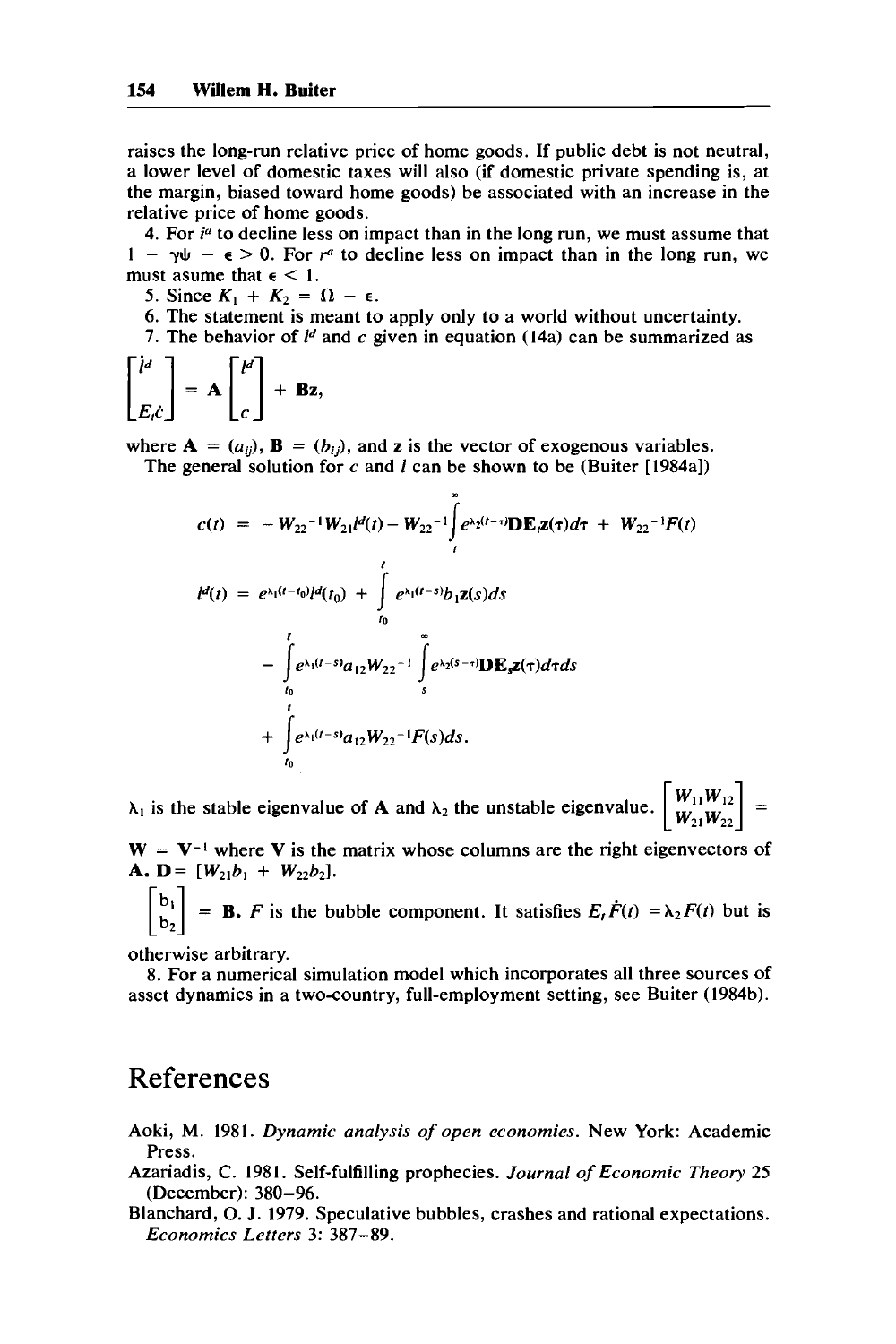Blanchard, 0. J., R. Dornbusch, and R. Layard, eds. 1986. *Restoring Europe's Prosperity.* Cambridge, Mass.: MIT Press.

Buiter, W. H. 1984a. Saddlepoint problems in continuous time rational expectations models: A general method and some macroeconomic examples. *Econometrica* 52 (May): 665-79.

. 1984b. Fiscal policy in open, interdependent economies. NBER Working Paper no. 1429 (August).

. 1985a. International monetary policy to promote economic recovery. In C. van Ewijk and J. J. Klant, eds., *Monetary Conditions for Economic Recovery,* pp. 129-60. Martinus Nijhoff.

-. 1985b. A guide to public sector debt and deficits. In *Economic Policy*  **1** (November): 14-79.

Buiter, W. H., and M. H. Miller. 1982. Real exchange rate overshooting and the output cost of bringing down inflation. *European Economic Review* 18 (May/June): 85-123.

. 1983. Real exchange rate overshooting and the output cost of bringing down inflation; Some further results. In *Exchange Rates and International Macroeconomics,* ed. J. Frenkel. Chicago: University of Chicago Press.

. 1985. Costs and benefits of an anti-inflationary policy: Questions and issues. In V. Argy and J. Nevile, eds., *Inflation and unemployment; theory, experience and policy making.* London: Allen & Unwin, pp. **I1** -38.

Dornbusch, R. 1976. Exchange rate dynamics. *Journal of Political Economy*  84 (December): 1161-76.

International Monetary Fund. 1985. *World economic outlook.* Washington: International Monetary Fund.

Miller, M. H. 1982. Differences in the policy mix and consequences for the real exchange rate. Mimeographed.

Mundell, R. A. 1968. *International Economics. New York: Macmillan.* 

Obstfeld, M., and K. Rogoff. 1983. Speculative hyperinflations in maximizing models: Can we rule them out? *Journal of Political Economy* 31 (August): 675-87.

Sachs, J. 1985. The dollar and the policy mix: 1985. Forthcoming in *Brookings Papers on Economic Activity.* 

Sachs, J., and W. McKibbon. 1985. Macroeconomic policies in the OECD and LDC external adjustment. *Centre for Economic Policy Research Discussion Paper,* no. 56 (March).

Turnovsky, S. J. 1985. Monetary and fiscal policy under perfect foresight: A symmetric two-country analysis. NBER Working Paper no. 1699 (September).

# **Comment** Maurice Obstfeld

Willem Buiter's chapter extends the literature on international policy coordination by showing how countries can cooperatively manage their monetary and fiscal policies to offset the effects of certain macroeco-

**Maurice Obstfeld is professor of economics at the University** *of* **Pennsylvania and a research associate of the National Bureau of Economic Research. Financial support from the National Science Foundation and the Alfred P. Sloan Foundation is gratefully acknowledged.**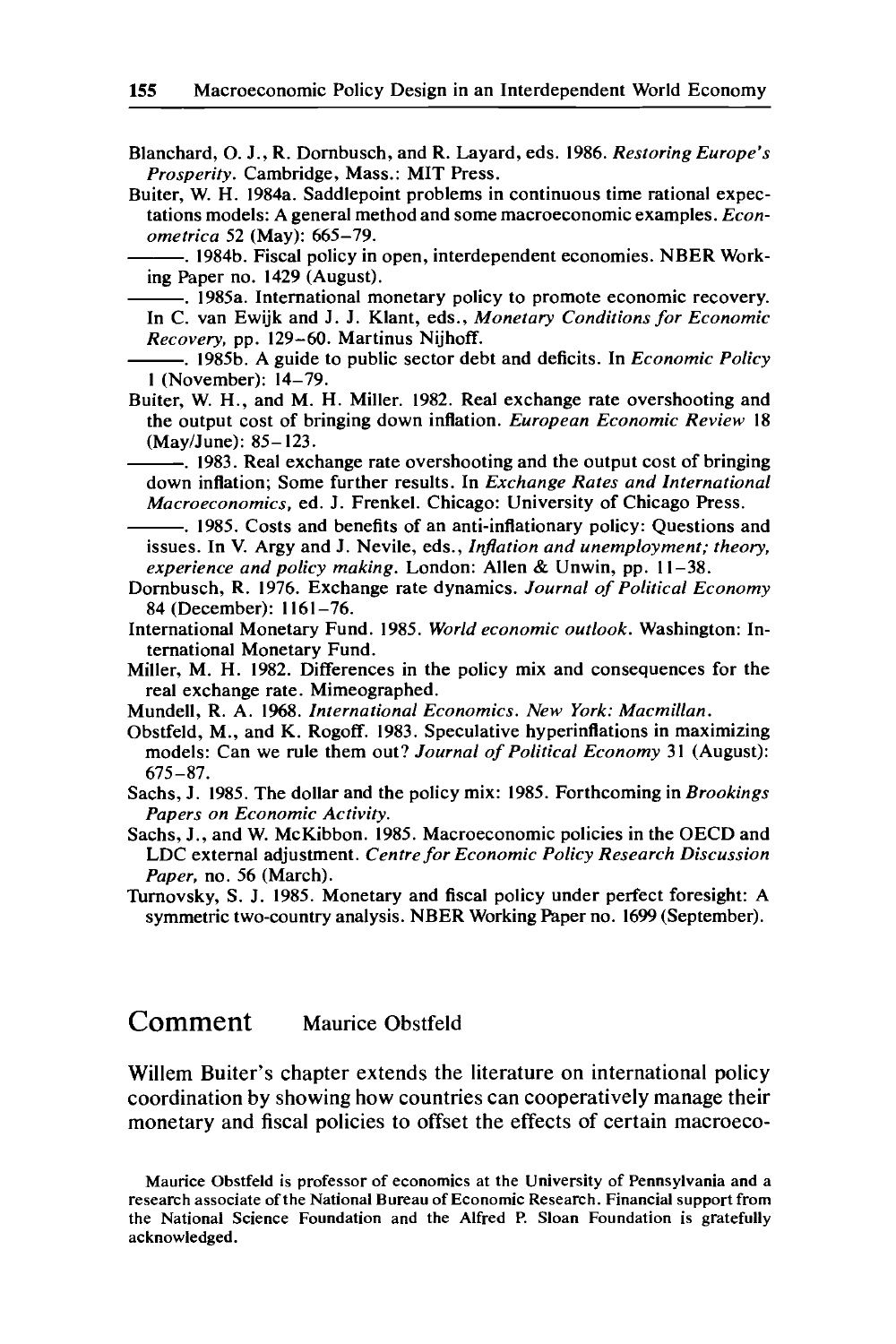nomic disturbances. The analytical framework is the celebrated twocountry model of Mundell **(1968,** chap. **18),** updated to include gradual price-level adjustment and rational expectations of the economy's transition path. Since its development more than two decades ago, Mundell's model has proven to be one of the most useful tools of descriptive, medium-term, macroeconomic analysis. Buiter carefully notes some important limitations of the model, for example, its failure to follow up the dynamic effects on public- and private-sector debt stocks of sustained international shifts in fiscal stance. The problem of cumulating public debt lies at the heart of the current U.S. macroeconomic problem, and further analysis must recognize that policies designed to offset the short-run effects of shocks may be unsustainable over a longer horizon.

If we leave these long-run issues aside, there is still the question of how best to use Mundell's model as a tool of policy analysis rather than as a purely descriptive framework. Buiter makes two key assumptions in his analysis of optimal policy responses. First, policymakers are assumed to know quite precisely the nature of the disturbance to world equilibrium. Second, there is an assumption that the effects of policy actions can be reliably predicted. Both these assumptions are very strong, and ignore the uncertain environment in which actual policy decisions must be made.

In the short term, policymakers observe asset prices such as exchange rates on a daily basis, but they observe data on trade flows, industrial production, price levels, employment, and other variables with much less frequency. Preliminary estimates of these numbers can be unreliable; the United States government's preliminary "flash" forecasts of quarterly GNP have been so misleading recently that they have been discontinued. Policymakers are always in the position of inferring from available data the causes of economic changes. Does a particular exchange-rate movement reflect a disturbance in asset markets, in goods markets, or in both? As Buiter demonstrates, the appropriate policy response to the exchange-rate movement depends on the nature of the underlying shock.

The second difficulty facing policymakers is uncertainty about how policies will affect the economy. Lucas's **(1976)** famous critique of econometric policy evaluation highlights the practical difficulties in forecasting the effects of macroeconomic policies when private decisions are based on rational expectations. In extreme cases, policies may become ineffective. I think Buiter goes too far in dismissing policyineffectiveness propositions as "theoretical curiosa without empirical relevance," and I am unaware of an empirical basis for this dismissal. While it is implausible that the strongest of the policy-ineffectiveness results are literally applicable to reality, the results do warn us that policy actions may have unexpected and unwanted consequences.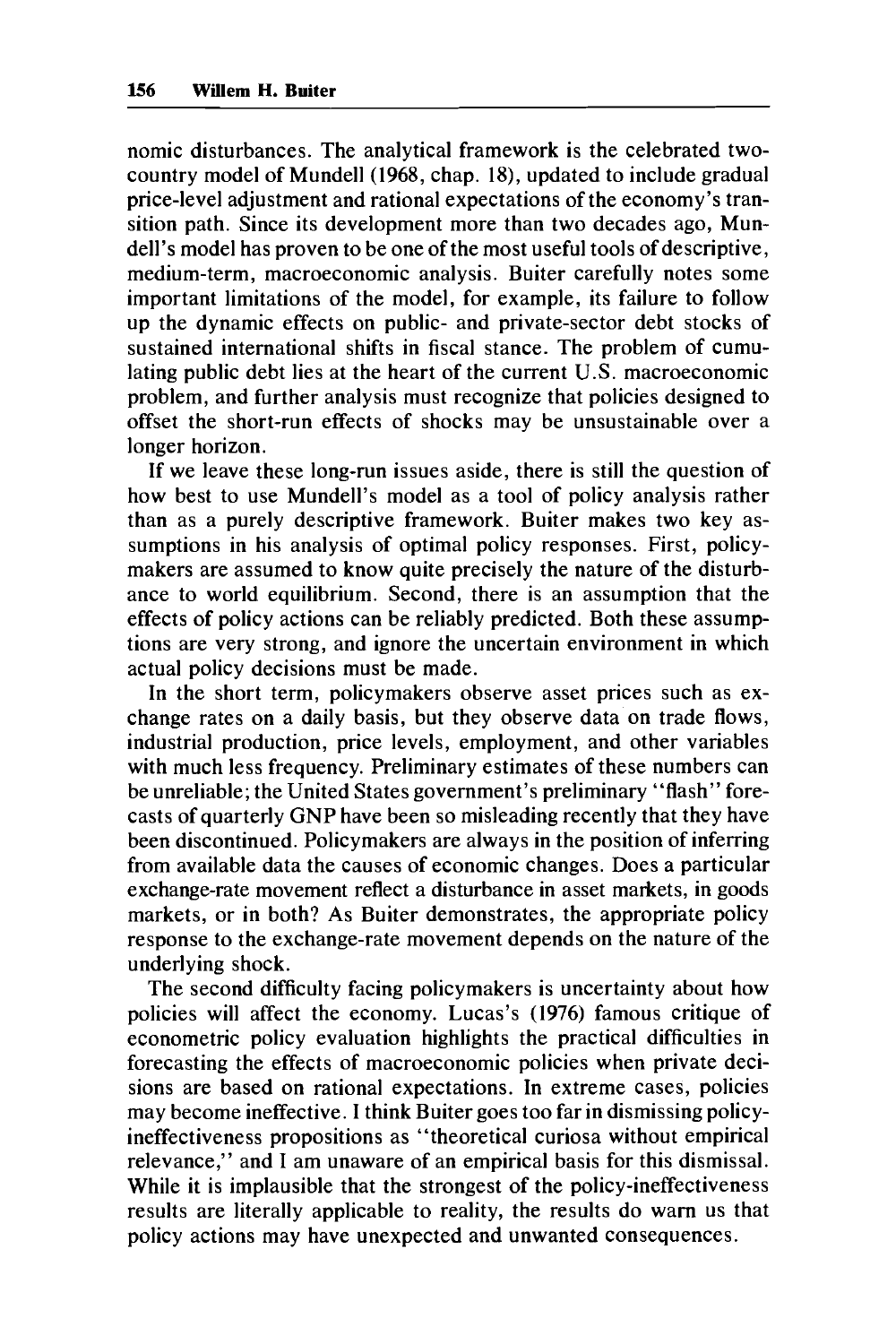Uncertainty about the nature of shocks and the effects of policies places the policymaker in the type of world studied by Brainard (1967) and by Poole (1970). In that world, sophisticated fine-tuning of the sort Buiter analyzes is impossible, so authorities are likely to focus instead on some class of simple policy rules, choosing the one that tends to yield the best macroeconomic outcomes on average. Here I want to discuss aspects of the comparison between two much-analyzed policy rules: a purely floating exchange rate and an exchange rate fixed by countries' monetary authorities. The analytical literature on which my discussion builds is surveyed by Henderson (1984) and Marston (1985). My 1985 paper contains a more comprehensive comparative examination of exchange-rate regimes.

## Small-Country Analysis and International Risk Sharing

The first shock analyzed by Buiter, an unexpected fiscal tightening in the United States, illustrates a central proposition of the literature on fixed versus floating exchange rates: When most shocks to the economy represent aggregate demand movements (shifts in the IS curve), floating exchange rates minimize the conditional variance of output and thus serve as automatic stabilizers. In the presence of some form of wage-price inflexibility, an unforeseen decline in aggregate demand leads to a fall in employment. But if the exchange rate is flexible, the currency will adjust instantly, falling in value against foreign currencies and shifting world demand in favor of domestic products. Compared to a fixed exchange rate, a floating rate results in a smaller decline in employment in the short run because it facilitates a rapid short-run change in relative prices. Under a fixed rate, home unemployment would persist until slowly adjusting home wages and prices had moved downward.

As Mundell (1968) recognized, the foregoing argument in favor of floating rates is primarily distributional. Under fixed rates an adverse aggregate demand shift results in a sharp fall in output. Under floating rates the output decline is dampened, but the deterioration in the terms of trade is sharper than with a fixed rate. When most shocks are **to** the goods market, the choice of exchange-rate system involves a short-run tradeoff between variability in employment and variability in the terms of trade. Because the incidence of unemployment is presumably less even than that of an adverse terms-of-trade shift, distributional considerations favor currency depreciation.

If most disturbances to the economy originate in asset markets, however, a fixed exchange rate minimizes the variance of output. Changes in money demand, for example, are accommodated entirely through the capital account under a fixed rate, and have no effect on output.

A major shortcoming of these results is that they answer a question posed primarily in the context of a single small country whose choice of an exchange-rate system does not affect the rest of the world's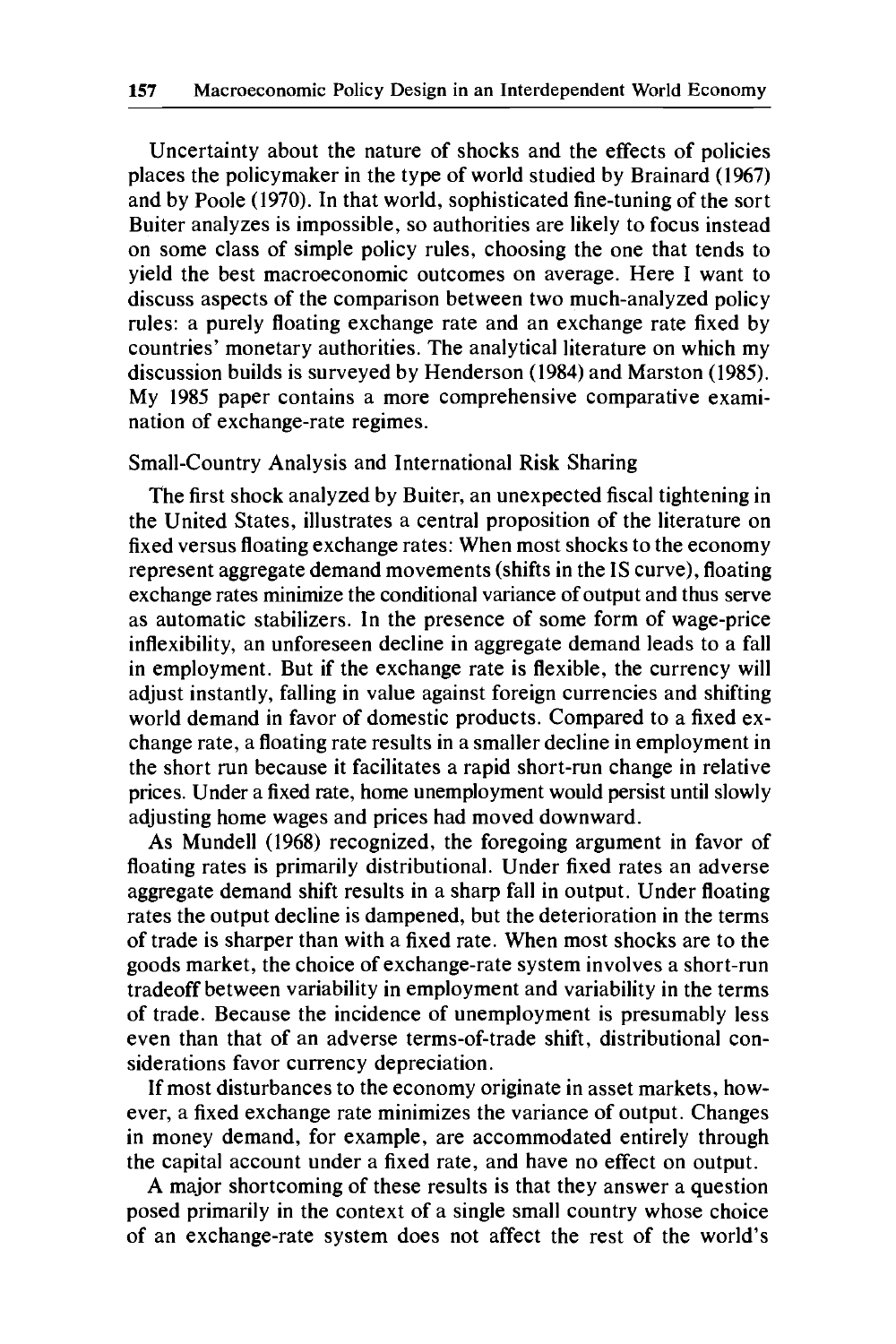economic performance. But Buiter's analysis of a U.S. fiscal contraction makes clear why the small country's decision problem may be the wrong problem to analyze in a framework that recognizes international policy interactions. The dollar's depreciation softens the effect of the blow to U.S. output and employment. But at the same time the corresponding *appreciation* of foreign currencies against the dollar worsens the situation abroad compared to the fixed exchange rate case. By allowing the U.S. to export some of its unemployment, the dollar's depreciation has a beggar-thy-neighbor effect. The U.S. decision on an exchange-rate regime will clearly affect foreign economies, and it is not clear that what is best for America will be best for the rest of the world. To discuss the "best" exchange-rate system for the world economy, we must reformulate our notion of how a good exchangerate system performs.

In my **1985** paper I suggest that a global perspective on exchangerate regime choice must recognize that different exchange-rate systems have different implications for the allocation of macroeconomic risks among the participating countries. In the example discussed above, dollar depreciation shields the U.S. economy from an adverse IS shift but has the opposite effect on U.S. trading partners. In compensation, when IS shifts occur abroad, floating dollar rates allow foreign countries to export some of their own macro instability to the United States. There is a suggestive analogy to markets for insurance. The beggarthy-neighbor effect of a dollar depreciation can be thought of as a "payment" made by the foreign country to the United States in states of the world where U.S. aggregate demand is relatively low. In the opposite situation, the United States, by allowing its currency to appreciate, compensates foreign countries. It is conceivable that both countries can simultaneously reduce output variability by sharing macroeconomic risks through a floating exchange rate.

In the balance of this discussion, I will therefore concentrate on the following question: Are there conditions under which all countries can simultaneously improve their average macroeconomic performance through the adoption of a particular exchange-rate system? Using an illustrative model, I will show that such conditions can be found, and that they result in criteria of regime choice similar to those that govern an individual country's decision. As in many similar contexts, the implementation of Pareto-improving risk-sharing arrangements may encounter problems of moral hazard and enforcement. These problems are of central importance to our understanding of how actual exchangerate systems work, but to illustrate the exchange rate's potential role in risk allocation among countries, I will simply assume that individual governments are bound to the policy regime in place.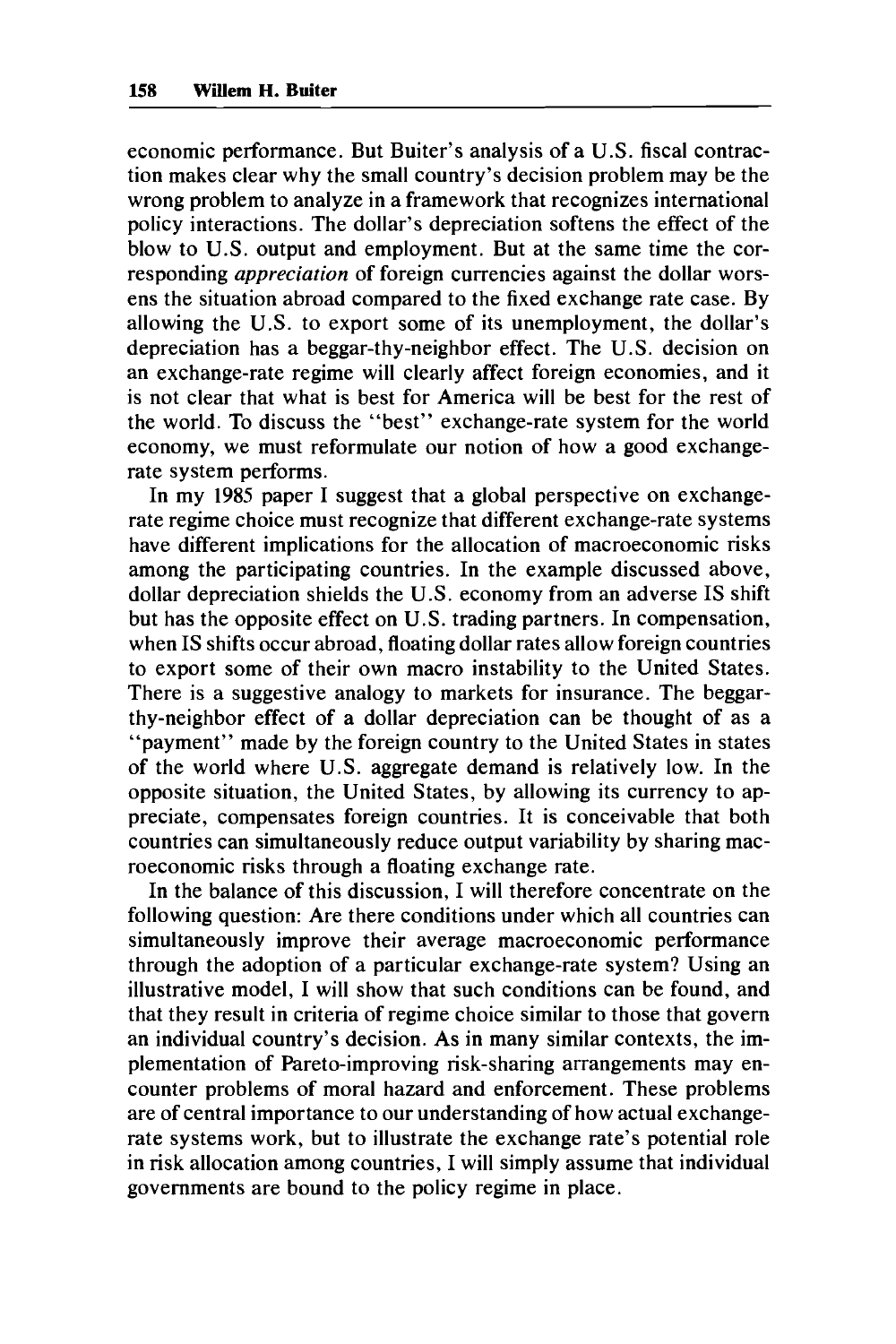#### A Simple Model

To illustrate results, I use a log-linear version of Mundell's twocountry model. Even as a medium-term framework, this model is severely limited in its omission of dynamics and expectations. Further, it makes no allowance for the important possibility that the choice of an exchange-rate system may itself lead to changes in institutional aspects of the economy. Nonetheless, the model is useful as an intuitionbuilding device, and as a first step toward more complex analyses.

Like Buiter, I work with a model in which equation parameters are identical across countries. Under a floating exchange rate, the model is described by the equations:

> $y = \delta e - \theta i + u$  (home output determination),  $y^* = -\delta e - \theta i^* + u^*$  (foreign output determination),  $m = \phi y - \lambda i$  (home money-market equilibrium),  $m^* = \phi y^* - \lambda i^*$  (foreign money-market equilibrium),  $i = i^*$  (perfect international asset substitution).

Above, variables have the same meaning as in the Buiter model, except that *m* and *m'* are interpreted as random variables reflecting shocks to money supply net of shocks to money demand. The variances of these two monetary disturbances are denoted  $\sigma_m^2$  and  $\sigma_{m*}^2$ , respectively, and their covariance is  $\sigma_{mm^*}$ . The random variables *u* and *u*<sup>\*</sup> are shocks to the aggregate demand functions. The relevant characteristics of their joint distribution are summarized by the variances  $\sigma_u^2$  and  $\sigma_{u^*}^2$  and the covariance  $\sigma_{uu^*}$ . The model reflects the Mundell assumptions of static expectations and rigid nominal output prices, fixed at  $p = p^* = 0$ . For simplicity, I have also ignored direct spillover effects from one country's output to the other's aggregate demand.

Define

$$
\eta = \theta \varphi / (\lambda + \theta \varphi) < 1.
$$

Then the floating-rate output levels in the two countries are

(1) 
$$
y|_{\text{FLOAT}} = [(1 - \eta)(u + u^*) + (1 + \eta)(m/\phi) - (1 - \eta)(m^*/\phi)]/2,
$$

(2) 
$$
y^*|_{\text{FLOAT}} = [(1 - \eta)(u + u^*) + (1 + \eta)(m^*/\phi) - (1 - \eta)(m/\phi)]/2.
$$

Different fixed exchange rate models result from different assumptions about the settlement of payments imbalances by central banks.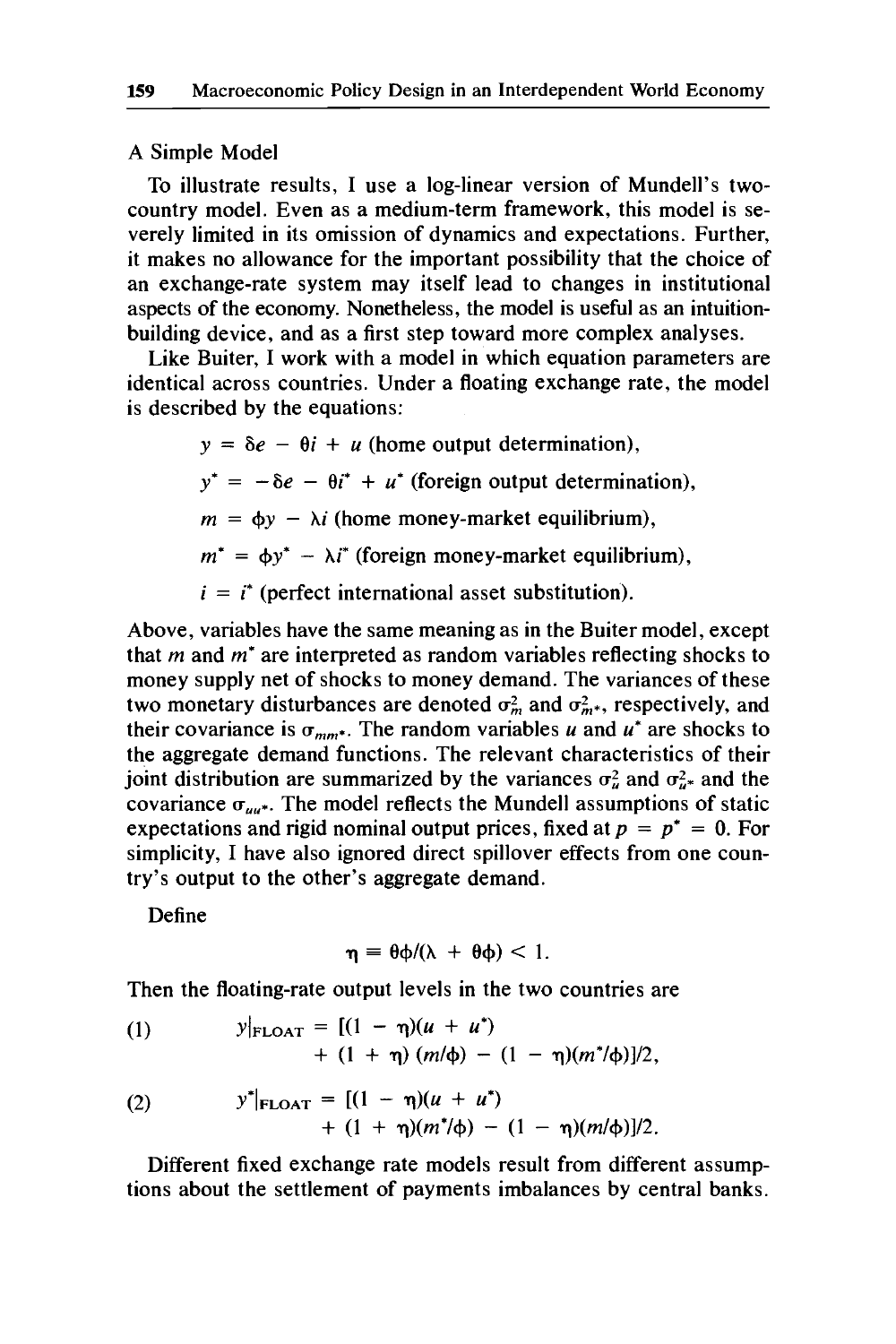To be concrete, I will analyze a "dollar standard" (see my **1985** paper), a system also discussed by Buiter as the "non-McKinnon variant" of a fixed-rate regime. In this system, the foreign central bank intervenes to peg the exchange rate, holding its foreign reserves in the form of interest-bearing home-currency claims on the home treasury or private sector. Official settlements balances affect the foreign money supply but not the home money supply. The model's equations are

 $y = \delta e^f - \theta i + u$  (home output determination),

 $y^* = -\delta e^f - \theta i^* + u^*$  (foreign output determination),

 $m = \phi y - \lambda i$  (home money-market equilibrium),

 $i = i^*$  (perfect international asset substitution),

where  $e^f$  is the fixed level of the exchange rate.

Because *m* is not endogenous, the four equations above determine the four unknowns y,  $y^*$ , *i*, and *i*<sup>\*</sup>. The foreign money supply,  $m^*$ , is determined recursively by *y\*, i,* and the resulting demand for money in the foreign country.

Output levels under a fixed exchange rate are

(3) 
$$
y|_{\text{F1X}} = (1 - \eta)u + (1 - \eta)\delta e^f + \eta(m/\phi),
$$

(4) 
$$
y^*|_{\text{Fix}} = u^* - \eta u - (1 + \eta) \delta e^f + \eta (m/\phi).
$$

World output depends only on the reserve country's monetary conditions and on the aggregate-demand shocks *u* and *u\*.* The latter disturbance does not influence home output in this model because I have assumed away any direct spillover effect from foreign output to home demand.

In each country, policymakers are concerned with minimizing the conditional variance of output. Equations **(1)** through **(4)** imply that output variances are complicated functions of the variances of the underlying real and monetary shocks and these shocks' covariances. To illustrate how the joint distribution of shocks determines policymakers' preferences over exchange-rate regimes, I follow a practice common in the literature and look at two extreme cases, the case in which all shocks are real and the case in which all shocks are monetary.

## Real Disturbances

Small-country analysis typically yields the result that when all disturbances are real (that is, shifts in  $u$  or  $u^*$ ), a floating-rate regime is preferred. In a two-country setting, we need to ask whether the absence of monetary shocks implies that *both* countries gain from a float, in the sense that the variances of their outputs are lower than under a fixed rate.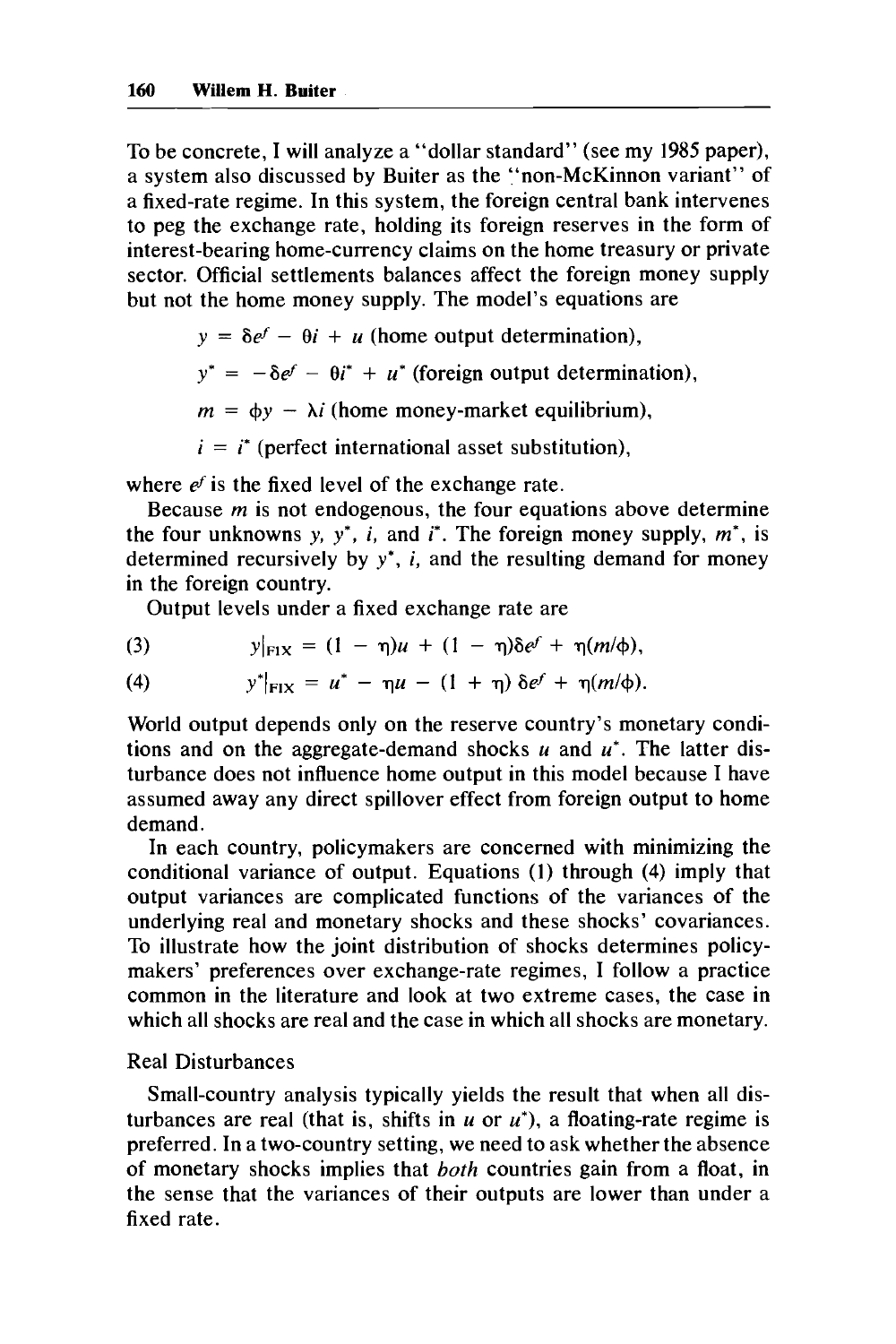Assume that monetary conditions are nonstochastic. Equations (1) and (2) imply that output variances under a floating exchange rate are

$$
\sigma_{y|_{\text{FLOAT}}}^{2} = (1 - \eta)^{2}(\sigma_{u}^{2} + \sigma_{u^{*}}^{2} + 2\sigma_{uu^{*}})/4,
$$
  

$$
\sigma_{y^{*}}^{2}|_{\text{FLOAT}} = (1 - \eta)^{2}(\sigma_{u}^{2} + \sigma_{u^{*}}^{2} + 2\sigma_{uu^{*}})/4.
$$

Under a fixed rate, the corresponding variances, implied by (3)and **(4),**  are

$$
\sigma_y^2|_{\text{FIX}} = (1 - \eta)^2 \sigma_u^2 ,
$$
  

$$
\sigma_{y^*}^2|_{\text{FIX}} = \sigma_{u^*}^2 + \eta^2 \sigma_u^2 - 2\eta \sigma_{uu^*}.
$$

A first implication of these formulas is that policymakers in the two countries may prefer different exchange-rate regimes; it is therefore possible that exchange-rate regimes can not be unambiguously ranked in terms of the Pareto criterion. Imagine, for example, that  $\sigma_{uu^*} = 0$ and that  $\sigma_{u^*}^2$  is much higher than  $\sigma_u^2$ . In this case the home country may lose by importing macroeconomic stability from abroad through a floating exchange rate; it would prefer a fixed rate that insulates it completely from foreign aggregate-demand shocks. For the same reason, foreign policymakers would prefer a floating rate. A floating rate allows them to export some of their severe macroeconomic instability to the home country while importing relatively little instability from the home country in return.

To obtain clear-cut results, it is useful to impose an additional symmetry condition on the model, the condition that

$$
\sigma_{u^*}^2 = \sigma_u^2.
$$

Under this additional assumption, the variability disadvantage of a fixed rate for the home country is

$$
\sigma_{y|FIX}^2 - \sigma_{y|FLOAT}^2 = (1 - \eta)^2 \sigma_u^2 (1 - \rho_{uu^*})/2,
$$

where  $\rho_{uu^*}$  is the coefficient of correlation between *u* and *u*<sup>\*</sup>. Notice that the above difference is positive unless *u* and *u\** are perfectly correlated. Short of such perfect correlation, therefore, a floating rate, compared to a fixed rate, lowers the variance of the home country's output.

For the foreign country, the corresponding variability difference is

$$
\sigma_{y^*}^2|_{\text{FIX}} - \sigma_{y^*}^2|_{\text{FLOAT}} = (1 + \eta)^2 \sigma_u^2 (1 - \rho_{uu^*})/2.
$$

This difference is a strictly positive number if  $\rho_{uu^*} < 1$ . Thus, the foreign country also gains by moving to a floating exchange rate under the conditions assumed in this section.

The intuition behind these results is that sketched above. Provided aggregate-demand shocks are not perfectly correlated internationally,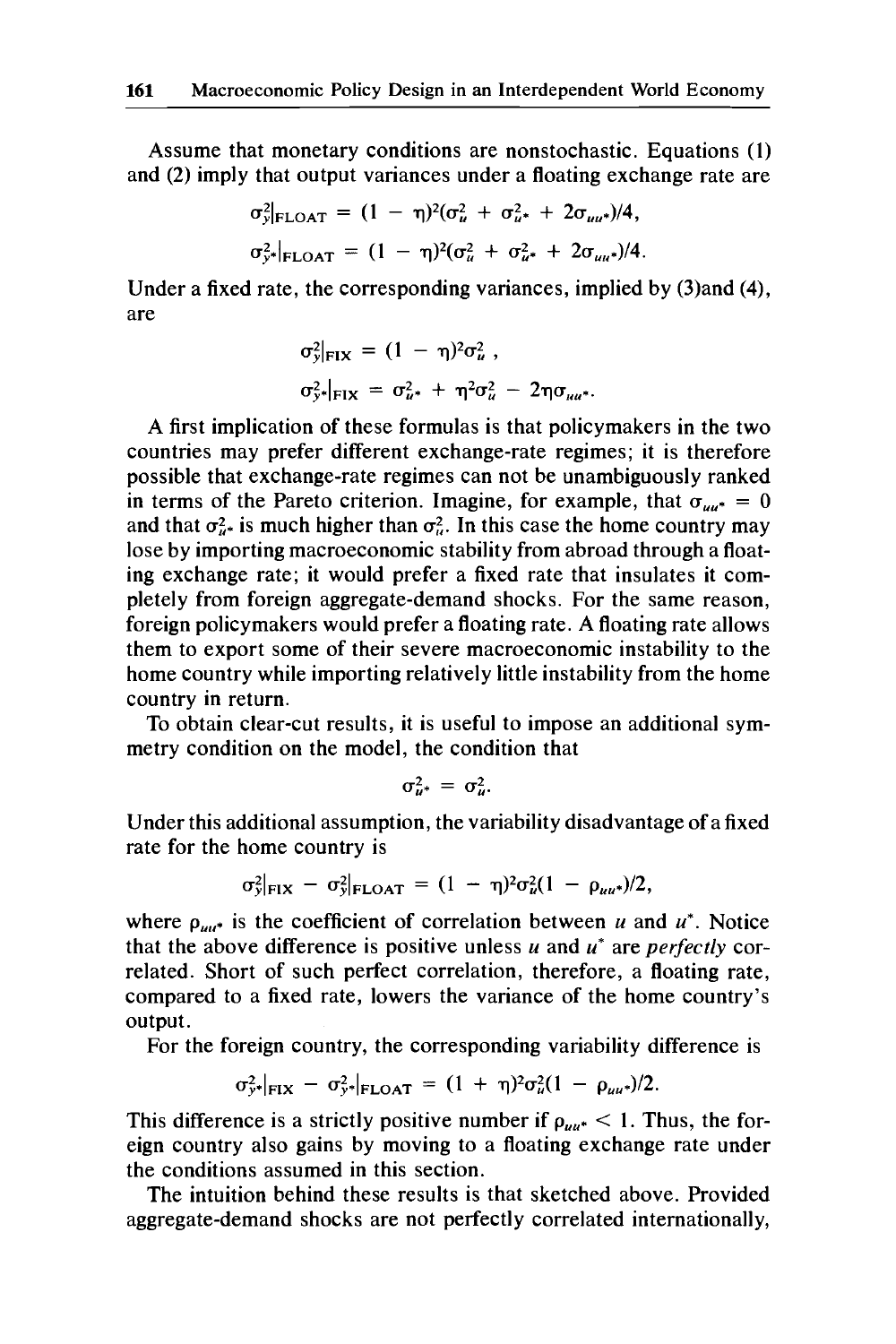a floating rate enables each country to avoid more effectively some of the output risk posed by its own demand disturbance. Each country must also increase its exposure to demand shocks that occur abroad. But both countries can gain from this trade of risks when the average magnitudes of home and foreign shocks are similar; and the extent of gains from trade is greater the more highly negative is the correlation between the two countries' demand shocks. This result is the global extension of the proposition that a small country gains from floating when economic fluctuations are mostly due to shifts in aggregate demand.

## Monetary Disturbances

Turn next to the second extreme case, that in which all disturbances are monetary (that is, shifts in *m* or *m\*).* Small-country analysis indicates that fixed rates are preferable when monetary shocks dominate. Can this result, too, be extended to a global setting?

Equations (1) and (2) imply that when all shocks are monetary, output variances under floating are given by

$$
\sigma_{y}^{2}|_{\text{FLOAT}} = [(1 + \eta)^{2} \sigma_{m}^{2} + (1 - \eta)^{2} \sigma_{m}^{2} - 2(1 - \eta^{2}) \sigma_{mm^{*}}]/4\phi^{2},
$$
  

$$
\sigma_{y}^{2}|_{\text{FLOAT}} = [(1 + \eta)^{2} \sigma_{m^{*}}^{2} + (1 - \eta)^{2} \sigma_{m}^{2} - 2(1 - \eta^{2}) \sigma_{mm^{*}}]/4\phi^{2}.
$$

Equations (3) and (4) lead to the corresponding fixed-rate variances

$$
\sigma_{y|F1X}^2 = (\eta/\phi)^2 \sigma_m^2, \n\sigma_{y*}^2|_{F1X} = (\eta/\phi)^2 \sigma_m^2.
$$

For the home country, the variability disadvantage of a floating rate is

$$
\sigma_y^2|_{\text{FLOAT}} - \sigma_y^2|_{\text{F1X}} = [(1 + 2\eta - 3\eta^2)\sigma_m^2 + (1 - \eta)^2\sigma_{m^*}^2 - 2(1 - \eta^2)\sigma_{mm^*}]/4\phi^2.
$$

Because  $\eta$  < 1, this difference is always positive (so that the home country prefers a fixed rate) when the correlation between *m* and *m\**  is negative. Under the symmetry assumption

$$
\sigma_{m^*}^2 = \sigma_m^2,
$$

the variance difference above becomes

$$
\sigma_y^2|_{\text{FLOAT}} - \sigma_y^2|_{\text{Fix}} = (1 - \eta^2)\sigma_m^2(1 - \rho_{mm^*})/2\phi^2,
$$

where  $\rho_{mm^*}$  is the coefficient of correlation between *m* and *m*<sup>\*</sup>. This difference is strictly positive if  $\rho_{mm^*}$  < 1. So if monetary shocks are of similar average magnitude across countries and imperfectly correlated, home policymakers will prefer a fixed exchange rate.

Foreign policymakers also prefer to peg under these conditions. In general,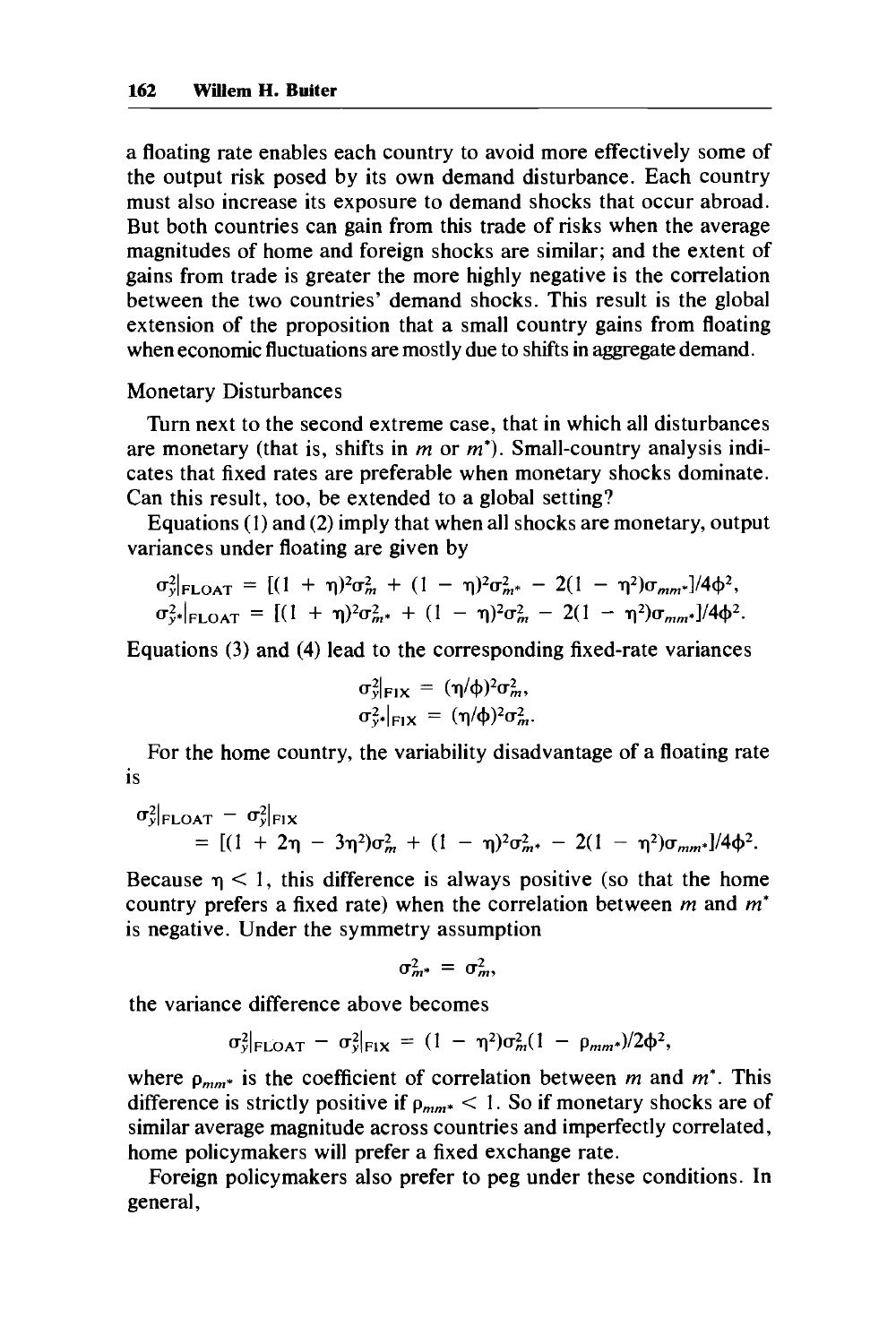$$
\sigma_{y*}^2 |_{\text{FLOAT}} - \sigma_{y*}^2 |_{\text{FIX}} \n= [(1 - 2\eta - 3\eta^2)\sigma_m^2 \n+ (1 + \eta)^2 \sigma_{m*}^2 - 2(1 - \eta^2)\sigma_{mm*}]/4\phi^2.
$$

Notice that if  $1 - 2\eta - 3\eta^2 < 0$  and  $\sigma_m^2$  is large relative to  $\sigma_{m^*}^2$ , the foreign country may well prefer to float its currency to avoid importing too much monetary instability from abroad. But if the variances of the monetary shocks are equal,

$$
\sigma_{y^*}^2|_{\text{FLOAT}} - \sigma_{y^*}^2|_{\text{FIX}} = (1 - \eta^2)\sigma_m^2(1 - \rho_{mm^*})/2\phi^2,
$$

a strictly positive number when  $\rho_{mm^*} < 1$ .

When monetary shocks dominate and are of similar average magnitude across countries, fixed exchange rates produce the better international allocation of macroeconomic risk. Once again, the gains from trading macroeconomic risk through fixing rather than floating are greater the more highly negative is  $\rho_{mm^*}$ . These findings generalize, to a global setting, the usual small-country result.

## Some Qualifications

My discussion has so far been based on the assumption that, all else being equal, policymakers prefer an exchange-rate regime that dampens fluctuations in output. The justification for this assumption is largely distributional: the incidence of a change in real income caused by a terms-of-trade movement is presumably more even than that of a realincome change taking the form of a change in output and employment.

The models analyzed here and in Buiter's discussion, however, assume that each country is specialized in producing a single homogeneous good. This simplification obscures some important distributional problems that a floating rate can cause even when nonmonetary shocks are dominant. Aggregate-demand disturbances need not fall proportionally on all of the economy's products; so while the exchange-rate's response will cushion overall output, it may worsen the employment imbalance in some sectors compared to the outcome under a fixed rate. At several points, Buiter describes the sectoral implications of the shocks he considers.

Like risk pooling between countries, risk pooling within countries is limited, so any aggregate benefits of a floating exchange rate may be unevenly distributed. Therefore, when real disturbances to the economy are transitory, there is a case for resisting the exchange-rate changes that would otherwise occur. In these circumstances, a fixed exchange rate reduces relocation costs that might be needlessly incurred as factors move between sectors. Pegging may also help reduce political pressure in favor of protectionist trade legislation.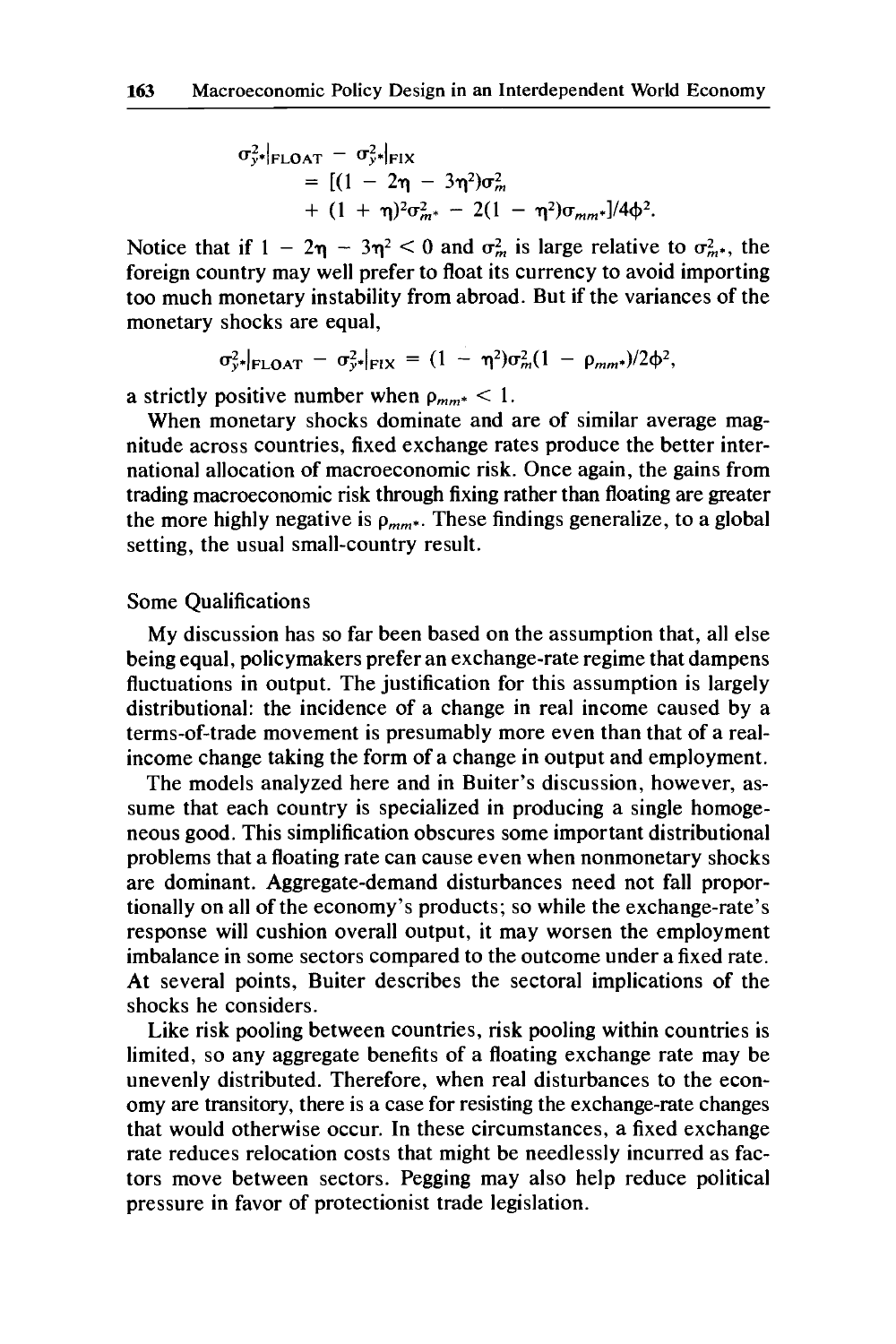There is no case, however, for pegging in the face of a permanent real disturbance. Monetary intervention cannot prevent eventual adjustment on the real side of the economy. Defending a fixed exchange rate despite a permanent structural shock would only weaken macroeconomic performance while failing to eliminate relocation costs or protectionist pressures.

The case for fixing the exchange rate in response to temporary goodsmarket disturbances requires an additional premise. Either firms and individuals must be unable to borrow to "ride out" temporary negative shocks, or the market must be unable to distinguish short-lived from long-lived disturbances. Both of these problems arise in practice; and they leave the government with the job of distinguishing permanent from transitory shocks. It is hard to believe that the government can make this distinction more reliably than the private sector.

#### **References**

- Brainard, William C. **1967.** Uncertainty and the effectiveness of policy. *American Economic Review* **57** (May): **41 1-25.**
- Henderson, Dale W. **1984.** Exchange market intervention operations: Their role in financial policy and their effects. In *Exchange rate theory andpractice,*  ed. John F. 0. Bilson and Richard C. Marston. Chicago: University of Chicago Press (for the National Bureau of Economic Research).
- Lucas, Robert E., Jr. **1976.** Econometric policy evaluation: A critique. In *The Phillips curve and labor markets,* ed. Karl Brunner and Allan H. Meltzer. Carnegie-Rochester Conference Series **on** Public Policy, a supplement to the *Journal of Monetary Economics,* vol. I: **19-46.**
- Marston, Richard C. **1985.** Stabilization policies in open economies. In *Handbook of international economics,* vol. *2,* ed. Ronald W. Jones and Peter B. Kenen. Amsterdam: North-Holland.
- Mundell, Robert A. **1968.** *International economics.* New York: Macmillan.
- Obstfeld, Maurice. **1985.** Floating exchange rates: Experience and prospects. *Brookings Papers* on *Economic Activity* **16, no.** *2:* **369-450.**
- Poole, William. **1970.** Optimal choice of monetary policy instruments in a simple stochastic macro model. *Quarterly Journal of Economics* **84** (May): **1 97 -2 1 6.**

# **Comment** Stephen J. Turnovsky

The three questions motivating Willem Buiter's discussion are all important and highlight the growing interdependence between Western economies. Buiter presents a careful analysis of these issues within the

Stephen J. Turnovsky is professor of economics at the University of Illinois at Urbana-Champaign and a research associate of the National Bureau of Economic Research.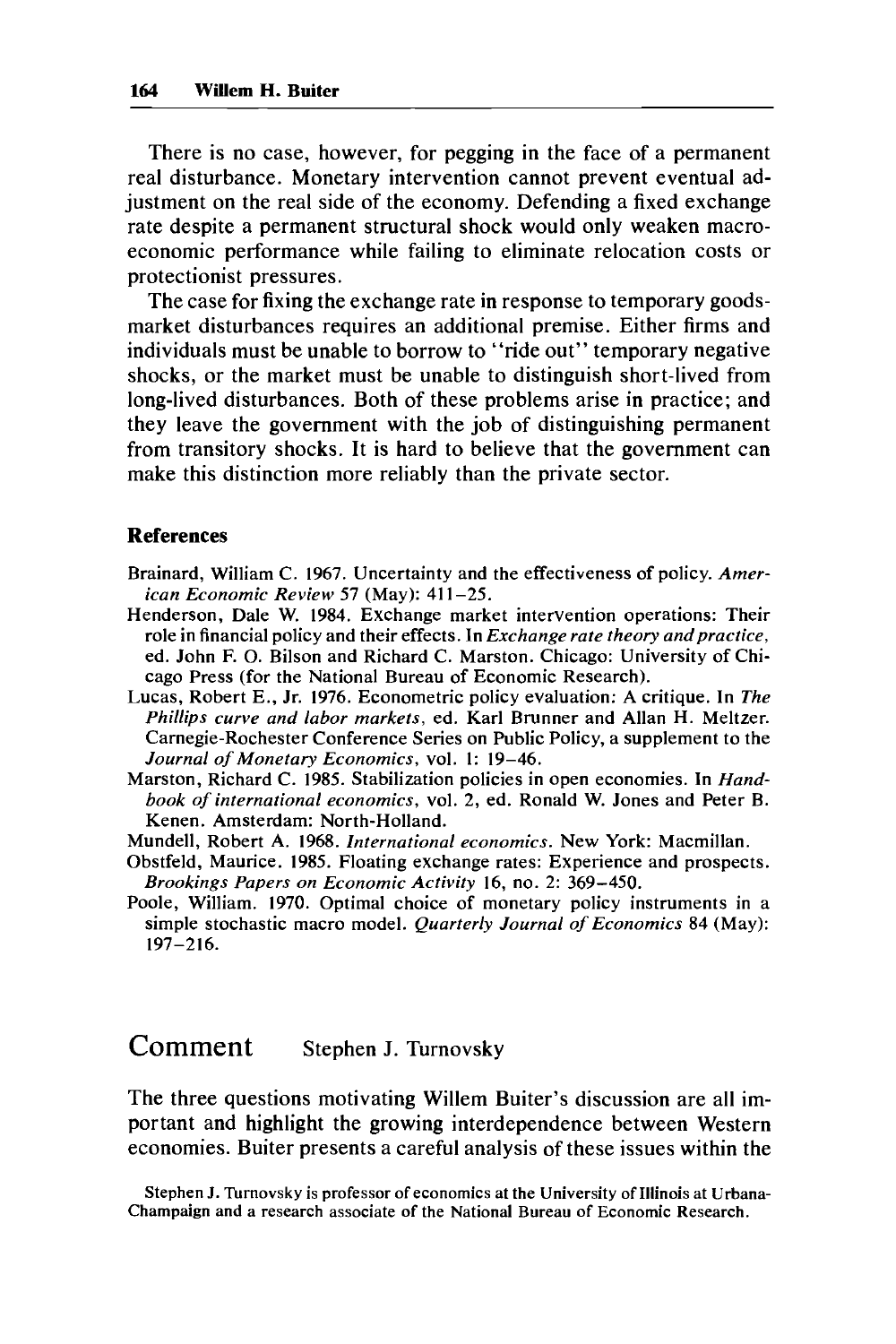framework of a two-country Dornbusch model. The basic structure of this model is by now standard. Specifically, two key features are: continuous equilibrium in the money market (the exchange rate being a "jump" variable); disequilibrium in the goods market (prices being "sluggish"). This model has served the profession well for almost a decade now, in analyzing various macroshocks. I am not sure, however, that as it stands the model is the optimal vehicle for addressing all of the issues raised in this paper.

I shall structure my remarks about several issues: the specifics of the model; future anticipated shocks; strategic aspects; an alternative optimizing model.

## The Model

As noted, the model is in the Dornbusch tradition and I have little to say about its specification. Like most of the current work being done on two-country models, Buiter's discussion assumes the two economies to be symmetric. This is convenient and not an unreasonable first approximation, since there is no a priori reason for, say, the United States and Europe to differ in terms of their aggregate behavior in any systematic way. The assumption has the enormous advantage of allowing one to exploit Aoki's (1981) technique of the representation of the dynamics in terms of sums and differences of the underlying variables. In the present context, this causes the dynamics of the third-order system to decompose into two subsystems involving: average variables, which follow a stable first-order adjustment; differences and the exchange rate, which follow a second-order system, having a saddlepoint. Not only does this decomposition increase the tractability of the analysis, but it also helps provide economic insight into the dynamic adjustments.

A key feature of the model is that the exchange rate responds only to differences in the variables and that averages are independent of the exchange rate. An important consequence is that averages are independent of anticipation of future shocks. They respond only to the actual shocks, when they occur. The reason for this is simply that all anticipations of future disturbances impact on the present state of the two economies through the current exchange rate. But this does not affect the averages. For the same reason, anticipated future worldwide shocks, which leave differences and therefore the exchange rate unchanged, also have no effect on the economies until the anticipated changes actually take place.

I would like to comment on one specific assumption, which has a more critical bearing on the behavior of the model than is perhaps suggested by Buiter. This concerns the deflation of money balances by the price of domestic output,  $p_1$ , rather than by the domestic cost of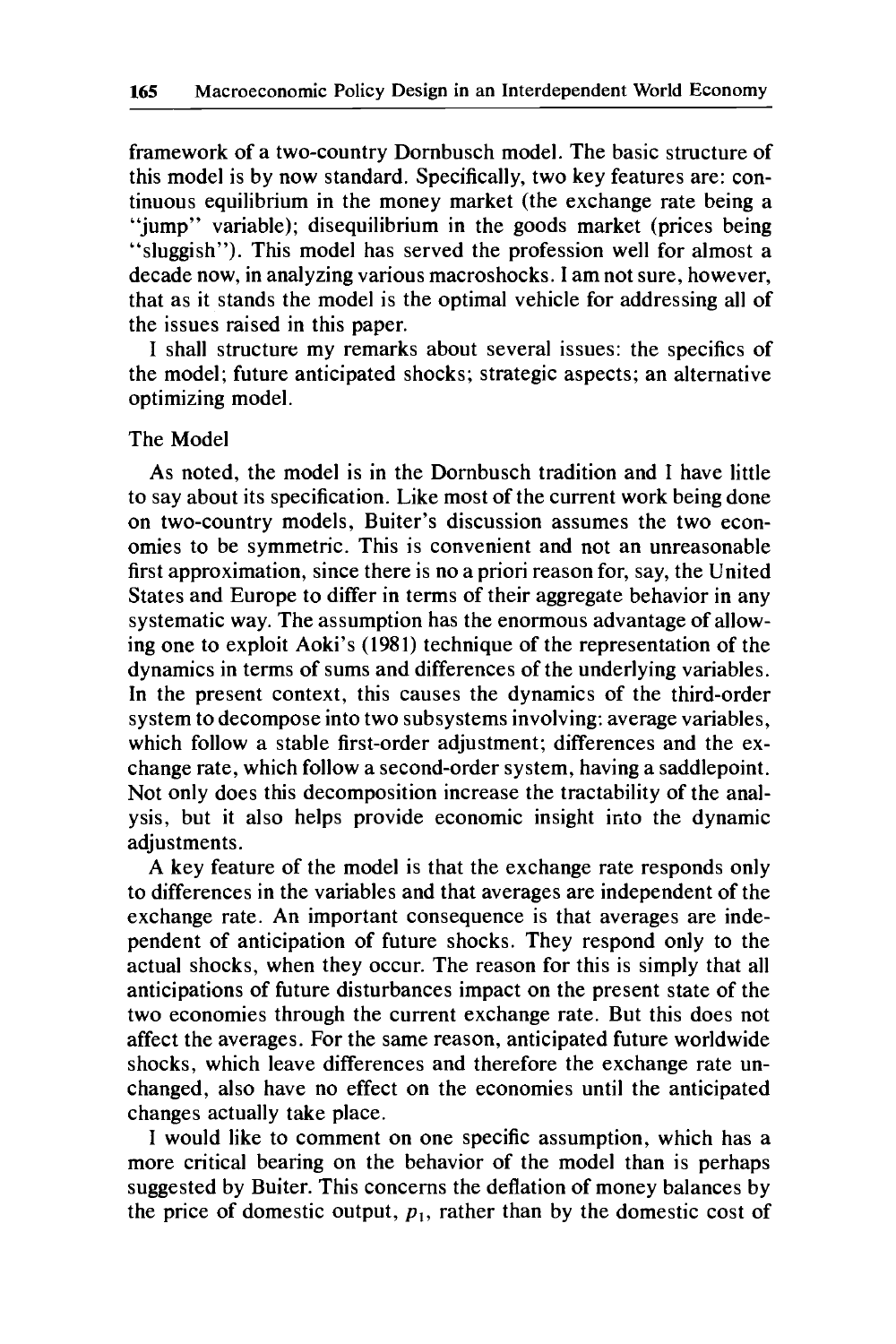living,  $\tilde{p}_1$ . As Buiter notes (n.1), the more desirable specification of monetary equilibrium is (for country **1,** say)

$$
m_1 - \tilde{p}_1 = k_1(y_1 + p_1 - \tilde{p}_1) - \lambda_1 i_1,
$$

or equivalently,

$$
l_1 - (1 - \alpha_1)(1 - k_1)c = k_1y_1 - \lambda_1i_1.
$$

If either  $\alpha_1 = 1$  or  $k_1 = 1$ , this reduces to the equation in the text. If not, there is a relative price effect in the money market, through **c,**  and this gives rise to differences in behavior. While one does not want to quibble over details of specification, in this case the differences in behavior are of sufficient qualitative significance to merit further discussion.

First, the result of section **4.3.1,** that a **U.S.** fiscal tightening without fiscal or monetary response in the ROW and without monetary response in the U.S. leads to an *instantaneous* long-run adjustment in the exchange rate, does not hold with this alternative specification. In general, it can be shown that we can specify the stable locus in  $l^d - e$  space by a positively sloped linear equation of the form

(1) 
$$
e - \tilde{e} = \phi(l^d - \tilde{l}^d)
$$

where tildes denote steady states and  $\phi > 0$ . Differentiating this equation at time 0, with respect to the domestic fiscal instrument  $f_1$ , and recognizing that because of sluggish prices,  $l_1$ ,  $l_2$ , and hence  $l^d$  is predetermined, yields

(2) 
$$
\frac{de(0)}{df_1} - \frac{d\tilde{e}}{df_1} = -\phi \frac{d\tilde{e}}{df_1}
$$

If we take 
$$
0 < \alpha_1 < 1
$$
, it can be shown that  
\n(3) 
$$
\frac{d\tilde{l}^d}{df_1} \leq 0
$$
 according to whether  $k_1 \leq 1$ 

Under the assumption considered by Buiter,  $d\tilde{l}^d/df_1 = 0$ , and hence  $de(0)/df_1 = d\tilde{e}/df_1$ , implying complete instantaneous adjustment of the exchange rate. If  $k_1 < 1$ , then  $d\tilde{l}^d/df_1 < 0$ , so that on impact

$$
0 > \frac{de(0)}{df_1} > \frac{d\tilde{e}}{df_1}
$$

and we get only partial adjustment to the domestic fiscal contraction. On the other hand, if  $k_1 > 1$ , then  $d\tilde{l}^d/df_1 > 0$ , so

$$
0 > \frac{d\tilde{e}}{df_1} > \frac{de(0)}{df_1}
$$

and we get overshooting of the exchange rate to the fiscal disturbance.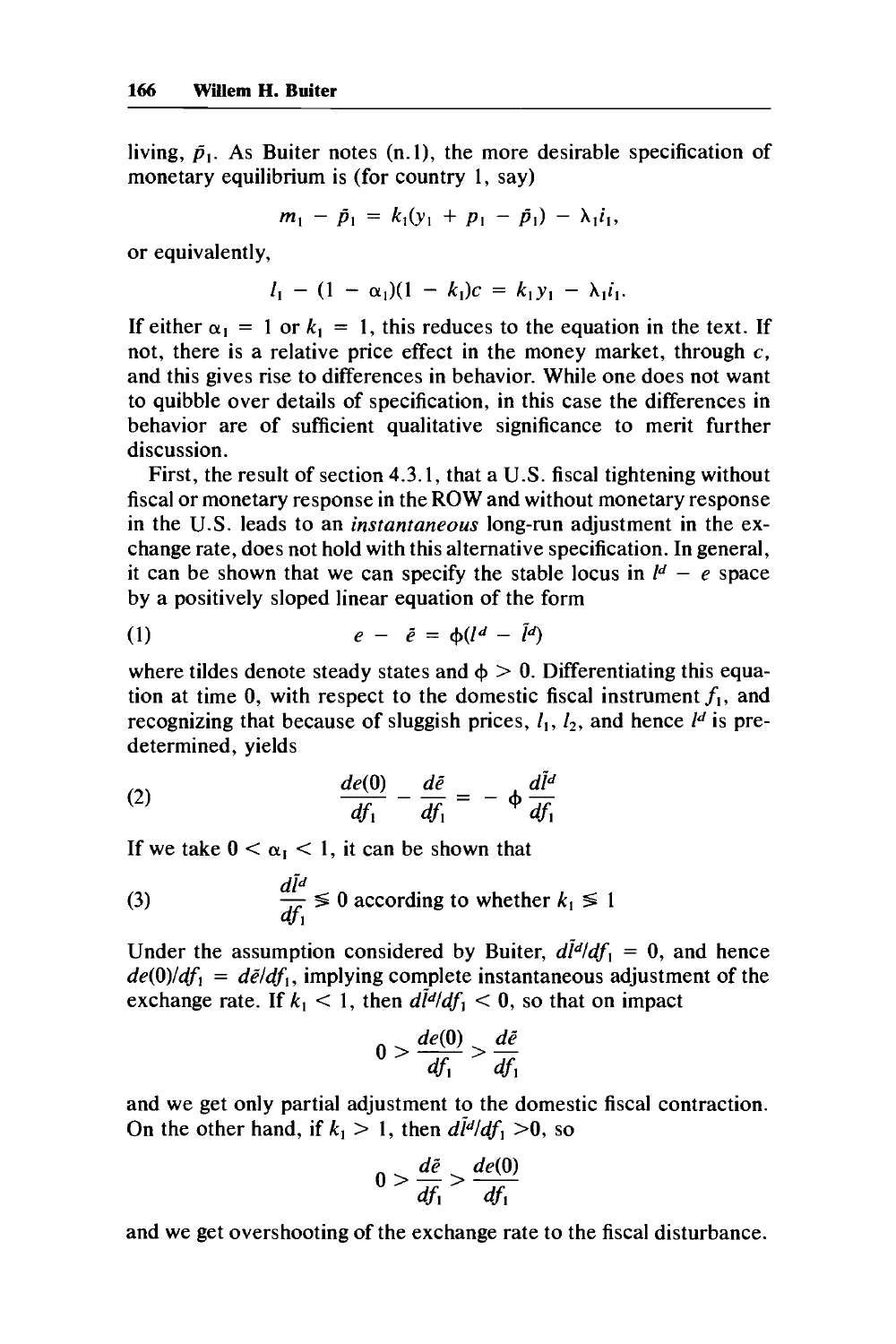Second, under the alternative monetary specification, the domestic fiscal contraction does not in general cause equal recessions in the U.S. and abroad, in contrast to Buiter's case. The reason is that the fiscal contraction leads to a depreciation of the domestic currency in both nomimal and real terms. This means that *c* rises to that if  $k_1 < 1$ ,  $I_1 - (1 - \alpha_1)(1 - k_1)c$  falls. This puts a squeeze on domestic realmoney balances, thereby accentuating the recession in the domestic economy. By the same token, real-money balances abroad increase, thereby moderating the recession and, indeed, it is even possible for foreign output to rise. If  $k_1 > 1$ , these relative price effects are reversed.

A third result, that a domestic fiscal contraction matched by a foreign fiscal expression enables the improvement in U.S. competitiveness to be achieved without a contraction in output in either country, also depends upon the chosen form of monetary specification. With the alternative specification, we can easily show that while this matched policy will leave total world output unchanged, outputs in the two countries will be affected in exactly offsetting ways; the specific responses will depend upon whether  $k_1 \leq 1$ .

By contrast, the result that employment and output can be maintained in response to a domestic fiscal contraction, by the appropriate balanced increases in the respective money stocks of the two economies, remains true. Again, the relative adjustments in the two economies depends upon whether  $k_1 \leq 1$ .

The difference between these last two results is due to the familiar relationship between instruments and targets. Buiter's discussion focuses (implicitly) on two objectives, the stabilization of domestic and foreign output levels in the face of a domestic fiscal contraction. In general, the foreign fiscal instrument alone cannot stabilize both outputs simultaneously at their respective target levels. On the other hand, the two output objectives can be achieved by the appropriate choice of the two monetary instruments.

I now wish to comment on the application of the analysis to the "collapsing" U.S. dollar. I am not sure that the analysis is appropriate for this, but perhaps my reservation is really in part a semantic one. The analysis deals with two aspects: the bursting bubble; shifts in various kinds.

Buiter considers a situation in which the economy is following an unstable path (a bubble path), which, if pursued forever, will eventually lead to an infinitely overvalued dollar. At some point,  $t_0$ , the market recognizes the nature of the bubble path, at which time the exchange rate jumps onto the appropriate stable locus (in this case, straight to the new equilibrium point). While this may characterize a bursting of the bubble, to my mind it does not describe a "collapse" of the dollar. Rather, it represents a realignment of the currency which needs to take place. For example, suppose that the domestic money supply has been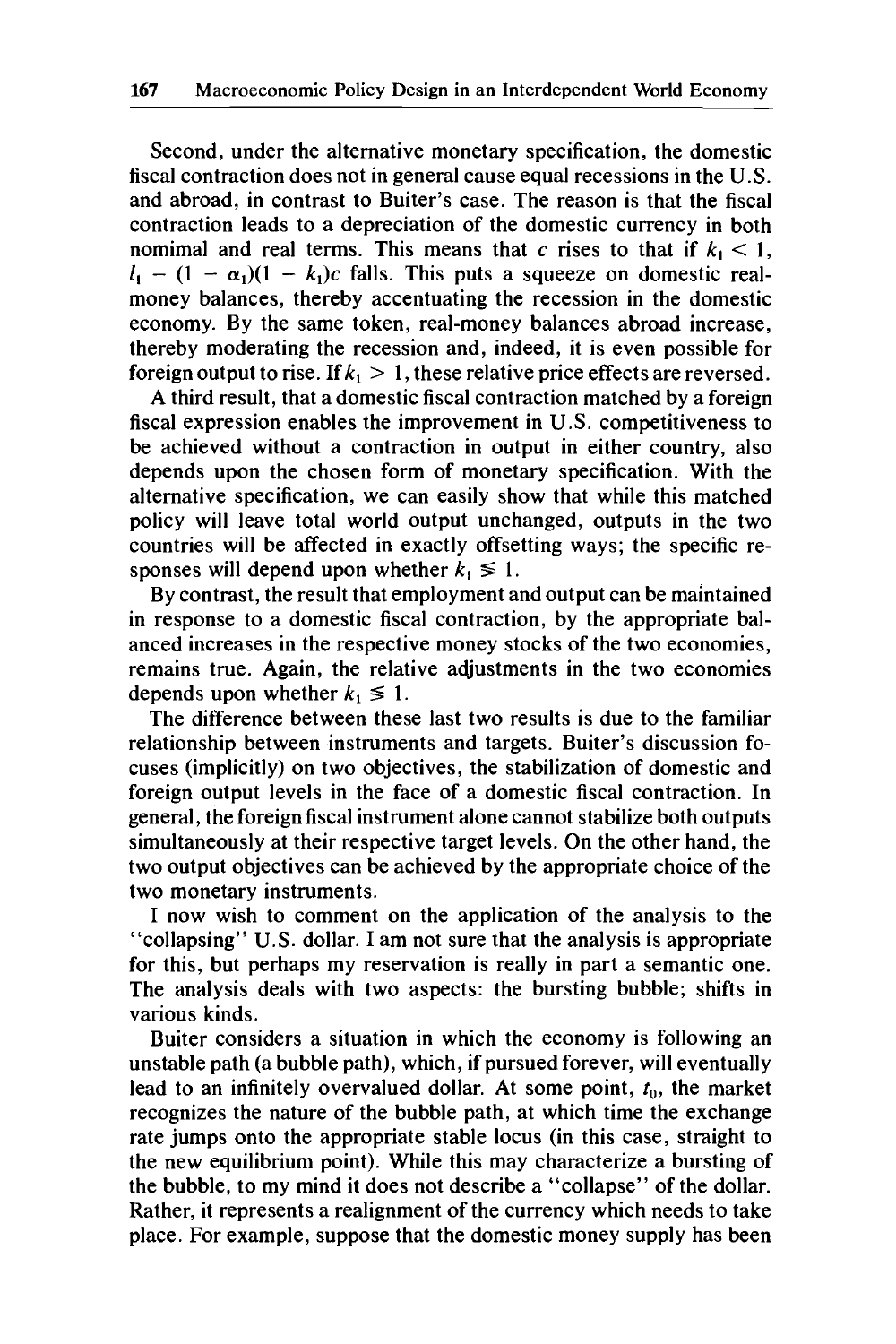increased but that the exchange rate did not undertake the necessary jump immediately at the time the monetary increase occurred. It is clear that the increase in real-money balances will lower the domestic interest rate, which, given interest-rate parity, causes a continuous appreciation of the domestic currency. This adjustment is perverse and the jump in the exchange rate—the bursting of the bubble—is needed to get the exchange rate back on track.

The second aspect Buiter considers is the effects of various shifts in the underlying structural relationships which give rise to a depreciation of the dollar. These all strike me as being very gentle and do not capture the notion of a collapse. Indeed, I am unclear about how, precisely, one can have a collapse of a currency in a perfectly flexible exchange rate regime. The idea of a collapsing currency implies a regime which is no longer sustainable. I think that the kind of analysis first undertaken by Flood and Garber **(1984),** in which pressures are brought to bear on the exchange rate, bringing about an eventual breakdown of the regime, may be more appropriate for addressing this issue.

Finally, the slowdown of economic activity is also captured by shifts. Here, Buiter distinguishes between shifts on the supply side  $(\bar{y}_1, \bar{y}_2)$ and on the demand side  $(f_1, \eta_1)$ . Since the model is dynamic, it would seem more appropriate to capture the notion of a slowdown in terms of a reduction in some underlying growth rate, rather than in terms of once-and-for-all shifts. It should be reasonably straightforward to extend the model to accommodate this.

#### Anticipations Effects

The shocks in the model are all unanticipated. Models of this structure lend themselves to the analysis of anticipated future shocks on the current state of the economy-so-called announcement effects. These analyses have become standard in rational-expectations models, particularly in the analysis of monetary policy, which has received most of the attention in the literature. While such exercises can always be justified in terms of their intrinsic interest, one can argue that expectational effects are of much more practical relevance in the present context, where the primary focus is on fiscal policy. Cuts in government expenditure programs require legislation and these can take years to be enacted. Yet it is clear, for example, from discussions surrounding current proposals to cut the deficit, that anticipations of their ultimate introduction will have significant immediate effects on the economy.

Under the assumption of symmetry introduced by Buiter, anticipations effects impinge on the economy in a particularly simple way. By operating through the exchange rate, they have no effects on the average variables, as I noted earlier. This means that following an announcement, but before the implementation of a specific change, the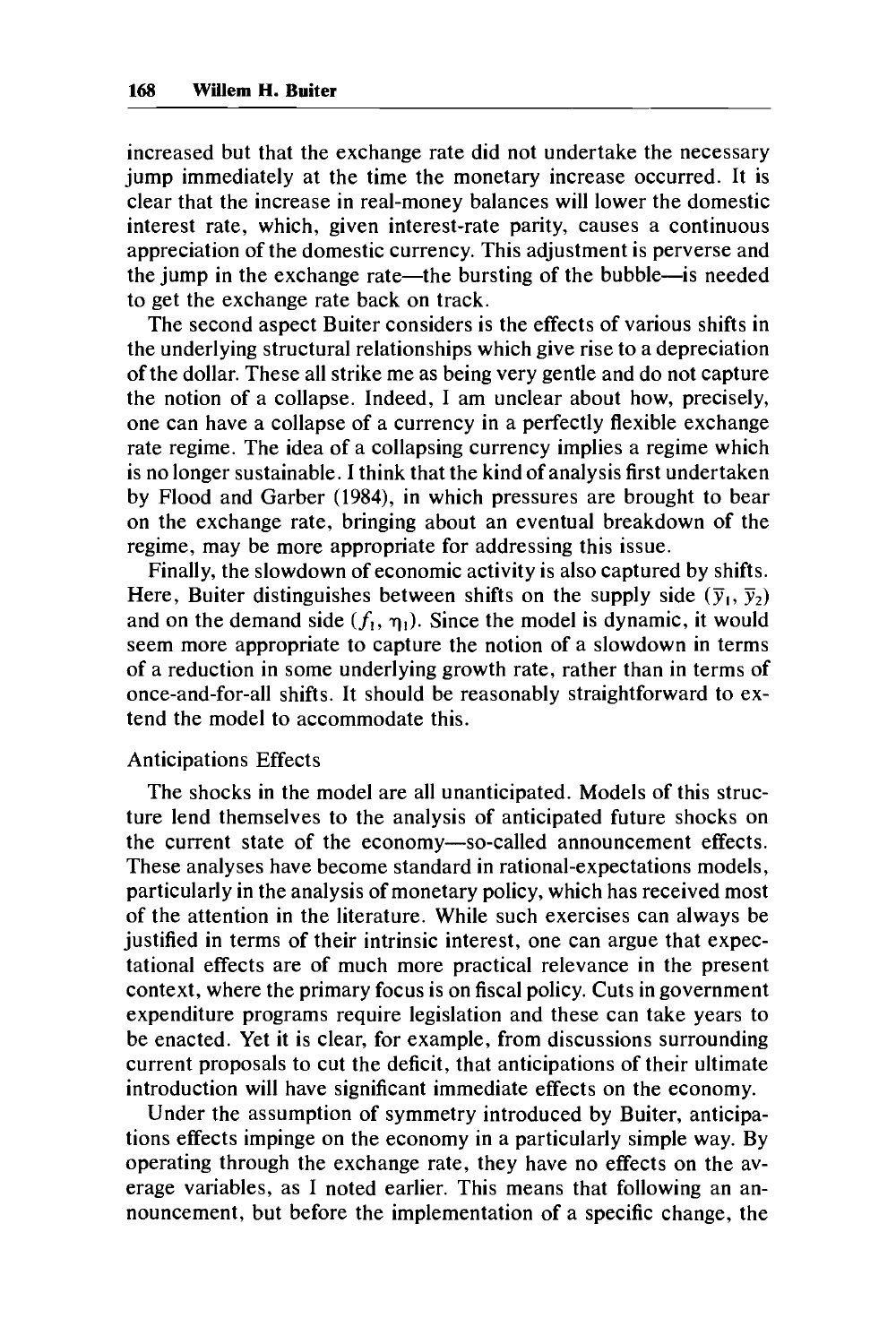domestic and foreign economies move in precisely offsetting ways. For example, suppose that at time 0, the fiscal authorities in country I announce a fiscal contraction to take effect at time *T.* The time paths for  $y_1$ ,  $y_2$ , the outputs in the two economies, are as illustrated in figure 4.9 where for convenience the equilibrium levels are set at zero.

The anticipation of the future fiscal contraction leads to an immediate depreciation of the domestic currency (appreciation of the foreign currency). With sluggish output prices, this leads to a real depreciation of the domestic currency, causing the demand for domestic output, and hence domestic output itself, to increase. This increase in activity causes the price of domestic output to begin rising. The domestic currency continues to depreciate following the announcement. This further increases the demand for the domestic good, thereby continuing to increase domestic output and the domestic rate of inflation.

This pattern continues until time *T,* when the anticipated contraction occurs. This reduces domestic output to a level below its long-run equilibrium. The short-run inflation is reversed and the price of domestic output starts to fall. This in turn means that the real stock of domestic money starts to rise, thereby providing an offsetting expansionary effect to output, which then gradually rises back to its equilibrium level. As this occurs, the deflation is moderated and the price of domestic output gradually approaches its new, lower equilibrium level.



**Fig. 4.9 Time paths for output in response to announced domestic fiscal contraction.**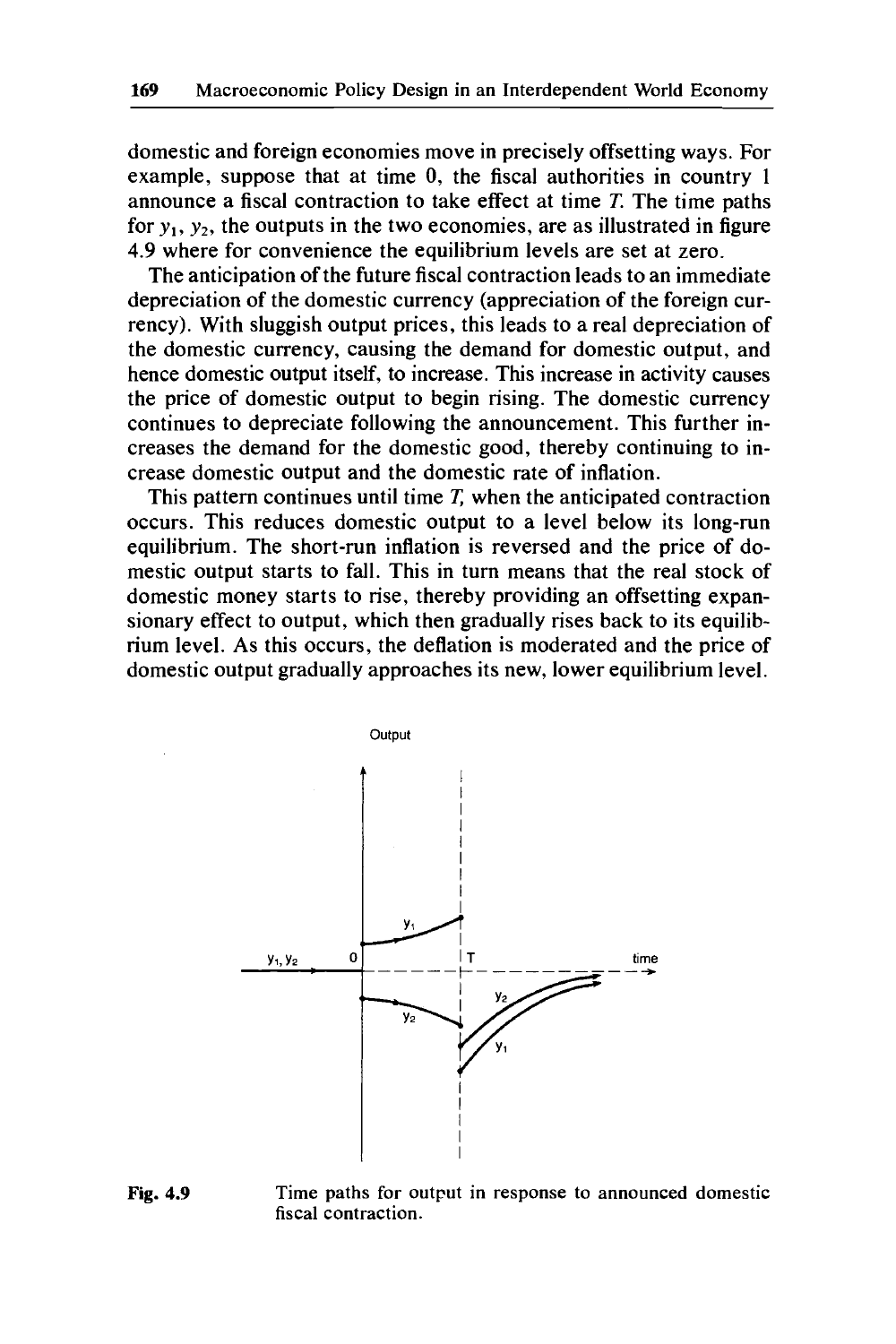We now turn to the foreign economy. As already noted, the aggregate world economy remains stationary until time *T,* when the fiscal contraction actually takes place. During the period  $0 \lt t \leq T$ , the averages of the domestic and foreign variables all remain fixed at their initial equilibrium levels. Since all adjustments during this phase stem directly from the initial announcement and the jump in the exchange rate this generates, it follows that, given the symmetry of the two economies, the adjustment in the rest of the world is a mirror image of that in the domestic economy.

Thus during the period following the announcement, but prior to the fiscal contraction, the initial rise in domestic output, together with the subsequent continuous rise, is matched by an equivalent initial decrease and continued fall abroad, stemming from the appreciation of the foreign currency. The falling foreign output causes the price of foreign output to begin falling at an increasing rate. At the time of the fiscal contraction, the decrease in domestic activity generates some negative spillover effects onto demand and output in the foreign economy. Output abroad therefore undergoes a modest decrease at time T, decreasing the foreign rate of inflation at that time. The falling foreign price level causes the relative price of foreign goods to decrease, causing foreign output to begin rising.

The interesting point to observe from this figure is that, in the short run, the announcement of the domestic fiscal contraction has a stimulating effect domestically but generates a recession abroad. And although after the implementation of the contraction, the domestic economy is more adversely affected than is the foreign economy, it is quite likely that the accumulated output losses resulting from the domestic fiscal contraction will be greater abroad than in the domestic economy. The appropriate policy responses which the foreign economy might undertake to mitigate these adverse effects is an interesting issue, similar to those discussed by Buiter.

#### Strategic Aspects

Buiter deals with policy responses to various disturbances. Much of the discussion has tended to focus on, if only implicitly, output stabilization as being the objective. With more than one target in the policymaker's objective, and with fewer policy instruments available than targets, the international stabilization problem introduces questions of strategic behavior. These have been getting increasing attention; see, e.g., Hamada **(1976),** Canzoneri and Gray **(1985),** and the papers in Buiter and Marston **(1985).** 

The emphasis in much of this literature has been on the appropriate strategic responses to demand and supply shocks. Most of this discussion has been conducted in terms of monetary policy instruments,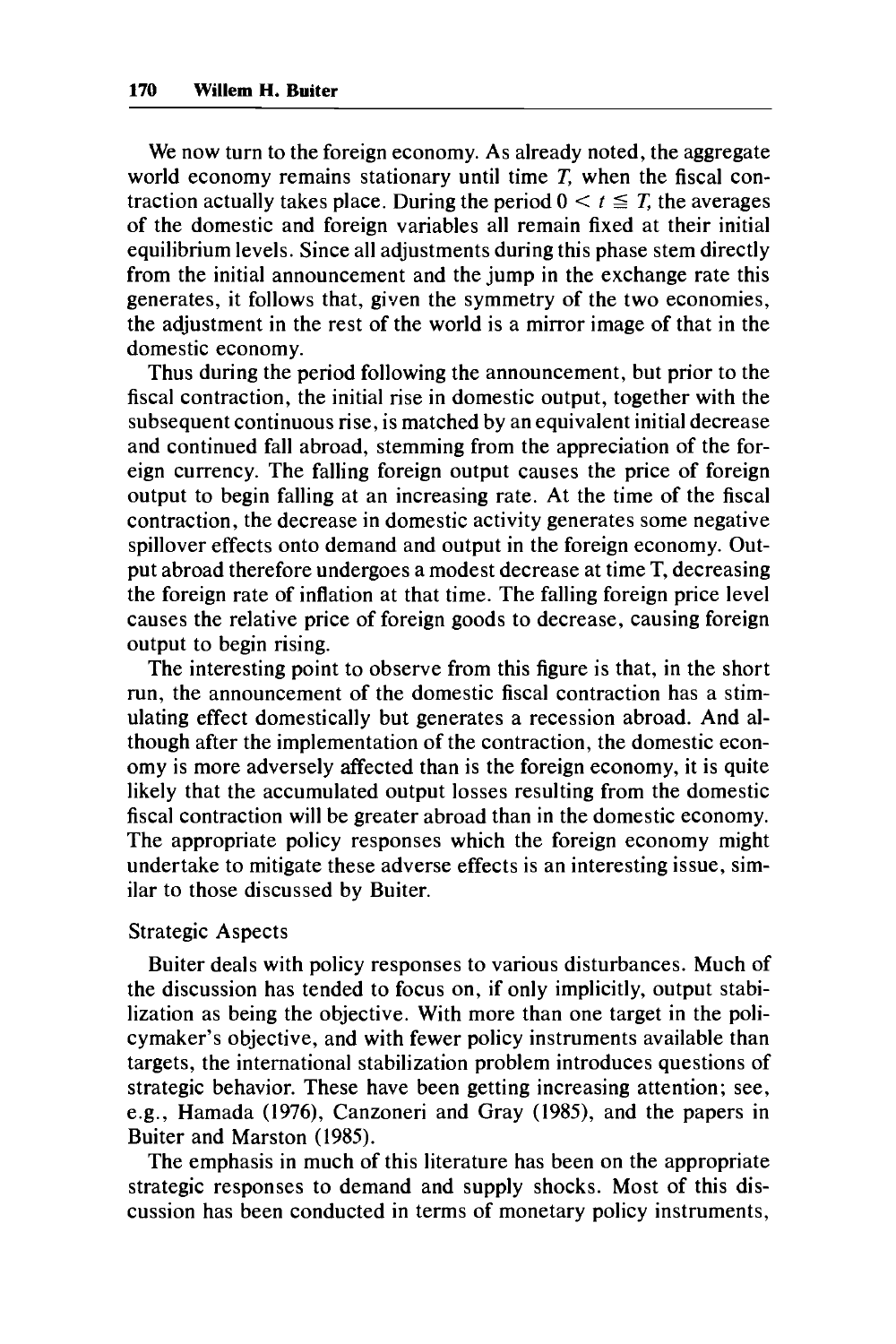where the objective is to stabilize some objective, typically specified as a quadratic loss function in terms of output and price stability. This literature is very closely related to the present analysis and it is therefore of interest to summarize some of the findings; see, e.g., Turnovsky and d'Orey (1986).

1. A negative demand shock in one country (corresponding to a fiscal contraction in that country) calls for a monetary expansion in both countries. The relative amounts by which the adjustments should be borne depends upon the strategic equilibrium.

2. A negative supply shock in one country (corresponding to a reduction in activity in that country) calls for a monetary expansion in that country and probably a monetary contraction abroad.

3. From a welfare point of view, demand shocks are typically less problematical than supply disturbances. Country-specific demand disturbances of a given magnitude give rise to smaller aggregate welfare costs than do supply disturbances of equal magnitude.

**4.** The welfare costs of a country-specific demand disturbance (for two symmetric economies) are borne equally by the two countries. The welfare costs of a country-specific supply disturbance, on the other hand, are borne primarily by the country in which they occur.

5. The gains from cooperation are relatively small. They are, however, somewhat larger for supply shocks.

Buiter's paper discusses the monetary and fiscal policy responses as alternatives to stabilizing for the various disturbances. This raises an important issue. Most of the existing work on strategic policymaking deals with monetary policy. But an important result in game theory is that in general, even under certainty, the choice of instruments by the agents is important and will affect the equilibrium outcome. This is in contrast to optimal policymaking by a single agent, where under certainty such a choice is unimportant. The reason for the difference is that the policymakers' reaction-functions, which condition the optimization of each of the agents, depend upon the choice of policy instrument. Thus the choice of monetary or fiscal policy is not a matter of indifference in a (deterministic) strategic environment. Which is better? What if one country uses a fiscal instrument, while the other uses a monetary instrument? Does indeed an equilibrium strategy exist in these cases? These are some of the issues that are raised.

#### Optimizing Models

Without doubt, the Dornbusch framework is a very tractable and attractive one. But it does suffer from one serious limitation. Because it is an ad hoc model, it does not introduce welfare considerations in any explicit way. Yet welfare considerations are presumably what should guide the kinds of policy responses being discussed here.